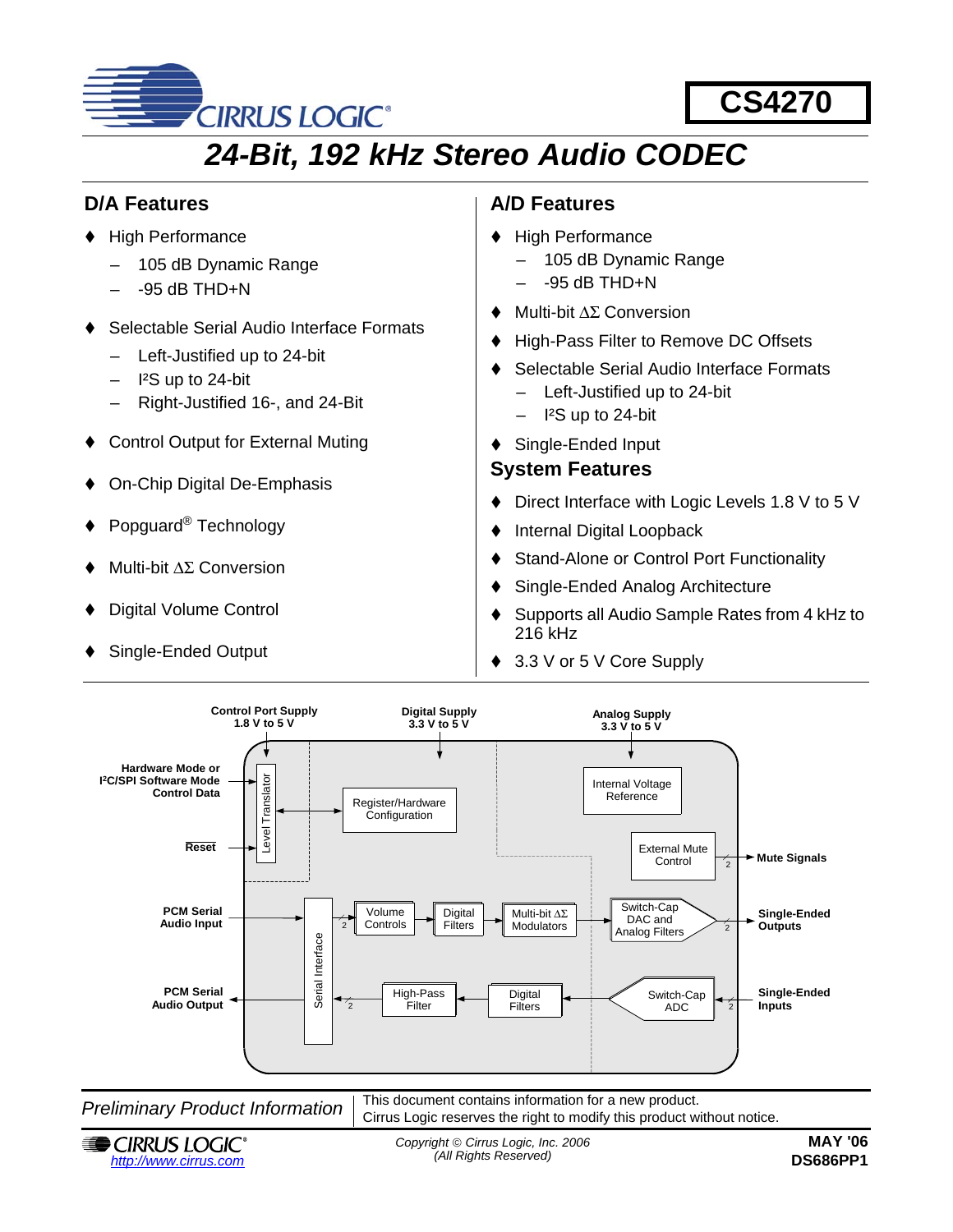# **CIRRUS LOGIC®**

### **Stand-Alone Mode Feature Set**

- System Features
	- Serial Audio Port Master or Slave Operation
	- Single-, Double-, or Quad-Speed Operation
- D/A Features
	- Auto-Mute on Static Samples
	- 44.1 kHz 50/15 µs De-emphasis Available
	- Selectable Serial Audio Interface Formats
		- Left-Justified up to 24-bit
		- I<sup>2</sup>S up to 24-bit
- A/D Features
	- High-Pass Filter
	- Selectable Serial Audio Interface Formats
		- Left-Justified up to 24-bit
		- I<sup>2</sup>S up to 24-bit

### **Software Mode Feature Set**

- ◆ System Features
	- Serial Audio Port Master or Slave Operation
	- Internal Digital Loopback Available
- D/A Features
	- Selectable Auto-mute
	- 44.1-kHz De-emphasis Filters
	- Configurable Muting Controls
	- Volume Control
	- Selectable Serial Audio Interface Formats
		- Left-Justified up to 24-bit
		- I<sup>2</sup>S up to 24-bit
		- Right-Justified 16, and 24-bit
- A/D Features
	- Selectable High-Pass Filter or DC Offset **Calibration**
	- Selectable Serial Audio Interface Formats
		- Left-Justified up to 24-bit
		- I<sup>2</sup>S up to 24-bit

### <span id="page-1-0"></span>**General Description**

The CS4270 is a high-performance, integrated audio CODEC. The CS4270 performs stereo analog-to-digital (A/D) and digital-to-analog (D/A) conversion of up to 24-bit serial values at sample rates up to 216 kHz.

Standard 50/15 µs de-emphasis is available for sampling rates of 44.1 kHz for compatibility with digital audio programs mastered using the 50/15 µs pre-emphasis technique.

Integrated level translators allow easy interfacing between the CS4270 and other devices operating over a wide range of logic levels.

Independently addressable high-pass filters are available for the right and left channel of the A/D. This allows the A/D to be used in a wide variety of applications where one audio channel and one DC measurement channel is desired.

The CS4270 is available in a 24-pin TSSOP package in both Commercial (-10° to +70° C) and Automotive grades (-40° to +85° C). The CDB4270 Customer Demonstration board is also available for device evaluation and implementation suggestions. Please refer to ["Ordering Information" on page 47](#page-46-0) for complete ordering information.

The CS4270's wide dynamic range, negligible distortion, and low noise make it ideal for applications such as DVD-recorders, digital televisions, set-top boxes, effects processors, and automotive audio systems.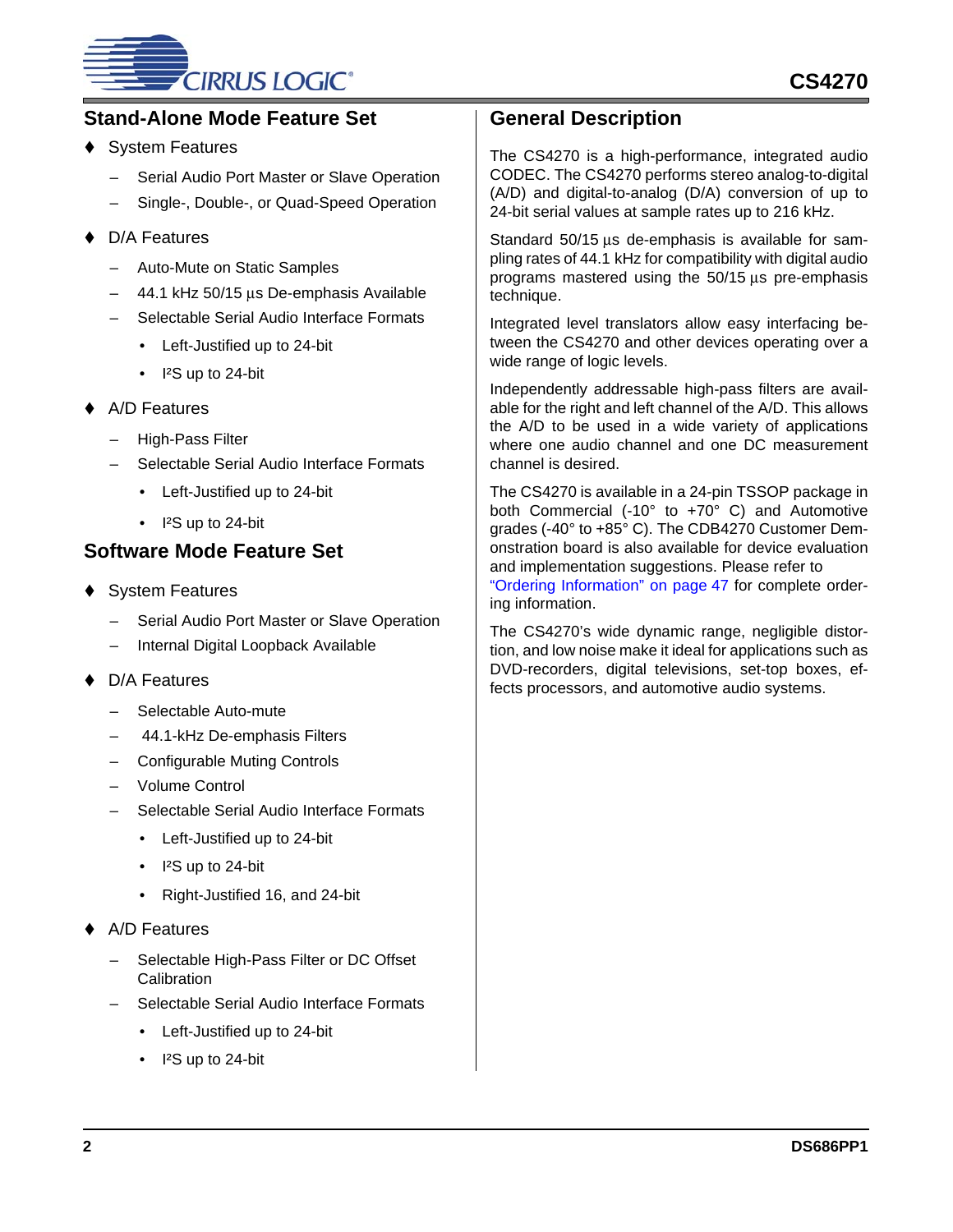

# **TABLE OF CONTENTS**

| DAC COMBINED INTERPOLATION & ON-CHIP ANALOG FILTER RESPONSE  12       |  |
|-----------------------------------------------------------------------|--|
|                                                                       |  |
|                                                                       |  |
|                                                                       |  |
|                                                                       |  |
|                                                                       |  |
|                                                                       |  |
|                                                                       |  |
|                                                                       |  |
|                                                                       |  |
|                                                                       |  |
|                                                                       |  |
|                                                                       |  |
|                                                                       |  |
|                                                                       |  |
|                                                                       |  |
|                                                                       |  |
|                                                                       |  |
|                                                                       |  |
|                                                                       |  |
| 5.2.1 Recommended Power-Up Sequence - Access to Control Port Mode  24 |  |
|                                                                       |  |
|                                                                       |  |
|                                                                       |  |
|                                                                       |  |
|                                                                       |  |
|                                                                       |  |
|                                                                       |  |
|                                                                       |  |
|                                                                       |  |
|                                                                       |  |
|                                                                       |  |
|                                                                       |  |
|                                                                       |  |
|                                                                       |  |
|                                                                       |  |
|                                                                       |  |
|                                                                       |  |
|                                                                       |  |
|                                                                       |  |
|                                                                       |  |
|                                                                       |  |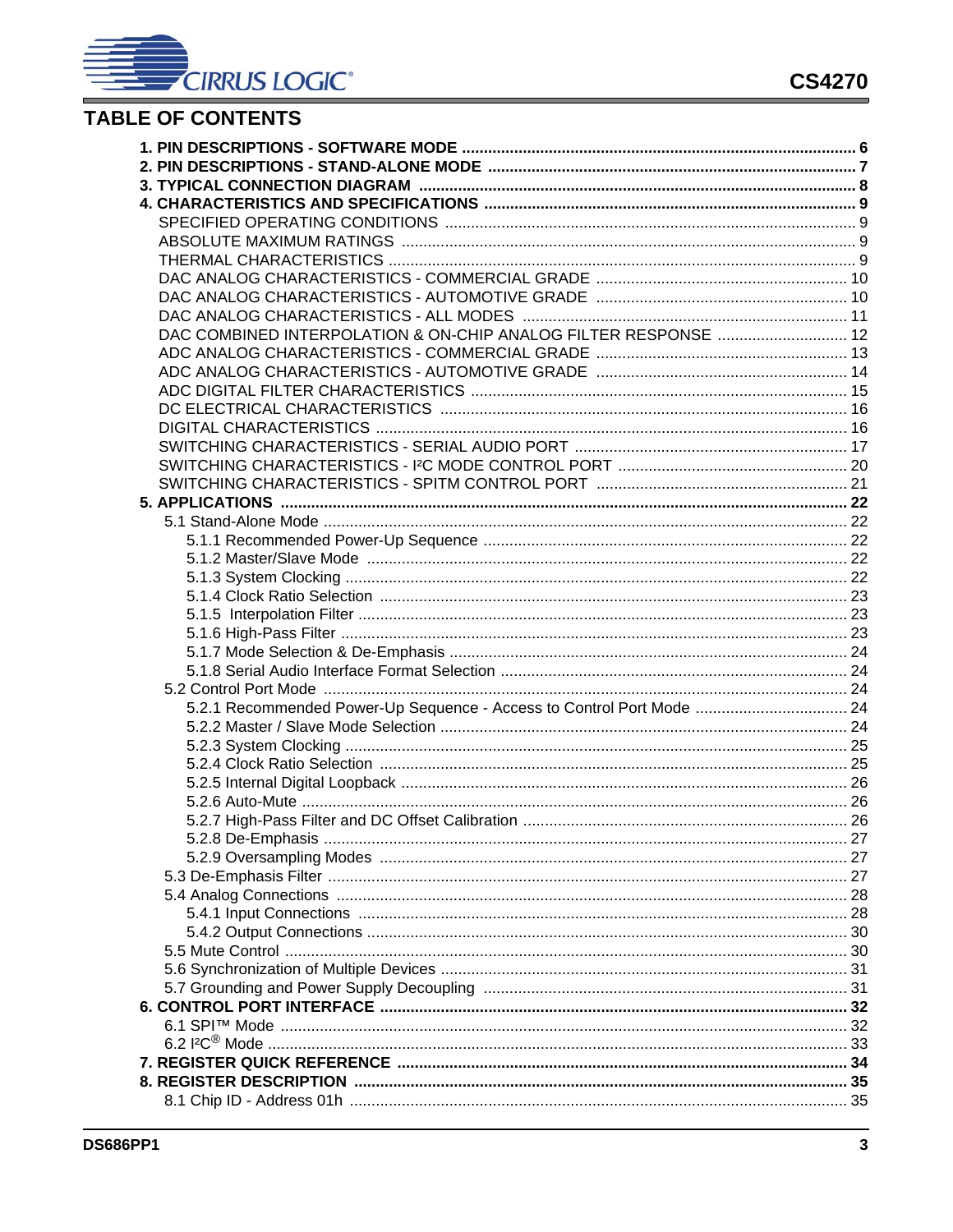# **CIRRUS LOGIC®**

| <b>9. FILTER PLOTS</b> |  |
|------------------------|--|
|                        |  |
|                        |  |
|                        |  |
|                        |  |

# **LIST OF FIGURES**

| Figure 11. Format 2, Right-Justified 16-Bit Data. (Available in Control Port Mode only) |  |
|-----------------------------------------------------------------------------------------|--|
|                                                                                         |  |
|                                                                                         |  |
|                                                                                         |  |
|                                                                                         |  |
|                                                                                         |  |
|                                                                                         |  |
|                                                                                         |  |
|                                                                                         |  |
|                                                                                         |  |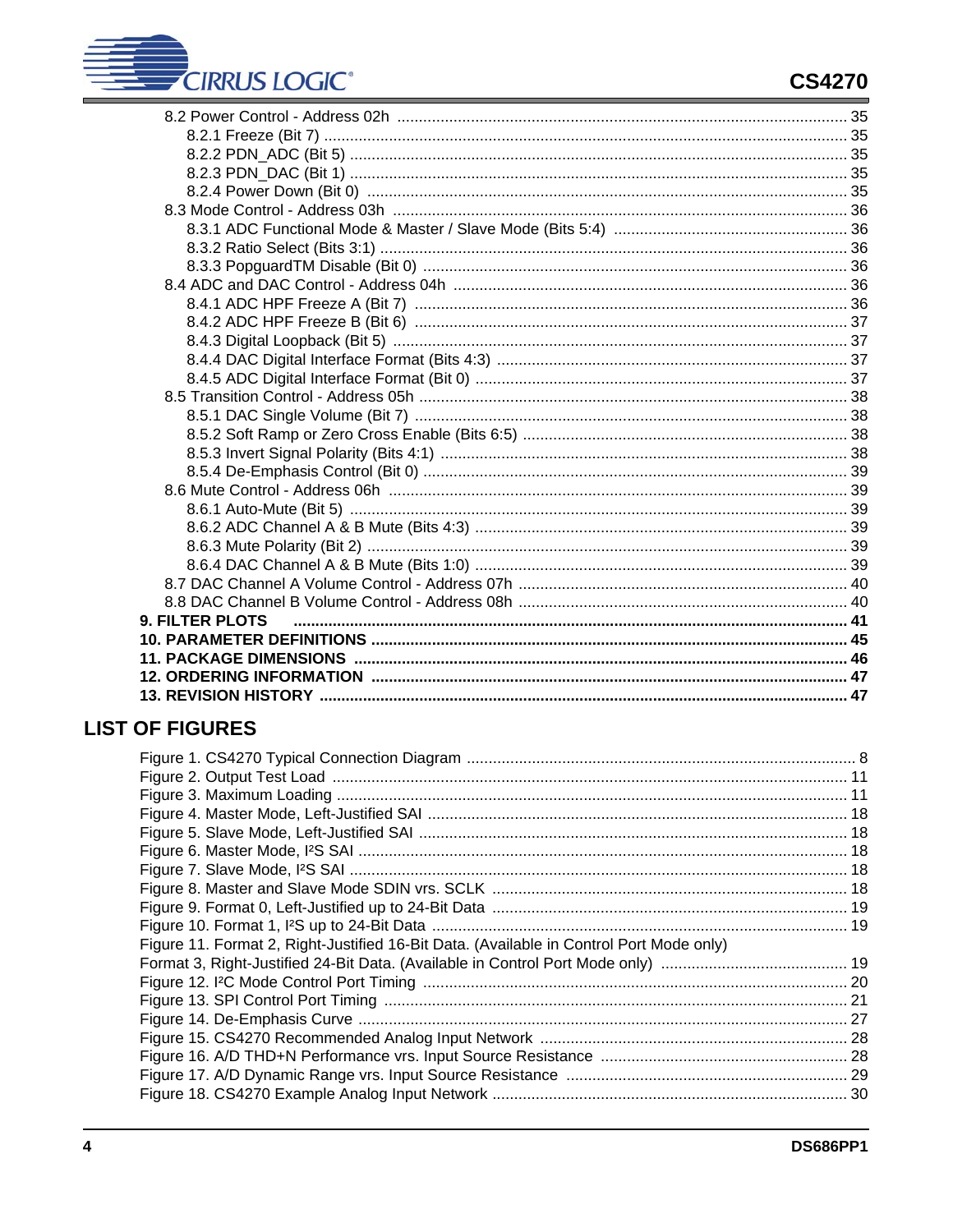

# **LIST OF TABLES**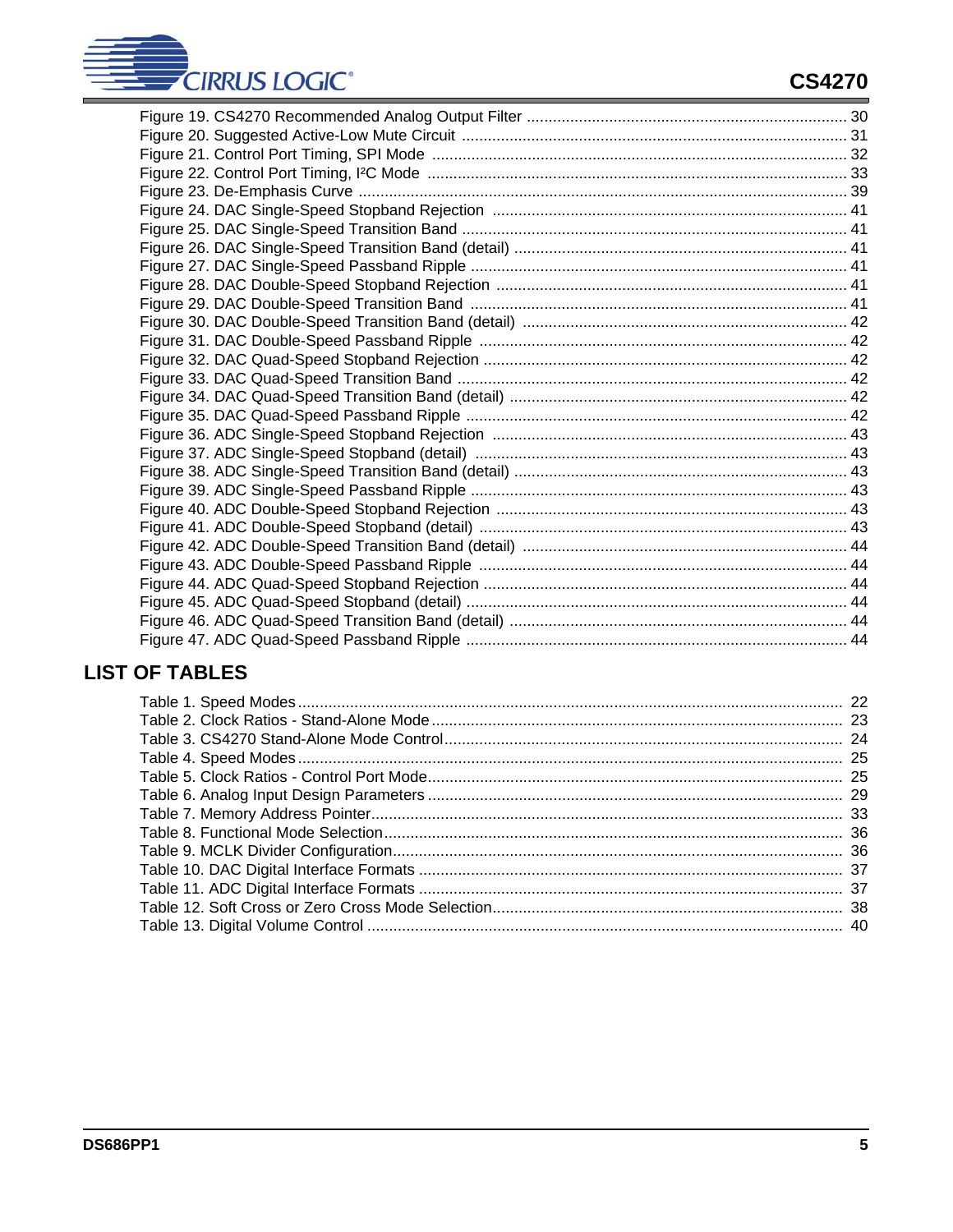

# <span id="page-5-0"></span>**1. PIN DESCRIPTIONS - SOFTWARE MODE**

| <b>SDIN</b>     | $1^{\circ}$ | 24 | <b>MUTEB</b> |
|-----------------|-------------|----|--------------|
| <b>LRCK</b>     | 2           | 23 | <b>AOUTB</b> |
| <b>MCLK</b>     | 3           | 22 | <b>AOUTA</b> |
| <b>SCLK</b>     | 4           | 21 | <b>MUTEA</b> |
| VD              | 5           | 20 | <b>AGND</b>  |
| <b>DGND</b>     | 6           | 19 | VA           |
| <b>SDOUT</b>    | 7           | 18 | $FILT+$      |
| VLC             | 8           | 17 | VQ           |
| SDA/CDOUT       | 9           | 16 | AINB         |
| <b>SCL/CCLK</b> | 10          | 15 | <b>AINA</b>  |
| AD0/CS          | 11          | 14 | <b>RST</b>   |
| AD1/CDIN        | 12          | 13 | AD2          |

| <b>Pin Name</b>              | #              | <b>Pin Description</b>                                                                                                                                                                          |
|------------------------------|----------------|-------------------------------------------------------------------------------------------------------------------------------------------------------------------------------------------------|
| <b>SDIN</b>                  | 1              | Serial Audio Data Input (Input) - Input for two's complement serial audio data.                                                                                                                 |
| <b>LRCK</b>                  | $\overline{2}$ | Left Right Clock (Input/Output) - Determines which channel, Left or Right, is currently active on the<br>serial audio data line.                                                                |
| <b>MCLK</b>                  | 3              | Master Clock (Input) - Clock source for the delta-sigma modulator and digital filters.                                                                                                          |
| <b>SCLK</b>                  | 4              | Serial Clock (Input/Output) - Serial clock for the serial audio interface.                                                                                                                      |
| VD                           | 5              | Digital Power (Input) - Positive power supply for the digital section.                                                                                                                          |
| <b>DGND</b>                  | 6              | Digital Ground (Input) - Ground reference for the internal digital section.                                                                                                                     |
| <b>SDOUT</b>                 | $\overline{7}$ | Serial Audio Data Output (Output) - Output for two's complement serial audio data.                                                                                                              |
| <b>VLC</b>                   | 8              | Control Port Power (Input) - Determines the signal level for the Control Port.                                                                                                                  |
| SDA/CDOUT                    | 9              | Serial Control Data (Input/Output) - SDA is a data I/O in I <sup>2C®</sup> Mode. CDOUT is the output data line for<br>the Control Port interface in SPI® Mode.                                  |
| <b>SCL/CCLK</b>              | 10             | Serial Control Port Clock (Input) - Serial clock for the serial Control Port.                                                                                                                   |
| $AD0/\overline{CS}$          | 11             | Address Bit 0 (I <sup>2</sup> C) / Control Port Chip Select (SPI) (Input) - AD0 is a chip address pin in I <sup>2</sup> C Mode.<br>CS is the chip select signal for SPI format.                 |
| AD1/CDIN                     | 12             | Address Bit 1 (I <sup>2</sup> C) / Serial Control Data (Input) - AD1 is a chip address pin in I <sup>2</sup> C Mode. CDIN is the<br>input data line for the Control Port interface in SPI Mode. |
| AD <sub>2</sub>              | 13             | Address Bit 2 (I <sup>2</sup> C) ( <i>Input</i> ) - AD2 is a chip address pin in I <sup>2</sup> C Mode.                                                                                         |
| $\overline{RST}$             | 14             | Reset (Input) - The device enters a low power mode when low.                                                                                                                                    |
| <b>AINA</b><br><b>AINB</b>   | 15<br>16       | Analog Input (Input) - The full-scale analog input level is specified in the ADC Analog Characteristics<br>specification table.                                                                 |
| VQ                           | 17             | Quiescent Voltage (Output) - Filter connection for internal quiescent voltage.                                                                                                                  |
| $FILT+$                      | 18             | Positive Voltage Reference (Output) - Positive reference voltage for the internal sampling circuits.                                                                                            |
| <b>VA</b>                    | 19             | Analog Power (Input) - Positive power for the analog sections.                                                                                                                                  |
| <b>AGND</b>                  | 20             | Analog Ground (Input) - Ground reference. Must be connected to analog ground.                                                                                                                   |
| <b>MUTEA</b><br><b>MUTEB</b> | 21<br>24       | Mute Control (Output) - Each pin is active during power-up initialization, reset, muting, when master<br>clock to left/right clock frequency ratio is incorrect, or power-down.                 |
| <b>AOUTA</b><br><b>AOUTB</b> | 22<br>23       | Analog Audio Output (Output) - The full-scale output level is specified in the DAC Analog Character-<br>istics specification table.                                                             |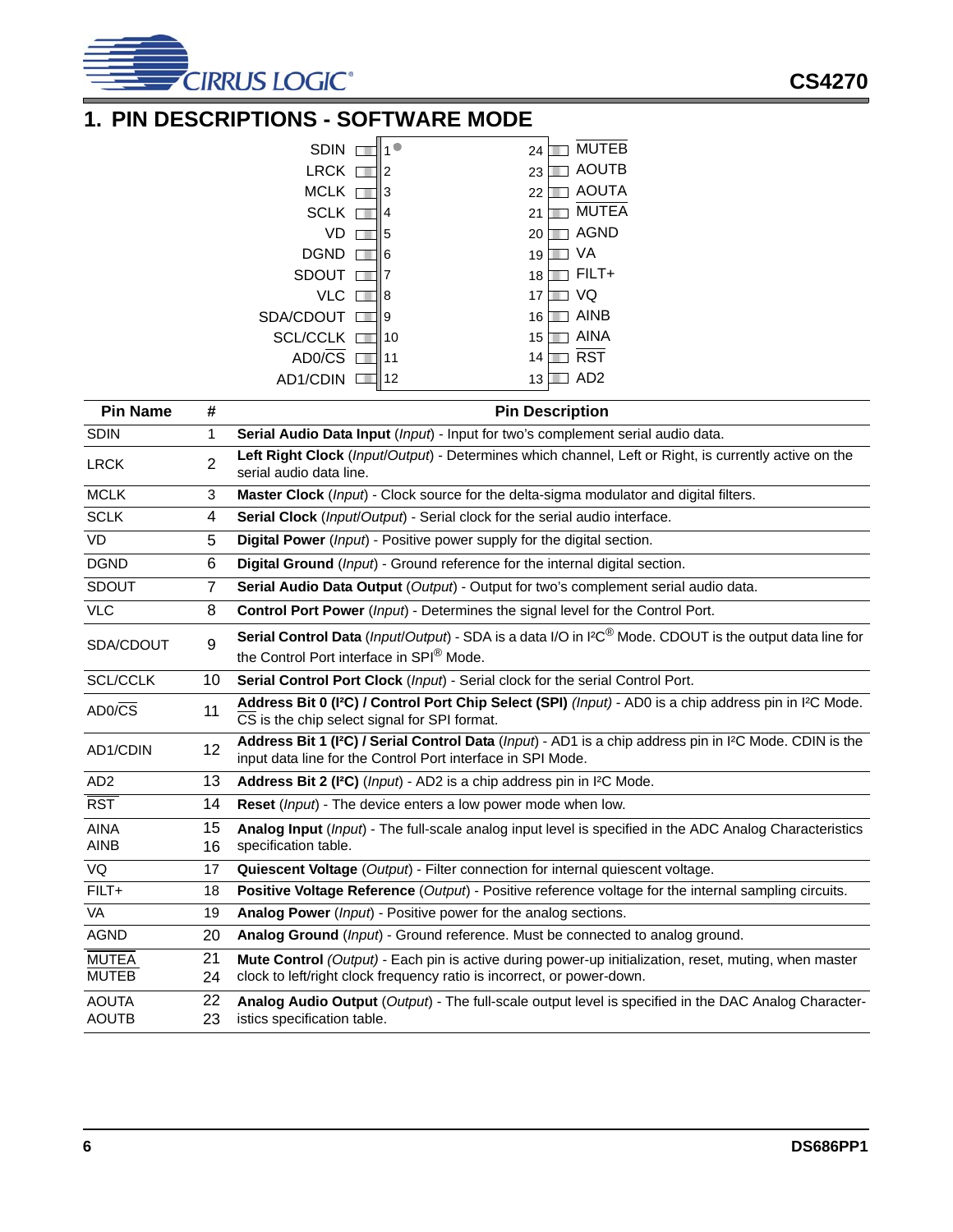

# <span id="page-6-0"></span>**2. PIN DESCRIPTIONS - STAND-ALONE MODE**

| <b>SDIN</b>         | 1  | 24 | <b>MUTEB</b>      |
|---------------------|----|----|-------------------|
| <b>LRCK</b>         | 2  | 23 | <b>AOUTB</b>      |
| MCLK                | 3  | 22 | <b>AOUTA</b>      |
| <b>SCLK</b>         | 4  | 21 | <b>MUTEA</b>      |
| VD                  | 5  | 20 | <b>AGND</b>       |
| <b>DGND</b>         | 6  | 19 | VA                |
| SDOUT               | 7  | 18 | $FILT+$           |
| VLC                 | 8  | 17 | VQ                |
| M <sub>1</sub>      | 9  | 16 | <b>AINB</b>       |
| M0                  | 10 | 15 | AINA              |
| l <sup>2</sup> S/LJ | 11 | 14 | RST               |
| MDIV1               | 12 | 13 | MDIV <sub>2</sub> |

| <b>Pin Name</b>       | #              | <b>Pin Description</b>                                                                                                                                          |
|-----------------------|----------------|-----------------------------------------------------------------------------------------------------------------------------------------------------------------|
| <b>SDIN</b>           | 1              | Serial Audio Data Input (Input) - Input for two's complement serial audio data.                                                                                 |
| <b>LRCK</b>           | $\overline{2}$ | Left Right Clock (Input/Output) - Determines which channel, Left or Right, is currently active on the<br>serial audio data line.                                |
| <b>MCLK</b>           | 3              | Master Clock (Input) - Clock source for the delta-sigma modulator and digital filters.                                                                          |
| <b>SCLK</b>           | 4              | Serial Clock (Input/Output) - Serial clock for the serial audio interface.                                                                                      |
| <b>VD</b>             | 5              | Digital Power (Input) - Positive power supply for the digital section.                                                                                          |
| <b>DGND</b>           | 6              | Digital Ground (Input) - Ground reference for the internal digital section.                                                                                     |
| <b>SDOUT</b><br>(M/S) | 7              | Serial Audio Data Output (Output) - Output for two's complement serial audio data. This pin must be<br>pulled-up or pulled-down to select Master or Slave Mode. |
| <b>VLC</b>            | 8              | Control Port Power (Input) - Determines the signal level for the Control Port.                                                                                  |
| M1                    | 9              | Mode Selection (Input) - Determines the operational mode of the device.                                                                                         |
| M <sub>0</sub>        | 10             |                                                                                                                                                                 |
| $12S/\overline{LJ}$   | 11             | Serial Audio Interface Select (Input) - Selects either the Left-Justified or I <sup>2</sup> S format for the Serial Audio<br>Interface.                         |
| MDIV1                 | 12             | MCLK Divide (Input) - Configures MCLK divider to divide by 1, 1.5, 2, or 4.                                                                                     |
| MDIV <sub>2</sub>     | 13             |                                                                                                                                                                 |
| <b>RST</b>            | 14             | Reset (Input) - The device enters a low power mode when low.                                                                                                    |
| <b>AINA</b>           | 15             | Analog Input (Input) - The full-scale analog input level is specified in the ADC Analog Characteristics                                                         |
| <b>AINB</b>           | 16             | specification table.                                                                                                                                            |
| VQ                    | 17             | Quiescent Voltage (Output) - Filter connection for internal quiescent voltage.                                                                                  |
| $FILT+$               | 18             | Positive Voltage Reference (Output) - Positive reference voltage for the internal sampling circuits.                                                            |
| <b>VA</b>             | 19             | Analog Power (Input) - Positive power for the analog sections.                                                                                                  |
| <b>AGND</b>           | 20             | Analog Ground (Input) - Ground reference. Must be connected to analog ground.                                                                                   |
| <b>MUTEA</b>          | 21             | Mute Control (Output) - Each pin is active during power-up initialization, reset, muting, when master                                                           |
| <b>MUTEB</b>          | 24             | clock to left/right clock frequency ratio is incorrect, or power-down.                                                                                          |
| <b>AOUTA</b>          | 22             | Analog Audio Output (Output) - The full-scale output level is specified in the DAC Analog Characteris-                                                          |
| <b>AOUTB</b>          | 23             | tics specification table.                                                                                                                                       |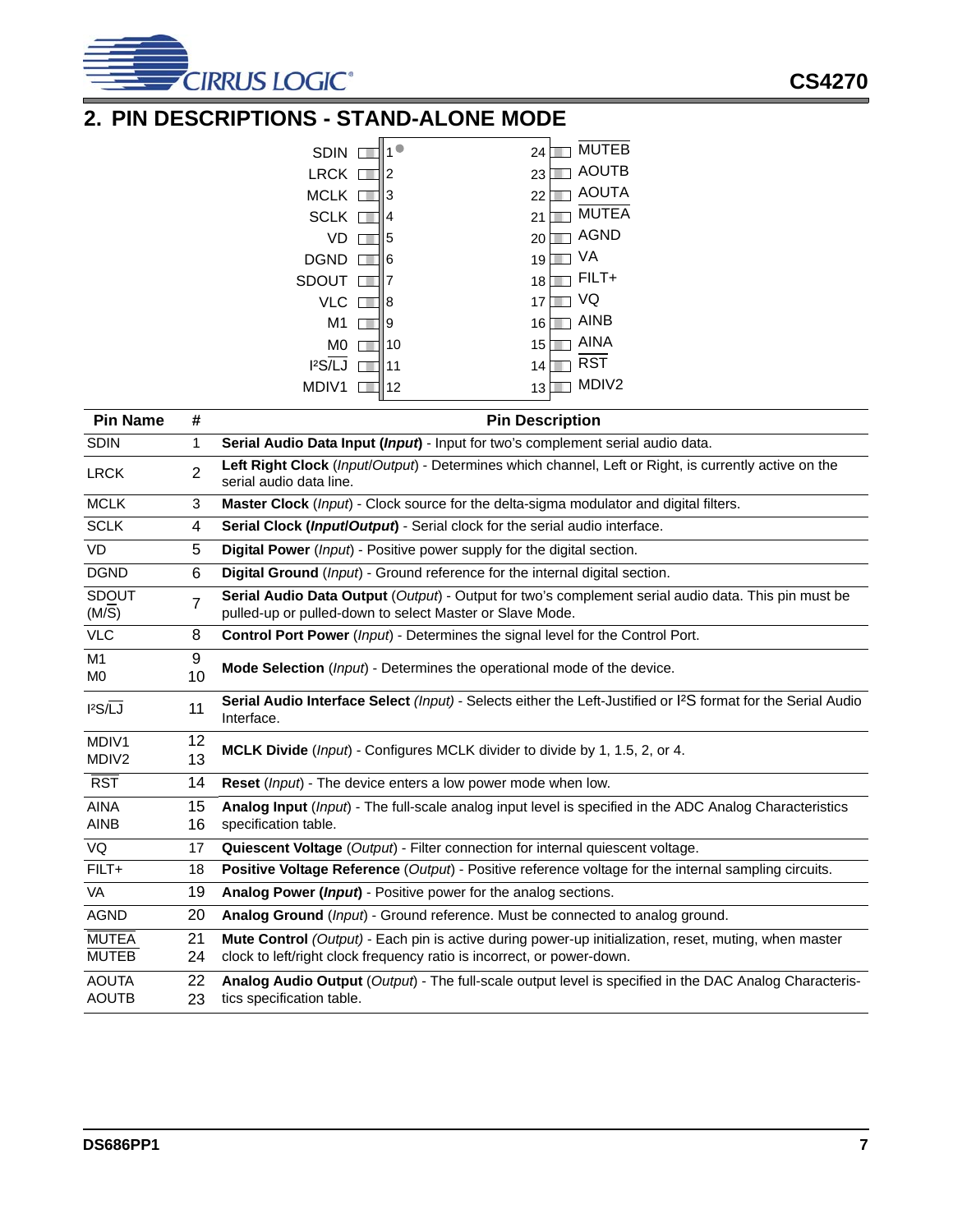

**CS4270**

### <span id="page-7-0"></span>**3. TYPICAL CONNECTION DIAGRAM**



<span id="page-7-1"></span>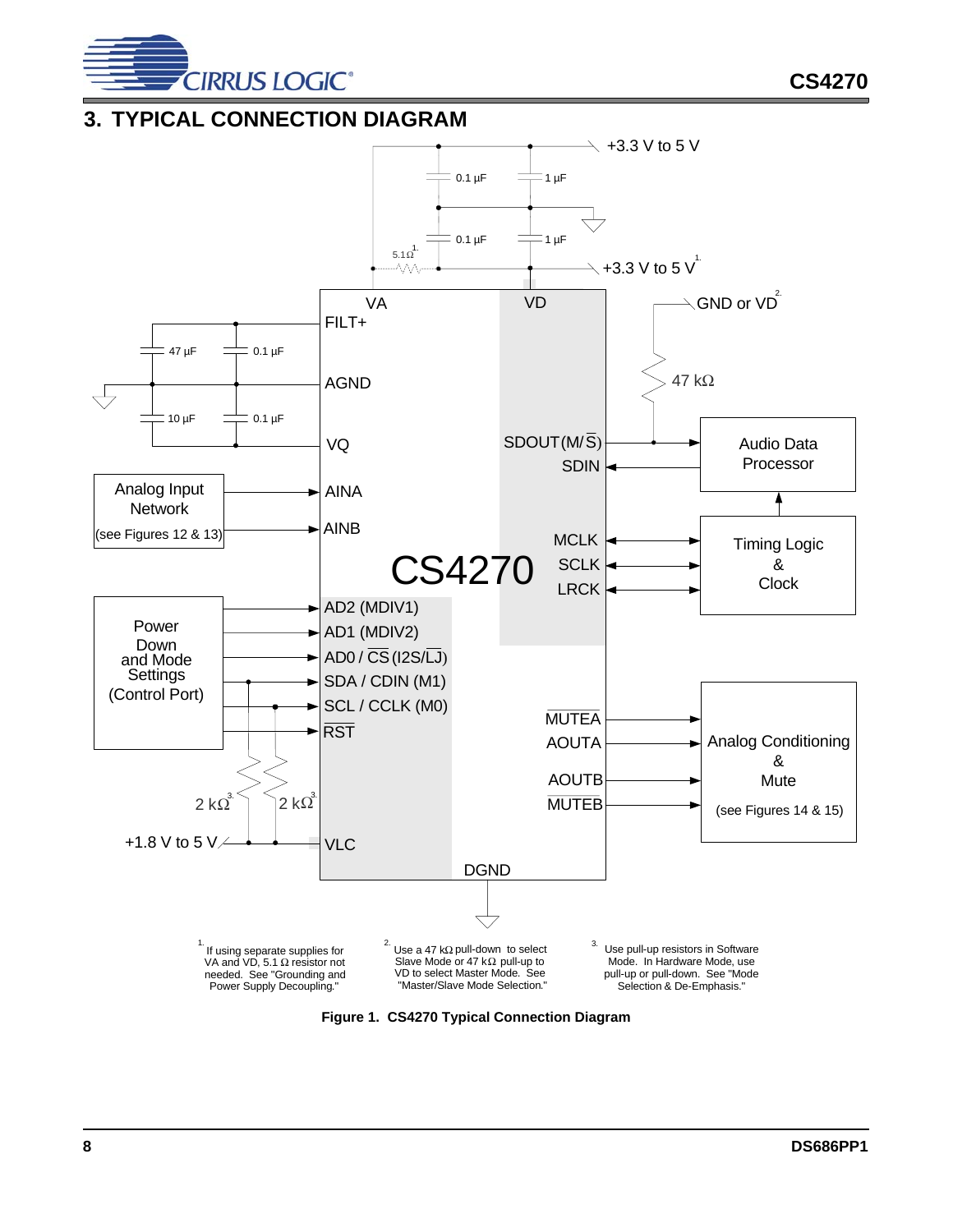

# <span id="page-8-0"></span>**4. CHARACTERISTICS AND SPECIFICATIONS**

(All Min/Max characteristics and specifications are guaranteed over the [Specified Operating Conditions.](#page-8-1) Typical performance characteristics and specifications are derived from measurements taken at nominal supply voltages and  $T_A = 25^{\circ}C$ .)

# <span id="page-8-1"></span>**SPECIFIED OPERATING CONDITIONS**

 $(AGND = 0 V;$  all voltages with respect to ground.)

| <b>Parameters</b>                             | <b>Symbol</b>          | Min        | <b>Nom</b> | <b>Max</b>               | <b>Units</b> |             |
|-----------------------------------------------|------------------------|------------|------------|--------------------------|--------------|-------------|
| DC Power Supplies:                            | Analog                 | VA         | 3.1        | 5.0                      | 5.25         |             |
|                                               | <b>Digital</b>         | VD         | 3.1        | 3.3                      | 5.25         |             |
|                                               | Control Port Interface | <b>VLC</b> | 1.7        | 3.3                      | 5.25         |             |
| Ambient Operating Temperature (Power Applied) | Commercial             | ۱Ā         | $-10$      | $\overline{\phantom{a}}$ | $+70$        | °C          |
|                                               | Automotivel            |            | -40        | ۰                        | $+85$        | $^{\circ}C$ |

### <span id="page-8-2"></span>**ABSOLUTE MAXIMUM RATINGS**

 $(AGND = DGND = 0 V, All voltages with respect to ground.)$  [\(Note 1\)](#page-8-4)

| <b>Parameter</b>                              |                        |                            | Min      | <b>Typ</b> | Max        | <b>Units</b> |
|-----------------------------------------------|------------------------|----------------------------|----------|------------|------------|--------------|
| DC Power Supplies:                            | Analog                 | VA                         | $-0.3$   |            | $+6.0$     | $\vee$       |
|                                               | Digital                | VD                         | $-0.3$   |            | $+6.0$     | V            |
|                                               | Control Port Interface | <b>VLC</b>                 | $-0.3$   |            | $+6.0$     | V            |
| <b>Input Current</b>                          | (Note 2)               | <b>I</b> <sub>in</sub>     | $-10$    |            | $+10$      | mA           |
| Analog Input Voltage                          |                        | V <sub>IN</sub>            | AGND-0.7 |            | $VA + 0.7$ | V            |
| Digital Input Voltage                         | Control Port Interface | $\rm V_{\rm IND\text{-}C}$ | $-0.3$   |            | $VLC+0.3$  | V            |
|                                               | Digital Interface      | <sup>V</sup> IND-D         | $-0.3$   |            | $VD+0.3$   | V            |
| Ambient Operating Temperature (Power Applied) |                        | $\mathsf{T}_{\mathsf{AC}}$ | -50      |            | $+95$      | $^{\circ}C$  |
| Storage Temperature                           |                        | <sup>I</sup> stg           | -65      |            | $+150$     | $^{\circ}C$  |

### <span id="page-8-4"></span>**Notes:**

- 1. Operation beyond these limits may result in permanent damage to the device. Normal operation is not guaranteed at these extremes.
- <span id="page-8-6"></span>2. Any pin except supplies. Transient currents of up to  $\pm 100$  mA on the analog input pins will not cause SRC latch-up.

# <span id="page-8-3"></span>**THERMAL CHARACTERISTICS**

| <b>Parameters</b>                              |                                    | Min | Typ | Max | Units              |
|------------------------------------------------|------------------------------------|-----|-----|-----|--------------------|
| Allowable Junction Temperature                 |                                    |     |     | 135 | $\circ$            |
| Junction to Ambient Thermal Impedance (Note 3) |                                    |     |     |     |                    |
| (Multi-layer PCB) TSSOP                        |                                    |     | 70  | -   | $\rm ^{\circ}$ C/W |
| (Single-layer PCB) TSSOP                       | $\theta_{JA-M}$<br>$\theta_{JA-S}$ |     | 105 | ۰   | $\rm ^{\circ}$ C/W |

<span id="page-8-5"></span>3.  $\theta_{JA}$  is specified according to JEDEC specifications for multi-layer PCBs.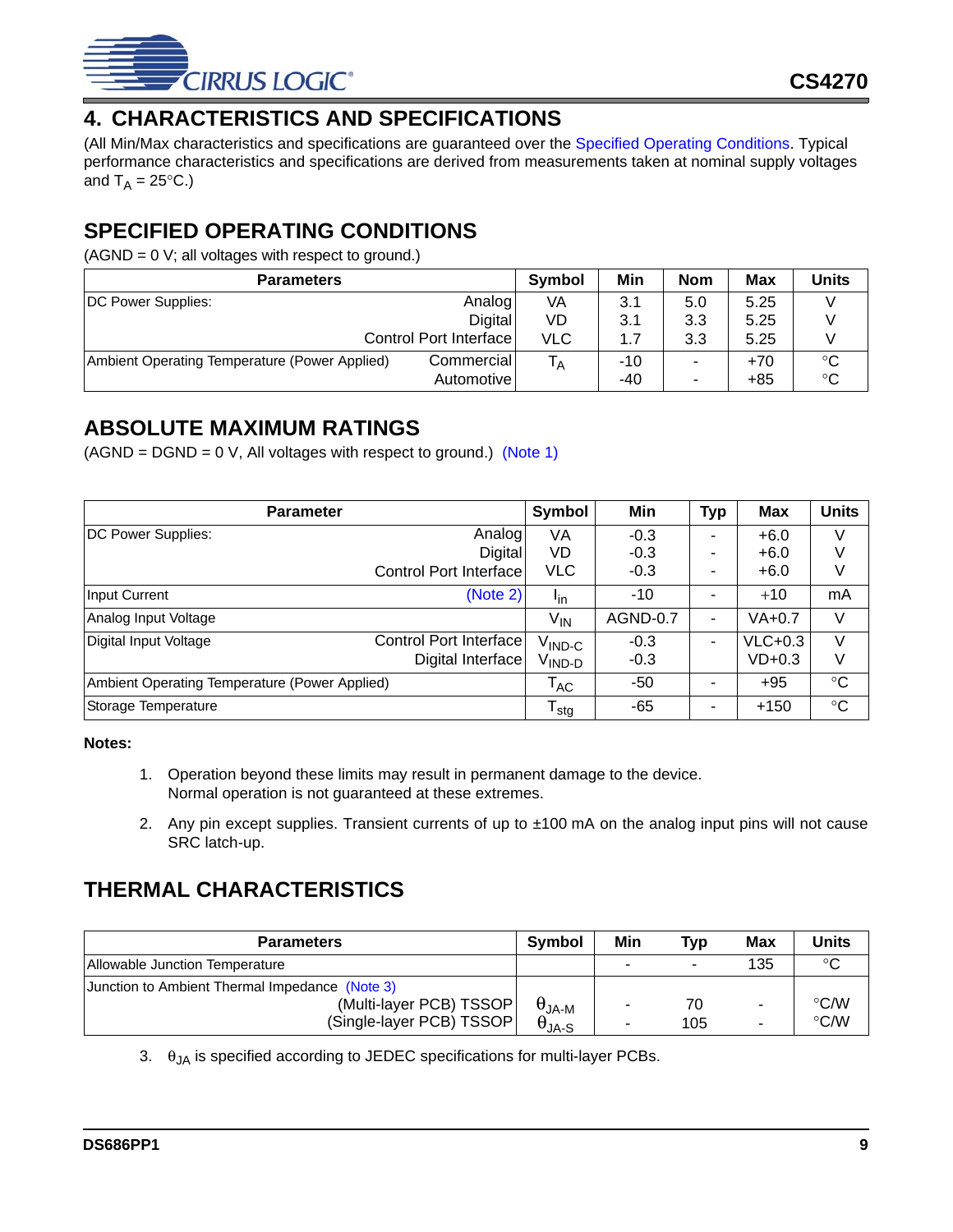

# <span id="page-9-0"></span>**DAC ANALOG CHARACTERISTICS - COMMERCIAL GRADE**

(Full-Scale Output Sine Wave, 997 Hz [\(Note 4\)](#page-9-2), Fs = 48/96/192 kHz; Test load R<sub>L</sub> = 3 k $\Omega$ , C<sub>L</sub> = 10 pF (see [Figure 2\)](#page-10-1). Measurement Bandwidth 10 Hz to 20 kHz, unless otherwise specified.)

|                                   |              |            | $VA = 5 V$               |            |            |     | $VA = 3.3 V$ |            |             |
|-----------------------------------|--------------|------------|--------------------------|------------|------------|-----|--------------|------------|-------------|
| <b>Parameter</b>                  |              |            | Min                      | <b>Typ</b> | <b>Max</b> | Min | <b>Typ</b>   | <b>Max</b> | <b>Unit</b> |
| Dynamic Range                     | 18 to 24-Bit | A-weighted | 99                       | 105        | ۰          | 97  | 103          | ۰          | dB          |
|                                   |              | unweighted | 96                       | 102        | ۰          | 94  | 100          | ۰          | dB          |
|                                   | 16-Bit       | A-weighted | 90                       | 96         | ۰          | 90  | 96           |            | dB          |
|                                   |              | unweighted | 87                       | 93         | ۰          | 87  | 93           |            | dB          |
| Total Harmonic Distortion + Noise |              |            |                          |            |            |     |              |            |             |
|                                   | 18 to 24-Bit | $0$ dB     | ۰                        | -89        | -83        | ۰   | -89          | -83        | dB          |
|                                   |              | $-20$ dB   | $\overline{\phantom{a}}$ | $-76$      | $-70$      |     | $-76$        | $-70$      | dB          |
|                                   |              | $-60$ dB   | $\overline{\phantom{a}}$ | $-36$      | $-30$      | ۰   | $-36$        | $-30$      | dB          |
|                                   | 16-Bit       | $0$ dB     | $\overline{\phantom{a}}$ | $-87$      | -81        | ۰   | $-87$        | $-81$      | dB          |
|                                   |              | $-20$ dB   |                          | $-67$      | -61        | ۰   | -67          | -61        | dB          |
|                                   |              | $-60$ dB   |                          | $-27$      | $-21$      |     | $-27$        | -21        | dB          |

# <span id="page-9-1"></span>**DAC ANALOG CHARACTERISTICS - AUTOMOTIVE GRADE**

(Full-Scale Output Sine Wave, 997 Hz [\(Note 4\)](#page-9-2), Fs = 48/96/192 kHz; Test load R<sub>L</sub> = 3 k $\Omega$ , C<sub>L</sub> = 10 pF (see [Figure 2\)](#page-10-1). Measurement Bandwidth 10 Hz to 20 kHz, unless otherwise specified.)

|                                   |                  |            | $VA = 5 V$ |            | $VA = 3.3 V$ |     |            |                          |      |
|-----------------------------------|------------------|------------|------------|------------|--------------|-----|------------|--------------------------|------|
|                                   | <b>Parameter</b> |            | Min        | <b>Typ</b> | <b>Max</b>   | Min | <b>Typ</b> | <b>Max</b>               | Unit |
| <b>Dynamic Range</b>              | 18 to 24-Bit     | A-weighted | 95         | 105        | ۰            | 93  | 103        | $\overline{\phantom{0}}$ | dB   |
|                                   |                  | unweighted | 92         | 102        |              | 90  | 100        |                          | dB   |
|                                   | 16-Bit           | A-weighted | 86         | 96         |              | 86  | 96         | ٠                        | dB   |
|                                   |                  | unweighted | 83         | 93         | ۰            | 83  | 93         |                          | dB   |
| Total Harmonic Distortion + Noise |                  |            |            |            |              |     |            |                          |      |
|                                   | 18 to 24-Bit     | $0$ dB     | ۰          | -89        | -79          |     | -89        | -79                      | dB   |
|                                   |                  | $-20$ dB   | ۰          | $-76$      | $-66$        |     | $-76$      | $-66$                    | dB   |
|                                   |                  | $-60$ dB   | ۰          | $-36$      | $-26$        |     | $-36$      | $-26$                    | dB   |
|                                   | 16-Bit           | $0$ dB     | ۰          | $-87$      | $-77$        |     | $-87$      | $-77$                    | dB   |
|                                   |                  | $-20$ dB   | ۰          | $-67$      | $-57$        |     | $-67$      | $-57$                    | dB   |
|                                   |                  | $-60$ dB   | ۰          | $-27$      | $-17$        |     | $-27$      | $-17$                    | dB   |

<span id="page-9-2"></span>4. One-half LSB of triangular PDF dither added to data.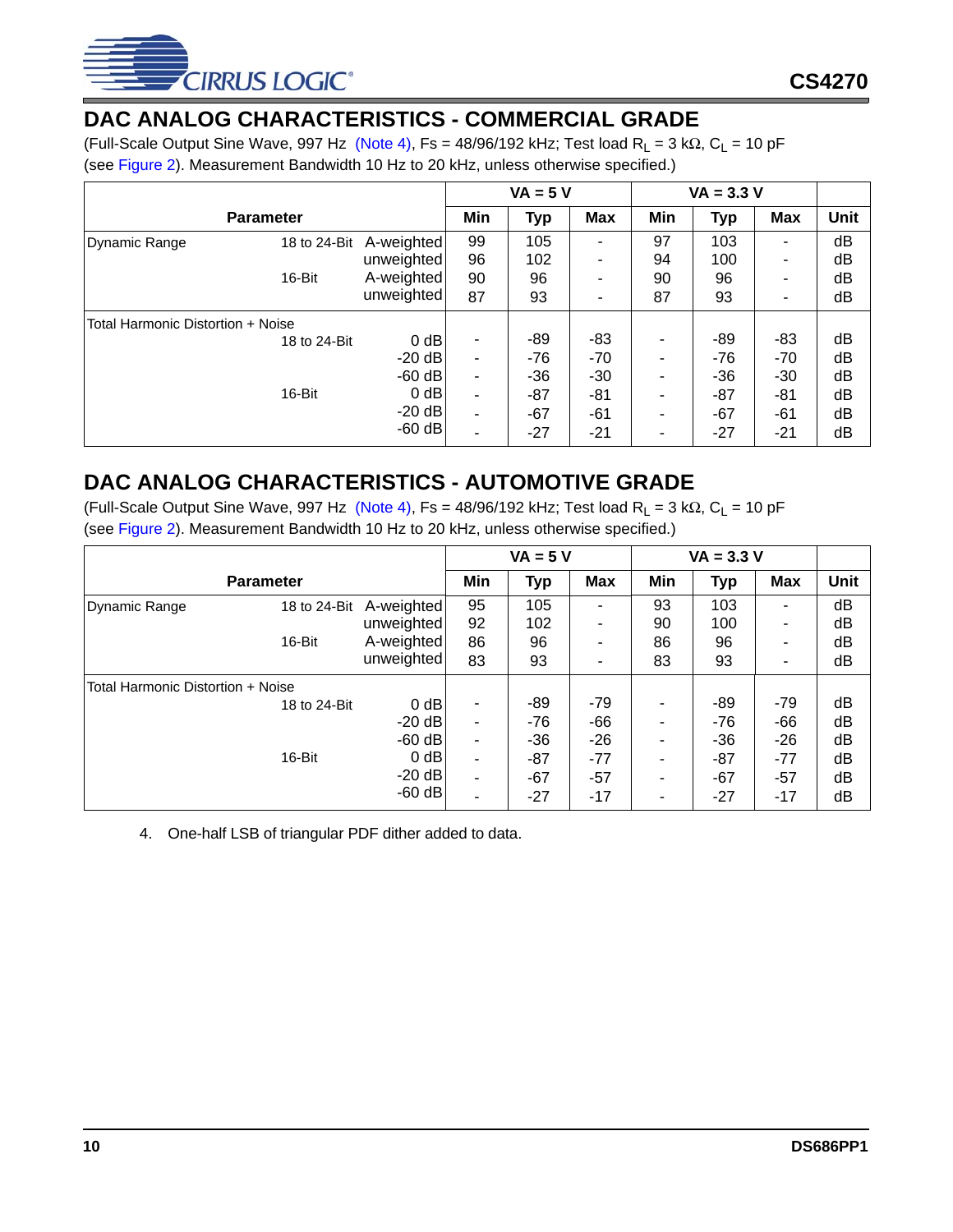

# <span id="page-10-0"></span>**DAC ANALOG CHARACTERISTICS - ALL MODES**

| <b>Parameter</b>                         |         | Symbol           | Min            | <b>Typ</b>      | <b>Max</b>     | Unit   |
|------------------------------------------|---------|------------------|----------------|-----------------|----------------|--------|
| Interchannel Isolation                   | (1 kHz) |                  |                | 100             |                | dB     |
| <b>DC Accuracy</b>                       |         |                  |                |                 |                |        |
| Interchannel Gain Mismatch               |         |                  |                | 0.1             | 0.25           | dB     |
| <b>Gain Drift</b>                        |         |                  | $-100$         |                 | $+100$         | ppm/°C |
| <b>Analog Output</b>                     |         |                  |                |                 |                |        |
| Full Scale Output Voltage                |         |                  | $0.6 \cdot VA$ | $0.65 \cdot VA$ | $0.7 \cdot VA$ | Vpp    |
| IMax DC Current draw from AOUTA or AOUTB |         | <b>OUTmax</b>    |                | 10              |                | μA     |
| Max AC-Load Resistance (see Figure 3)    |         | $R_{\rm I}$      |                | 3               |                | kΩ     |
| Max Load Capacitance (see Figure 3)      |         | $C_{L}$          |                | 100             |                | pF     |
| Output Impedance of AOUTA and AOUTB      |         | $Z_{\text{OUT}}$ |                | 100             |                | Ω      |



<span id="page-10-2"></span>

<span id="page-10-1"></span>Figure 2. Output Test Load **Figure 3. Maximum Loading**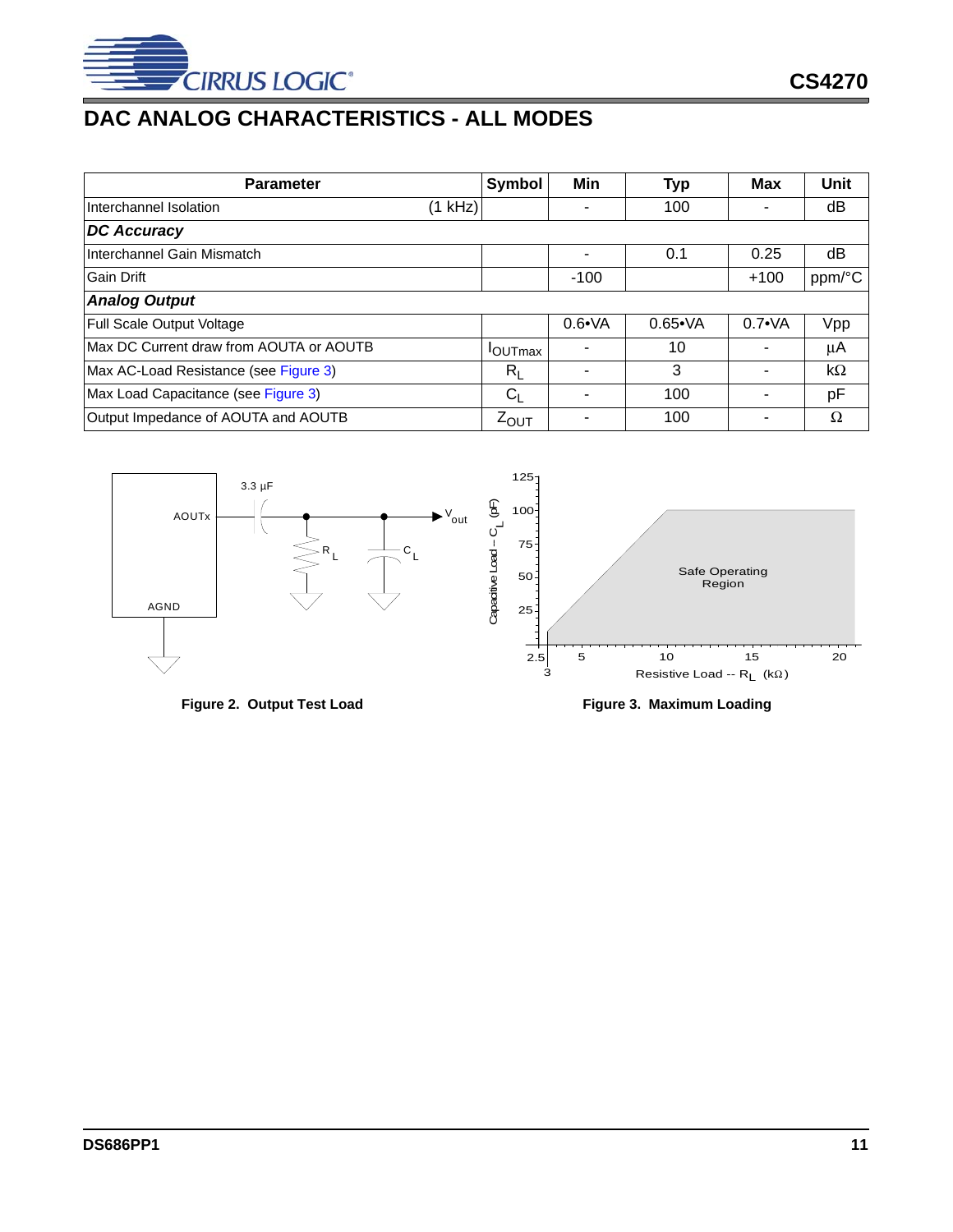

# <span id="page-11-0"></span>**DAC COMBINED INTERPOLATION & ON-CHIP ANALOG FILTER RESPONSE**

(The filter characteristics have been normalized to the sample rate (Fs) and can be referenced to the desired sample rate by multiplying the given characteristic by Fs.) (See [Note 5\)](#page-11-3)

| <b>Parameter</b>                   |                   | Symbol | Min      | <b>Typ</b>     | <b>Max</b>               | <b>Unit</b> |
|------------------------------------|-------------------|--------|----------|----------------|--------------------------|-------------|
| <b>Single-Speed Mode</b>           |                   |        |          |                |                          |             |
| Passband (Note 6)                  | to -0.1 dB corner |        | $\Omega$ | $\blacksquare$ | .35                      | Fs          |
|                                    | to -3 dB corner   |        | 0        |                | .4992                    | Fs          |
| Frequency Response 10 Hz to 20 kHz |                   |        | $-.175$  | $\blacksquare$ | $+.01$                   | dB          |
| StopBand                           |                   |        | .5465    | $\blacksquare$ | $\blacksquare$           | Fs          |
| <b>StopBand Attenuation</b>        | (Note 7)          |        | 50       | $\blacksquare$ | $\blacksquare$           | dB          |
| <b>Group Delay</b>                 |                   | tgd    | ۰        | 10/Fs          | ٠                        | S           |
| De-emphasis Error (Note 8)         | $Fs = 32 kHz$     |        | ٠        |                | $+1.5/+0$                | dB          |
|                                    | $Fs = 44.1 kHz$   |        |          |                | $+.05/-.25$              | dB          |
|                                    | $Fs = 48 kHz$     |        |          |                | $-.2/-.4$                | dB          |
| <b>Double-Speed Mode</b>           |                   |        |          |                |                          |             |
| Passband (Note 6)                  | to -0.1 dB corner |        | $\Omega$ |                | .22                      | Fs          |
|                                    | to -3 dB corner   |        | 0        |                | .501                     | Fs          |
| Frequency Response 10 Hz to 20 kHz |                   |        | $-15$    | $\blacksquare$ | $+.15$                   | dB          |
| StopBand                           |                   |        | .5770    | $\blacksquare$ | $\sim$                   | Fs          |
| <b>StopBand Attenuation</b>        | (Note 7)          |        | 55       | ٠              | $\sim$                   | dB          |
| <b>Group Delay</b>                 |                   | tgd    | ۰        | 5/Fs           | $\blacksquare$           | s           |
| <b>Quad-Speed Mode</b>             |                   |        |          |                |                          |             |
| Passband (Note 6)                  | to -0.1 dB corner |        | 0        | $\blacksquare$ | 0.110                    | Fs          |
|                                    | to -3 dB corner   |        | $\Omega$ |                | 0.469                    | Fs          |
| Frequency Response 10 Hz to 20 kHz |                   |        | $-12$    | $\blacksquare$ | $+0$                     | dB          |
| StopBand                           |                   |        | 0.7      | $\blacksquare$ | $\blacksquare$           | Fs          |
| StopBand Attenuation               | (Note 7)          |        | 51       | $\blacksquare$ | $\blacksquare$           | dB          |
| <b>Group Delay</b>                 |                   | tgd    | ۰        | 2.5/Fs         | $\overline{\phantom{0}}$ | s           |

- <span id="page-11-3"></span>5. Amplitude vs. Frequency plots of this data are available in [Section 9. "Filter Plots" on page 41.](#page-40-0) See [Figures 24](#page-40-1) through [47.](#page-43-5)
- <span id="page-11-2"></span>6. Response is clock dependent and will scale with Fs.
- <span id="page-11-1"></span>7. For Single-Speed Mode, the Measurement Bandwidth is 0.5465 Fs to 3 Fs. For Double-Speed Mode, the Measurement Bandwidth is 0.577 Fs to 1.4 Fs. For Quad-Speed Mode, the Measurement Bandwidth is 0.7 Fs to 1 Fs.
- 8. De-emphasis is available only in Single-Speed Mode.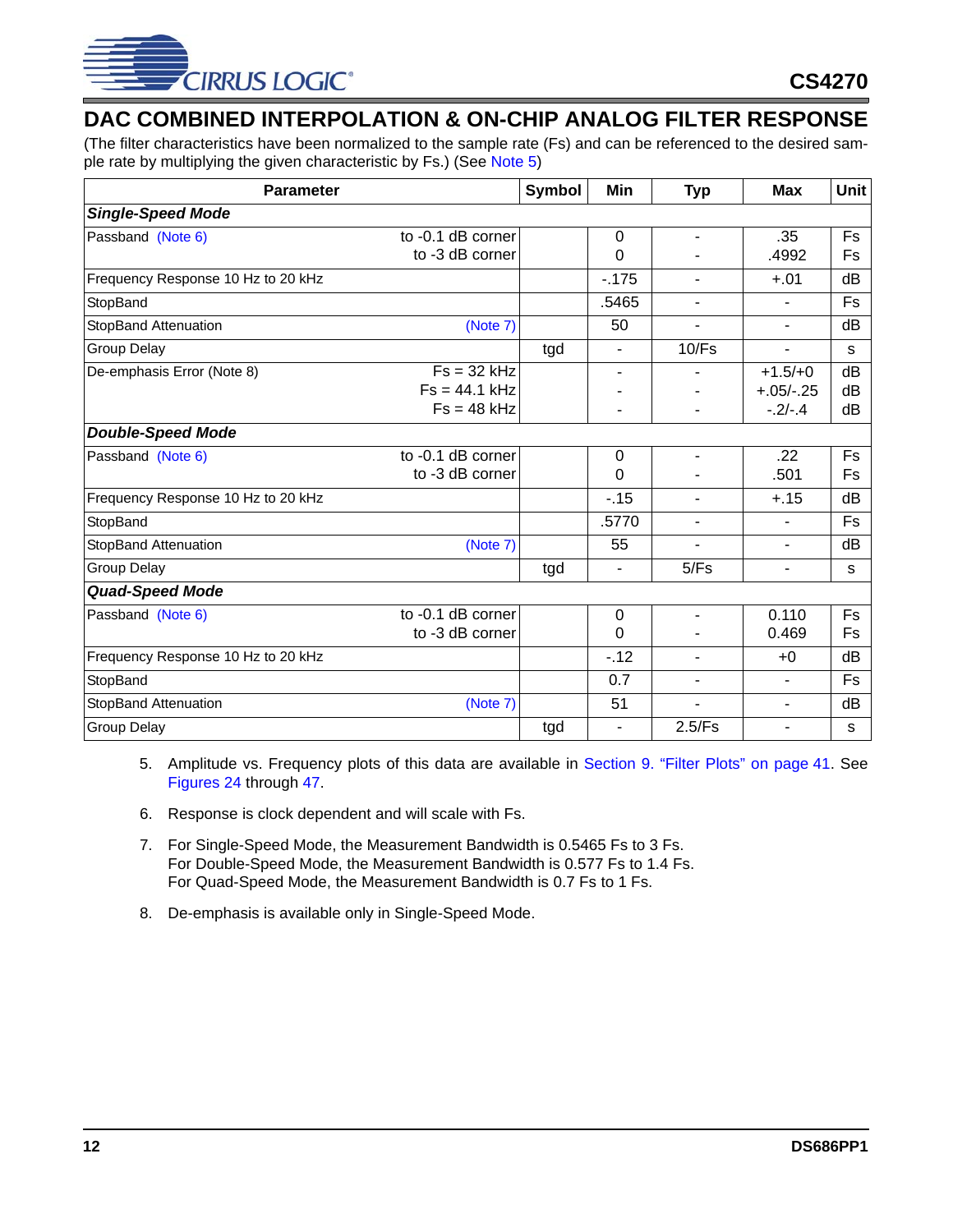

# <span id="page-12-0"></span>**ADC ANALOG CHARACTERISTICS - COMMERCIAL GRADE**

Measurement bandwidth is 10 Hz to 20 kHz unless otherwise specified. [Figure 18](#page-29-2) input circuit, 1 kHz sine wave in.

| <b>Dynamic Performance for Commercial Grade</b>             |                                                       |               | $VA = 5 V$                                      |                                  | $VA = 3.3 V$                                                                        |                                                                                          |                                  |                                                           |                      |
|-------------------------------------------------------------|-------------------------------------------------------|---------------|-------------------------------------------------|----------------------------------|-------------------------------------------------------------------------------------|------------------------------------------------------------------------------------------|----------------------------------|-----------------------------------------------------------|----------------------|
| <b>Single-Speed Mode</b>                                    | $Fs = 48 kHz$                                         | <b>Symbol</b> | Min                                             | <b>Typ</b>                       | <b>Max</b>                                                                          | Min                                                                                      | <b>Typ</b>                       | <b>Max</b>                                                | <b>Unit</b>          |
| Dynamic Range                                               | A-weighted<br>unweighted                              |               | 99<br>96                                        | 105<br>102                       | ÷,<br>$\frac{1}{2}$                                                                 | 96<br>93                                                                                 | 102<br>99                        | ÷,<br>÷,                                                  | dB<br>dB             |
| Total Harmonic Distortion + Noise                           | (Note 9)<br>$-1$ dB<br>$-20dB$<br>$-60$ dB            | THD+N         | $\overline{\phantom{a}}$<br>÷<br>$\blacksquare$ | $-95$<br>$-82$<br>$-42$          | $-90$<br>÷,<br>$\frac{1}{2}$                                                        | $\blacksquare$<br>$\blacksquare$<br>$\overline{a}$                                       | $-92$<br>$-79$<br>$-39$          | $-87$<br>$\blacksquare$<br>÷,                             | dB<br>dB<br>dB       |
| <b>Double-Speed Mode</b>                                    | $Fs = 96 kHz$                                         |               |                                                 |                                  |                                                                                     |                                                                                          |                                  |                                                           |                      |
| Dynamic Range<br>40 kHz bandwidth unweighted                | A-weighted<br>unweighted                              |               | 99<br>96<br>ä,                                  | 105<br>102<br>99                 | ۰<br>L.<br>$\frac{1}{2}$                                                            | 96<br>93<br>$\blacksquare$                                                               | 102<br>99<br>96                  | ÷,<br>÷,<br>ä,                                            | dB<br>dB<br>dB       |
| Total Harmonic Distortion + Noise<br>40 kHz bandwidth       | (Note 9)<br>$-1$ dB<br>$-20dB$<br>$-60$ dB<br>$-1$ dB | THD+N         | $\overline{\phantom{a}}$<br>÷<br>÷              | $-95$<br>$-82$<br>$-42$<br>$-95$ | $-90$<br>÷,<br>L.<br>$\overline{\phantom{0}}$                                       | $\overline{\phantom{a}}$<br>$\overline{a}$<br>$\overline{\phantom{a}}$<br>$\overline{a}$ | $-92$<br>$-79$<br>$-39$<br>$-87$ | $-87$<br>$\overline{\phantom{a}}$<br>$\blacksquare$<br>÷, | dB<br>dB<br>dB<br>dB |
| <b>Quad-Speed Mode</b>                                      | $Fs = 192 kHz$                                        |               |                                                 |                                  |                                                                                     |                                                                                          |                                  |                                                           |                      |
| Dynamic Range<br>40 kHz bandwidth unweighted                | A-weighted<br>unweighted                              |               | 99<br>96<br>ä,                                  | 105<br>102<br>99                 | ä,<br>$\frac{1}{2}$<br>ä,                                                           | 96<br>93<br>$\overline{a}$                                                               | 102<br>99<br>96                  | ÷,<br>-<br>÷,                                             | dB<br>dB<br>dB       |
| Total Harmonic Distortion + Noise<br>40 kHz bandwidth       | (Note 9)<br>$-1$ dB<br>$-20dB$<br>$-60$ dB<br>$-1$ dB | THD+N         | ÷,<br>$\overline{\phantom{a}}$<br>÷<br>÷,       | $-95$<br>$-82$<br>$-42$<br>$-95$ | $-90$<br>$\blacksquare$<br>$\qquad \qquad \blacksquare$<br>$\overline{\phantom{0}}$ | ä,<br>$\overline{\phantom{a}}$<br>$\blacksquare$<br>÷,                                   | $-92$<br>$-79$<br>$-39$<br>$-87$ | $-87$<br>$\blacksquare$<br>$\blacksquare$<br>ä,           | dB<br>dB<br>dB<br>dB |
| <b>Dynamic Performance for Commercial Grade - All Modes</b> |                                                       |               |                                                 |                                  |                                                                                     |                                                                                          |                                  |                                                           |                      |
| <b>Parameter</b>                                            |                                                       |               |                                                 | Min                              | <b>Typ</b>                                                                          |                                                                                          |                                  | <b>Max</b>                                                | Unit                 |
| Interchannel Isolation                                      |                                                       |               |                                                 |                                  |                                                                                     | 90                                                                                       |                                  | $\overline{\phantom{a}}$                                  | dB                   |
| <b>DC Accuracy</b>                                          |                                                       |               |                                                 |                                  |                                                                                     |                                                                                          |                                  |                                                           |                      |
| Interchannel Gain Mismatch                                  |                                                       |               |                                                 |                                  |                                                                                     | 0.1                                                                                      |                                  |                                                           | dB                   |
| Gain Error                                                  |                                                       |               |                                                 | -3                               |                                                                                     |                                                                                          |                                  | $+3$                                                      | $\%$                 |
| <b>Gain Drift</b>                                           |                                                       |               |                                                 |                                  |                                                                                     | ±100                                                                                     |                                  | $\overline{\phantom{a}}$                                  | ppm/°C               |
| <b>Analog Input Characteristics</b>                         |                                                       |               |                                                 |                                  |                                                                                     |                                                                                          |                                  |                                                           |                      |
| Full-Scale Input Voltage                                    |                                                       |               |                                                 | $0.53*VA$                        |                                                                                     | $0.56*VA$                                                                                |                                  | $0.58*VA$                                                 | Vpp                  |
| Input Impedance                                             |                                                       |               |                                                 |                                  |                                                                                     | 300                                                                                      |                                  |                                                           | k $\Omega$           |

<span id="page-12-1"></span>9. Referred to the typical full-scale input voltage.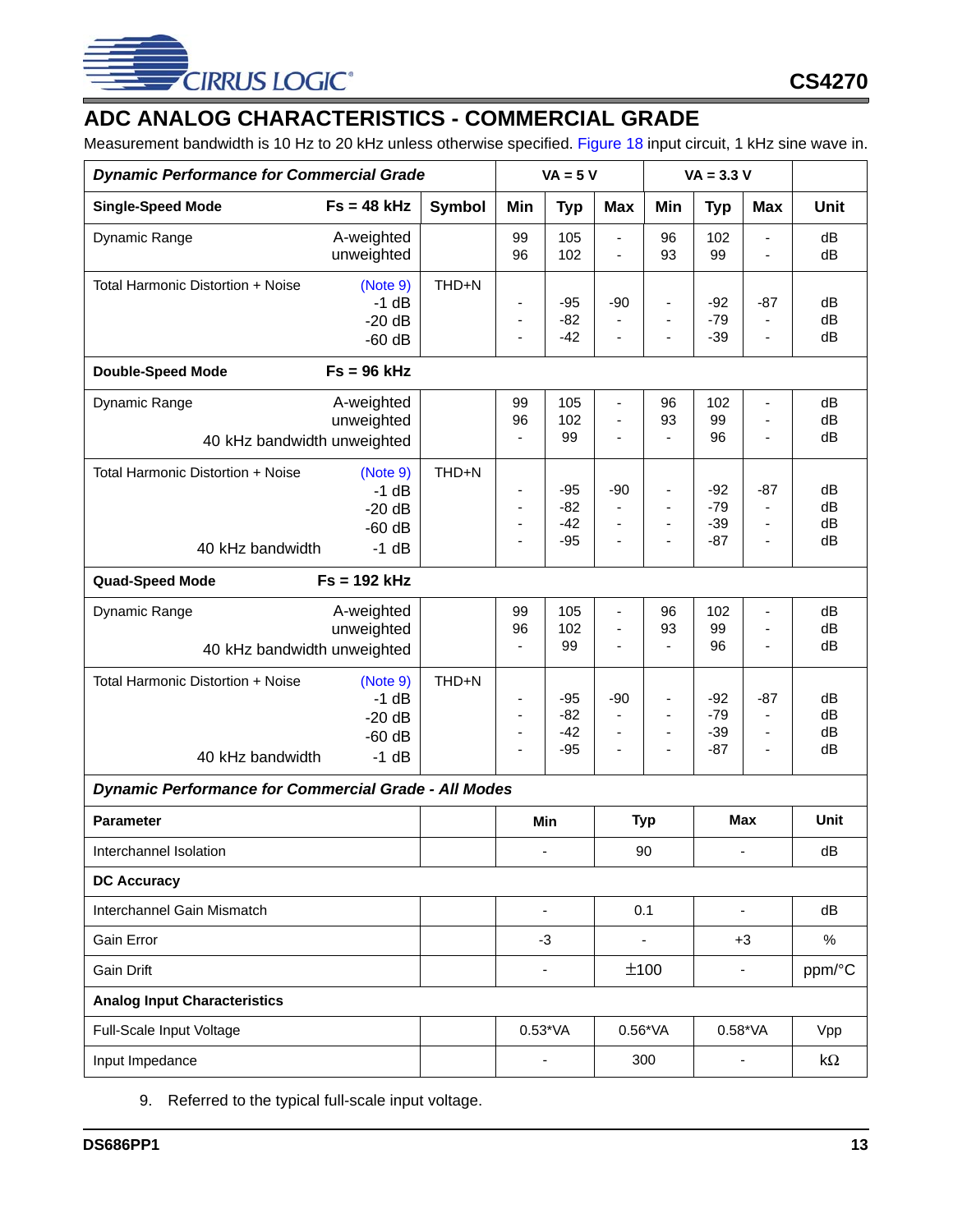

# <span id="page-13-0"></span>**ADC ANALOG CHARACTERISTICS - AUTOMOTIVE GRADE**

Measurement Bandwidth is 10 Hz to 20 kHz unless otherwise specified. [Figure 18](#page-29-2) input circuit, 1 kHz sine wave in.

| <b>Dynamic Performance for Automotive Grade</b>             |                                                        |               | $VA = 5 V$                                                                                   |                                  | $VA = 3.3 V$                                                          |                                                                                                        |                                  |                                                                                     |                      |
|-------------------------------------------------------------|--------------------------------------------------------|---------------|----------------------------------------------------------------------------------------------|----------------------------------|-----------------------------------------------------------------------|--------------------------------------------------------------------------------------------------------|----------------------------------|-------------------------------------------------------------------------------------|----------------------|
| <b>Single-Speed Mode</b>                                    | $Fs = 48 kHz$                                          | <b>Symbol</b> | Min                                                                                          | <b>Typ</b>                       | <b>Max</b>                                                            | Min                                                                                                    | <b>Typ</b>                       | <b>Max</b>                                                                          | Unit                 |
| Dynamic Range                                               | A-weighted<br>unweighted                               |               | 97<br>94                                                                                     | 105<br>102                       | $\blacksquare$<br>L,                                                  | 94<br>91                                                                                               | 102<br>99                        | $\qquad \qquad \blacksquare$<br>ä,                                                  | dB<br>dB             |
| Total Harmonic Distortion + Noise                           | (Note 10)<br>$-1$ dB<br>$-20dB$<br>$-60$ dB            | THD+N         | $\qquad \qquad \blacksquare$<br>$\overline{\phantom{a}}$<br>ä,                               | $-95$<br>$-82$<br>$-42$          | $-90$<br>$\overline{\phantom{a}}$<br>$\blacksquare$                   | $\qquad \qquad \blacksquare$<br>$\overline{\phantom{a}}$<br>$\blacksquare$                             | $-92$<br>$-79$<br>$-39$          | $-87$<br>$\overline{\phantom{a}}$<br>ä,                                             | dB<br>dB<br>dB       |
| <b>Double-Speed Mode</b>                                    | $Fs = 96 kHz$                                          |               |                                                                                              |                                  |                                                                       |                                                                                                        |                                  |                                                                                     |                      |
| Dynamic Range<br>40 kHz bandwidth unweighted                | A-weighted<br>unweighted                               |               | 97<br>94<br>$\blacksquare$                                                                   | 105<br>102<br>99                 | ٠<br>$\frac{1}{2}$<br>$\overline{\phantom{a}}$                        | 94<br>91<br>$\overline{\phantom{a}}$                                                                   | 102<br>99<br>96                  | $\blacksquare$<br>$\blacksquare$<br>$\overline{\phantom{a}}$                        | dB<br>dB<br>dB       |
| Total Harmonic Distortion + Noise<br>40 kHz bandwidth       | (Note 10)<br>$-1$ dB<br>$-20dB$<br>$-60$ dB<br>$-1$ dB | THD+N         | $\overline{\phantom{a}}$<br>$\blacksquare$<br>÷,<br>$\overline{\phantom{a}}$                 | $-95$<br>$-82$<br>$-42$<br>$-95$ | $-90$<br>$\blacksquare$<br>$\frac{1}{2}$<br>$\overline{\phantom{a}}$  | $\qquad \qquad \blacksquare$<br>$\overline{\phantom{a}}$<br>$\blacksquare$<br>$\overline{\phantom{a}}$ | $-92$<br>$-79$<br>$-39$<br>$-87$ | $-87$<br>$\overline{\phantom{a}}$<br>÷,<br>$\overline{\phantom{a}}$                 | dB<br>dB<br>dB<br>dB |
| <b>Quad-Speed Mode</b>                                      | $Fs = 192 kHz$                                         |               |                                                                                              |                                  |                                                                       |                                                                                                        |                                  |                                                                                     |                      |
| Dynamic Range<br>40 kHz bandwidth unweighted                | A-weighted<br>unweighted                               |               | 97<br>94<br>ä,                                                                               | 105<br>102<br>99                 | $\overline{\phantom{0}}$<br>÷,<br>ä,                                  | 94<br>91<br>$\overline{\phantom{a}}$                                                                   | 102<br>99<br>96                  | $\blacksquare$<br>$\blacksquare$<br>÷,                                              | dB<br>dB<br>dB       |
| Total Harmonic Distortion + Noise<br>40 kHz bandwidth       | (Note 10)<br>$-1$ dB<br>$-20dB$<br>$-60$ dB<br>$-1$ dB | THD+N         | $\blacksquare$<br>$\qquad \qquad \blacksquare$<br>$\overline{\phantom{a}}$<br>$\blacksquare$ | $-95$<br>$-82$<br>$-42$<br>$-95$ | $-90$<br>$\blacksquare$<br>$\overline{\phantom{a}}$<br>$\blacksquare$ | $\overline{\phantom{a}}$<br>$\overline{\phantom{a}}$<br>$\overline{\phantom{a}}$<br>$\blacksquare$     | $-92$<br>$-79$<br>$-39$<br>$-87$ | $-87$<br>$\blacksquare$<br>$\qquad \qquad \blacksquare$<br>$\overline{\phantom{a}}$ | dB<br>dB<br>dB<br>dB |
| <b>Dynamic Performance for Automotive Grade - All Modes</b> |                                                        |               |                                                                                              |                                  |                                                                       |                                                                                                        |                                  |                                                                                     |                      |
| <b>Parameter</b>                                            |                                                        |               |                                                                                              | <b>Min</b>                       |                                                                       | <b>Typ</b>                                                                                             |                                  | <b>Max</b>                                                                          | Unit                 |
| Interchannel Isolation                                      |                                                        |               |                                                                                              | $\blacksquare$                   |                                                                       | 90                                                                                                     |                                  | ٠                                                                                   | dB                   |
| <b>DC Accuracy</b>                                          |                                                        |               |                                                                                              |                                  |                                                                       |                                                                                                        |                                  |                                                                                     |                      |
| Interchannel Gain Mismatch                                  |                                                        |               |                                                                                              |                                  |                                                                       | 0.1                                                                                                    |                                  | $\overline{\phantom{0}}$                                                            | dB                   |
| Gain Error                                                  |                                                        |               |                                                                                              | $-3$                             |                                                                       | $\blacksquare$                                                                                         |                                  | $+3$                                                                                | $\%$                 |
| Gain Drift                                                  |                                                        |               |                                                                                              |                                  |                                                                       | ±100                                                                                                   |                                  |                                                                                     | ppm/°C               |
| <b>Analog Input Characteristics</b>                         |                                                        |               |                                                                                              |                                  |                                                                       |                                                                                                        |                                  |                                                                                     |                      |
| Full-Scale Input Voltage                                    |                                                        |               |                                                                                              | $0.53*VA$                        |                                                                       | $0.56*VA$                                                                                              |                                  | $0.58*VA$                                                                           | Vpp                  |
| Input Impedance                                             |                                                        |               |                                                                                              |                                  |                                                                       | 300                                                                                                    |                                  |                                                                                     | k $\Omega$           |

<span id="page-13-1"></span>10. Referred to the typical full-scale input voltage.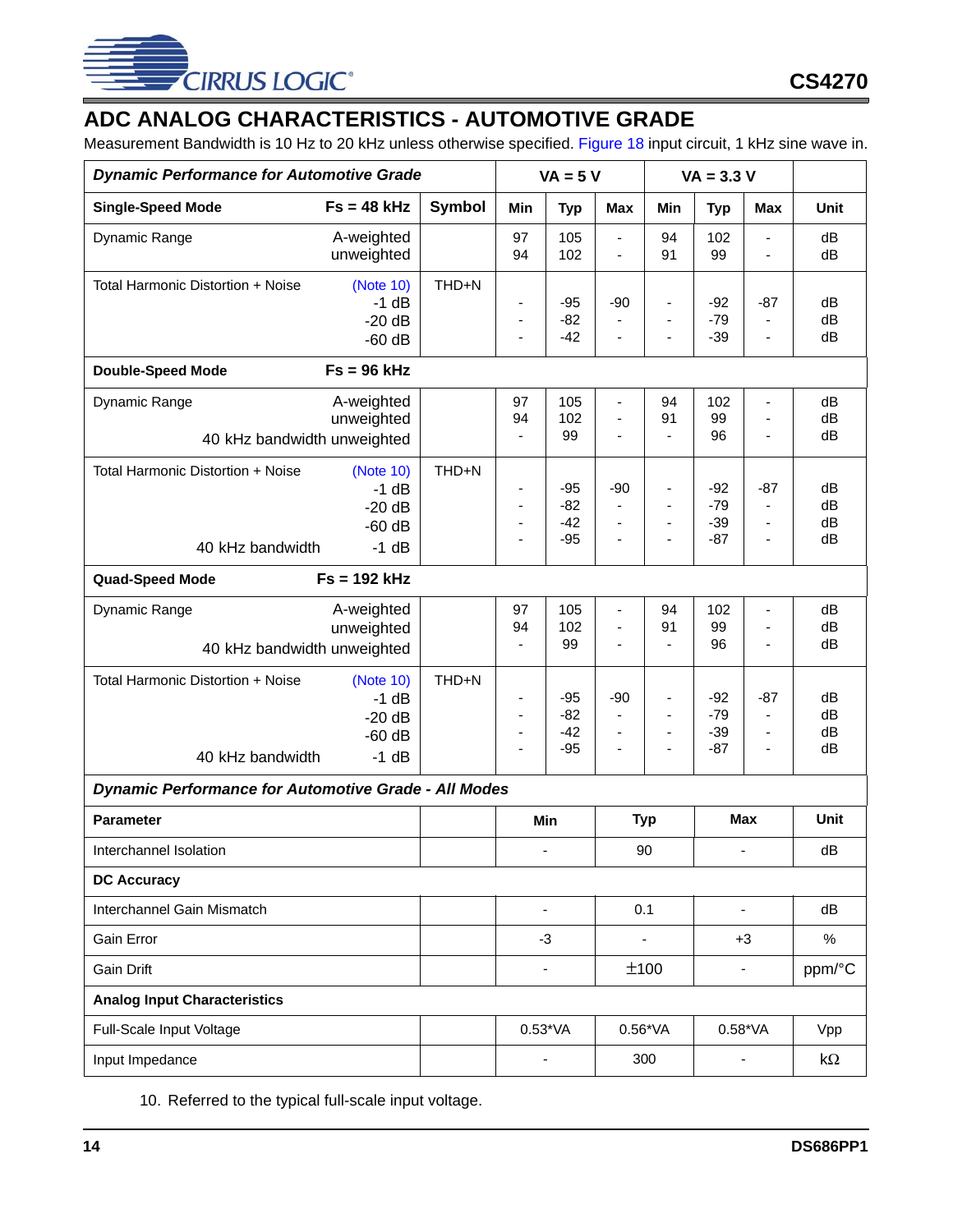

# <span id="page-14-0"></span>**ADC DIGITAL FILTER CHARACTERISTICS**

(Measurement Bandwidth is 10 Hz to 20 kHz unless otherwise specified) [\(Note 11\)](#page-14-2)

|                                         | <b>Parameter</b> |           | <b>Symbol</b>   | Min                      | <b>Typ</b>               | <b>Max</b>               | <b>Unit</b> |
|-----------------------------------------|------------------|-----------|-----------------|--------------------------|--------------------------|--------------------------|-------------|
| <b>Single-Speed Mode</b>                |                  |           |                 |                          |                          |                          |             |
| Passband                                | $(-0.1 dB)$      | (Note 12) |                 | 0                        | $\blacksquare$           | 0.49                     | Fs          |
| Passband Ripple                         |                  |           |                 | ۳                        | ä,                       | 0.035                    | dB          |
| Stopband                                |                  | (Note 12) |                 | 0.57                     | $\overline{\phantom{a}}$ | -                        | Fs          |
| Stopband Attenuation                    |                  |           |                 | 70                       | Ē,                       | $\overline{\phantom{0}}$ | dB          |
| Group Delay                             |                  |           | $t_{gd}$        | $\blacksquare$           | 12/Fs                    | -                        | s           |
| <b>Double-Speed Mode</b>                |                  |           |                 |                          |                          |                          |             |
| Passband                                | $(-0.1 dB)$      | (Note 12) |                 | $\mathbf 0$              | $\blacksquare$           | 0.49                     | Fs          |
| Passband Ripple                         |                  |           |                 | -                        | ٠                        | 0.05                     | dB          |
| Stopband                                |                  | (Note 12) |                 | 0.56                     |                          |                          | Fs          |
| <b>Stopband Attenuation</b>             |                  |           |                 | 69                       | ٠                        | Ξ.                       | dB          |
| Group Delay                             |                  |           | t <sub>gd</sub> | $\overline{\phantom{a}}$ | 9/Fs                     | ۰                        | s           |
| <b>Quad-Speed Mode</b>                  |                  |           |                 |                          |                          |                          |             |
| Passband                                | $(-0.1 dB)$      | (Note 12) |                 | $\boldsymbol{0}$         | $\overline{\phantom{a}}$ | 0.26                     | Fs          |
| Passband Ripple                         |                  |           |                 | ٠                        | L,                       | 0.05                     | dB          |
| Stopband                                |                  | (Note 12) |                 | 0.50                     | $\overline{\phantom{a}}$ | ٠                        | Fs          |
| Stopband Attenuation                    |                  |           |                 | 60                       |                          |                          | dB          |
| <b>Group Delay</b>                      |                  |           | $t_{gd}$        | $\blacksquare$           | 5/Fs                     | -                        | s           |
| <b>High-Pass Filter Characteristics</b> |                  |           |                 |                          |                          |                          |             |
| <b>Frequency Response</b>               | $-3.0$ dB        |           |                 | $\overline{\phantom{a}}$ | 1                        | $\overline{\phantom{a}}$ | Hz          |
|                                         | $-0.13$ dB       | (Note 13) |                 |                          | 20                       |                          | Hz          |
| <b>Phase Deviation</b>                  | @ 20 Hz          | (Note 13) |                 | -                        | 10                       | ۰                        | deg         |
| Passband Ripple                         |                  |           |                 | ۰                        | $\overline{\phantom{a}}$ | 0                        | dB          |

<span id="page-14-2"></span>11. Plots of this data are contained in [Section 9. "Filter Plots" on page 41](#page-40-0). See [Figures 24](#page-40-1) through [47](#page-43-5).

<span id="page-14-1"></span>12. The filter frequency response scales precisely with Fs.

<span id="page-14-3"></span>13. Response shown is for Fs equal to 48 kHz. Filter characteristics scale with Fs.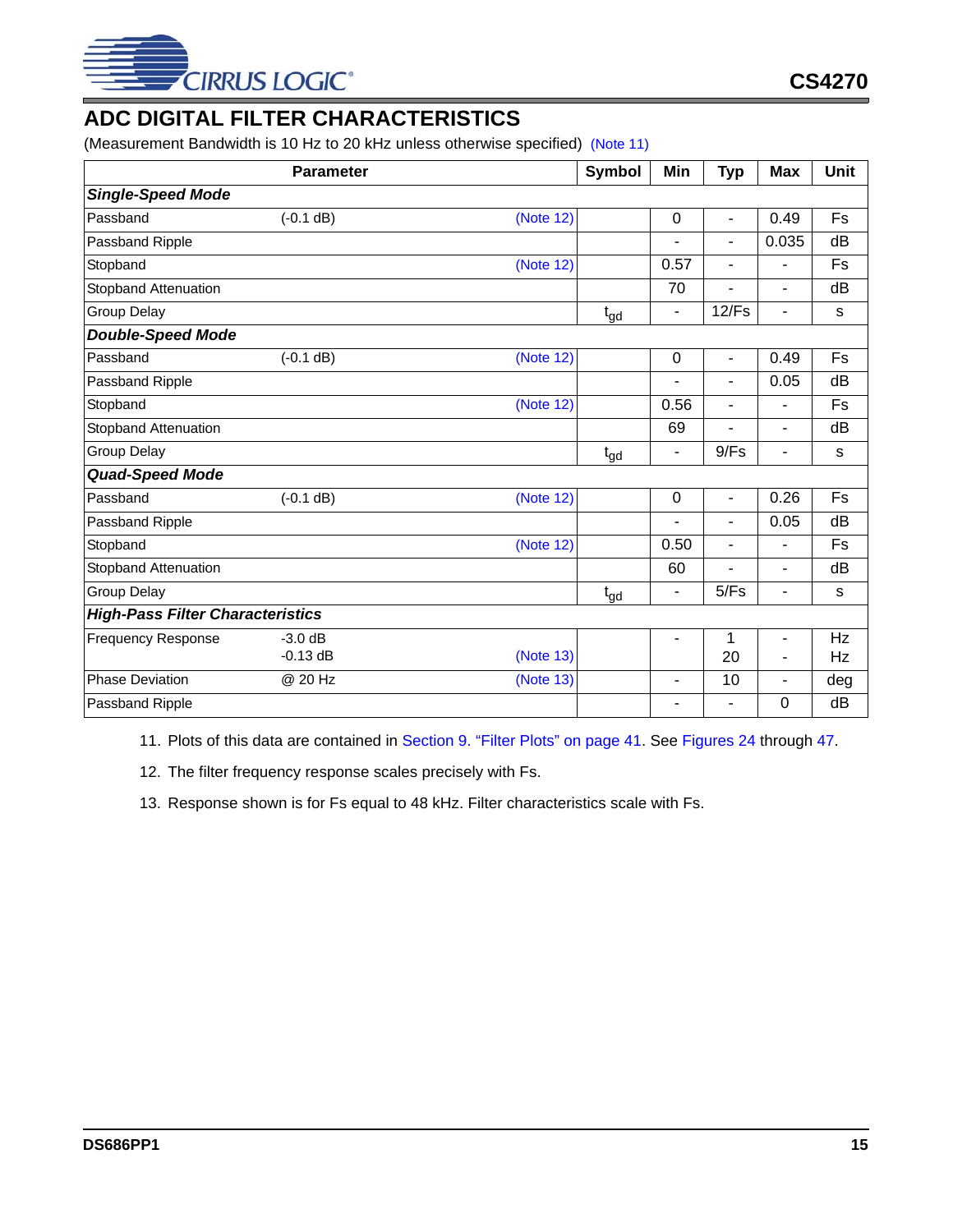

# <span id="page-15-0"></span>**DC ELECTRICAL CHARACTERISTICS**

 $(T_A = 25^\circ \text{ C}$ ; AGND=DGND=0, all voltages with respect to ground; MLCK=12.288 MHz; Master Mode)

| <b>Parameter</b>                          |                           | <b>Symbol</b>  | Min            | <b>Typ</b> | <b>Max</b>               | Unit       |
|-------------------------------------------|---------------------------|----------------|----------------|------------|--------------------------|------------|
| <b>Power Supply</b>                       |                           |                |                |            |                          |            |
| Power Supply Current                      | $VA = 5 V$                | ΙĀ             |                | 31         | 40                       | mA         |
| (Normal Operation)                        | $VA = 3.3 V$              | ١ <sub>Α</sub> |                | 27         | 35                       | mA         |
|                                           | $VD$ , $VLC = 5V$         | םי             |                | 29         | 38                       | mA         |
|                                           | VD, $VLC = 3.3 V$         | Iр             |                | 20         | 29                       | mA         |
| Power Supply Current                      | $VA = 5 V$                | $I_A$          |                | 1.51       | $\blacksquare$           | mA         |
| (Power-Down Mode) (Note 14)               | $VD$ , $VLC = 5V$         | םי             |                | 0.45       |                          | mA         |
| Power Consumption                         |                           |                |                |            |                          |            |
| $VA = 5 V$ , $VD = VLC = 3.3 V$           | <b>Normal Operation</b>   |                |                | 221        | 296                      | mW         |
| $VA = 5 V$ , $VD = VLC = 5 V$             | Normal Operation          |                |                | 255        |                          | mW         |
|                                           | Power-Down Mode (Note 14) |                |                | 9.8        | 323                      | mW         |
| Power Supply Rejection Ratio (1 kHz)      | (Note 15)                 | <b>PSRR</b>    |                | 55         |                          | dB         |
| <b>Common Mode Voltage</b>                |                           |                |                |            |                          |            |
| Nominal Common Mode Voltage               |                           | VQ             | $\blacksquare$ | VA/2       | $\blacksquare$           | <b>VDC</b> |
| Maximum DC Current Source/Sink from VQ    |                           |                | ٠              | 1          | $\blacksquare$           | μA         |
| VQ Output Impedance                       |                           |                |                | 25         | $\overline{\phantom{a}}$ | kΩ         |
| <b>Positive Voltage Reference</b>         |                           |                |                |            |                          |            |
| FILT+ Nominal Voltage                     |                           | $FILT+$        | ۰              | <b>VA</b>  | $\blacksquare$           | <b>VDC</b> |
| Maximum DC Current Source/Sink from FILT+ |                           |                |                | 10         |                          | μA         |
| FILT+ Output Impedance                    |                           |                |                | 18         | $\blacksquare$           | kΩ         |
| <b>Mute Control</b>                       |                           |                |                |            |                          |            |
| MUTEA, MUTEB Low-Level Output Voltage     |                           |                | $\sim$         | $\Omega$   | $\mathbf{r}$             | V          |
| MUTEA, MUTEB High-Level Output Voltage    |                           |                |                | VA         | $\blacksquare$           | $\vee$     |
| Maximum MUTEA & MUTEB Drive Current       |                           |                |                | 3          | $\blacksquare$           | mA         |

<span id="page-15-2"></span>14. Power Down Mode is defined as  $\overline{\text{RST}}$  = Low with all clocks and data lines held static.

<span id="page-15-3"></span>15. Valid with the recommended capacitor values on FILT+ and VQ as shown in the Typical Connection Diagram.

# <span id="page-15-1"></span>**DIGITAL CHARACTERISTICS**

| <b>Parameter</b> (Note 16)                | Symbol       | Min             | <b>Typ</b>       | <b>Max</b> | <b>Units</b> |        |
|-------------------------------------------|--------------|-----------------|------------------|------------|--------------|--------|
| High-Level Input Voltage                  | Serial Port  | $V_{\text{IH}}$ | 0.7xVD           |            |              |        |
|                                           | Control Port |                 | 0.7xVLC          |            |              | V      |
| Low-Level Input Voltage                   | Serial Port  | $V_{IL}$        |                  | -          | 0.2xVD       | V      |
|                                           | Control Port |                 | ٠                | ۰          | 0.2xVLC      | V      |
| High-Level Output Voltage at $I_0 = 2$ mA | Serial Port  | $V_{OH}$        | $VD - 1.0$       |            |              |        |
|                                           | Control Port |                 | <b>VLC - 1.0</b> | ۰          |              | V      |
|                                           | MUTEA, MUTEB |                 | VA - 1.0         |            |              | V      |
| Low-Level Output Voltage at $I_0 = 2$ mA  |              | $V_{OL}$        | ٠                | -          | 0.4          | $\vee$ |
| Input Leakage Current                     |              | <sup>I</sup> in | $-10$            |            | 10           | μA     |

<span id="page-15-4"></span>16. Serial Port signals include: SCLK, LRCK, SDOUT, SDIN Control Port signals include: SDA/CDOUT, SCL/CCLK, AD1/CDIN, AD0/CS, RST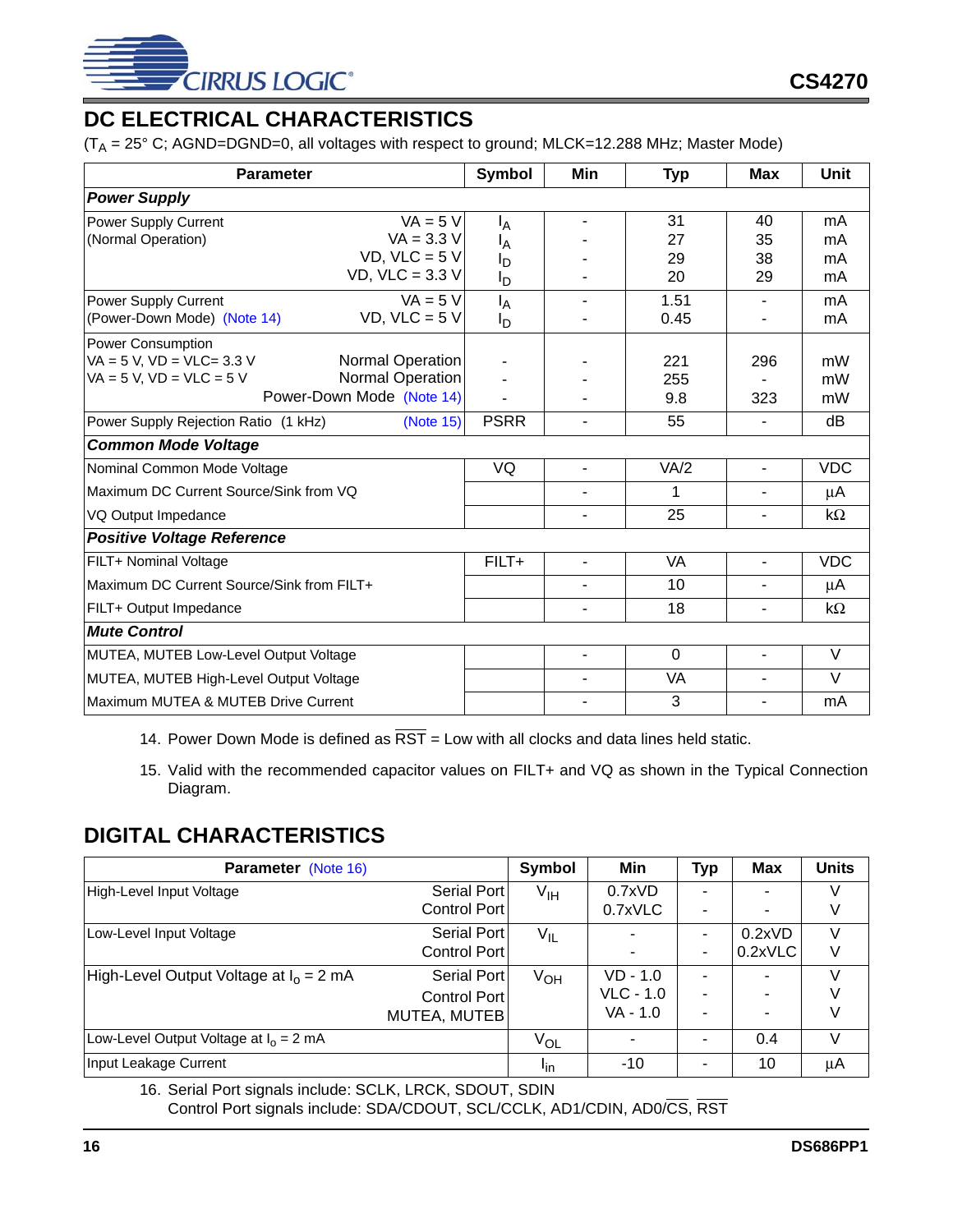

# <span id="page-16-0"></span>**SWITCHING CHARACTERISTICS - SERIAL AUDIO PORT**

 $(Logic "0" = AGND = 0 V; Logic "1" = VD, C<sub>L</sub> = 20 pF)$ 

| <b>Parameter</b>                     |                          | Symbol             | Min                       | <b>Typ</b>               | <b>Max</b>               | Unit       |
|--------------------------------------|--------------------------|--------------------|---------------------------|--------------------------|--------------------------|------------|
| Sample Rate                          | Single-Speed Mode        | Fs                 | $\overline{4}$            |                          | 54                       | kHz        |
|                                      | Double-Speed Mode        | Fs                 | 50                        |                          | 108                      | kHz        |
|                                      | Quad-Speed Mode          | Fs                 | 100                       | $\overline{a}$           | 216                      | kHz        |
| <b>MCLK Specifications</b>           |                          |                    |                           |                          |                          |            |
| <b>MCLK Frequency</b>                | tand-Alone Mode          | fmclk              | 1.024                     | $\overline{\phantom{a}}$ | 55.296                   | <b>MHz</b> |
| (Note 17)                            | <b>Control Port Mode</b> | fmclk              | 1.024                     | $\blacksquare$           | 55.296                   | <b>MHz</b> |
| <b>MCLK Duty Cycle</b>               |                          |                    | 40                        | 50                       | 60                       | ns         |
| <b>Master Mode</b>                   |                          |                    |                           |                          |                          |            |
| <b>LRCK Duty Cycle</b>               |                          |                    | $\overline{\phantom{a}}$  | 50                       | $\overline{\phantom{a}}$ | $\%$       |
| <b>SCLK Period (Note 18)</b>         |                          | $t_{\rm scIkw}$    |                           | 1<br>$(64)$ Fs           |                          | s          |
| <b>SCLK Duty Cycle</b>               |                          |                    | $\overline{\phantom{a}}$  | 50                       | $\blacksquare$           | $\%$       |
| SCLK falling to LRCK edge            |                          | $t_{mslr}$         | $-20$                     |                          | 20                       | ns         |
| SCLK falling to SDOUT valid          |                          | $t_{\text{sdo}}$   | $\overline{\phantom{a}}$  | $\blacksquare$           | 32                       | ns         |
| SDIN valid to SCLK rising setup time |                          | $t_{\rm sdis}$     | 16                        | $\blacksquare$           | $\overline{\phantom{0}}$ | ns         |
| SCLK rising to SDIN hold time        |                          | $t_{\sf sdih}$     | 20                        | $\overline{\phantom{0}}$ | ٠                        | ns         |
| <b>Slave Mode</b>                    |                          |                    |                           |                          |                          |            |
| <b>LRCK Duty Cycle</b>               |                          |                    | 40                        | 50                       | 60                       | $\%$       |
| <b>SCLK Period</b><br>(Note 17)      | Single-Speed Mode        | t <sub>sclkw</sub> | 1<br>$\overline{(128)Fs}$ | $\overline{\phantom{a}}$ | ۰                        | s          |
|                                      | Double-Speed Mode        | t <sub>sclkw</sub> | 1<br>$\overline{(64)Fs}$  |                          | ÷                        | s          |
|                                      | Quad-Speed Mode          | t <sub>sclkw</sub> | 1<br>$\sqrt{(64)Fs}$      | -                        | ۰                        | s          |
| <b>SCLK Duty Cycle</b>               |                          |                    | 45                        | 50                       | 55                       | ns         |
| <b>SCLK falling to LRCK edge</b>     |                          | $t_{\sf s}$        | $-20$                     | $\overline{\phantom{0}}$ | 20                       | ns         |
| SDOUT valid before SCLK rising       |                          | $t_{\text{stp}}$   | 10                        | $\overline{\phantom{a}}$ | $\blacksquare$           | ns         |
| SDOUT valid after SCLK rising        |                          | t <sub>hld</sub>   | 5                         | $\blacksquare$           | $\overline{\phantom{m}}$ | ns         |
| SDIN valid to SCLK rising setup time |                          | $t_{\rm sdis}$     | 16                        | $\overline{a}$           | ÷,                       | ns         |
| SCLK rising to SDIN hold time        |                          | t <sub>sdih</sub>  | 20                        | $\overline{\phantom{a}}$ | $\overline{\phantom{m}}$ | ns         |

<span id="page-16-2"></span>17. In Control Port Mode, MCLK Frequency and Functional Mode Select bits must be configured according to [Table 5](#page-24-3), [Table 8](#page-35-6), and [Table 12](#page-19-1).

<span id="page-16-1"></span>18.  $t_{\text{sc}$ lkw =  $t_{\text{sc}$ lkh +  $t_{\text{sc}$ lkl in Figures [5](#page-17-1) and [7](#page-17-3).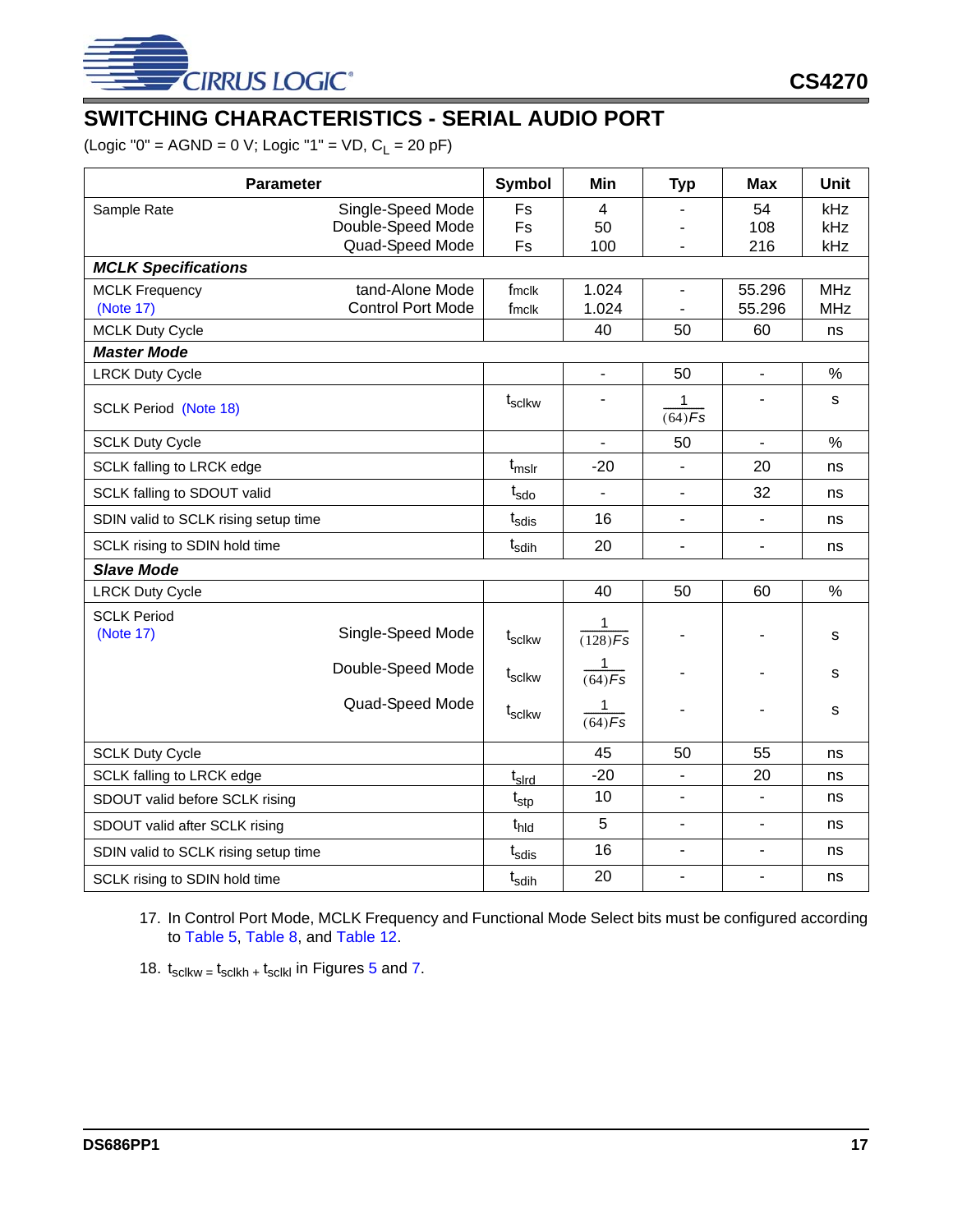

<span id="page-17-2"></span>SDOUT

<span id="page-17-0"></span>

<span id="page-17-1"></span>

Figure 6. Master Mode, <sup>12</sup>S SAI Figure 7. Slave Mode, <sup>12</sup>S SAI



 $MSB$   $\parallel$  MSB-1  $\parallel$  MSB-2  $\parallel$  MSB-3

<span id="page-17-3"></span>t sdo

<span id="page-17-4"></span>**Figure 8. Master and Slave Mode SDIN vrs. SCLK**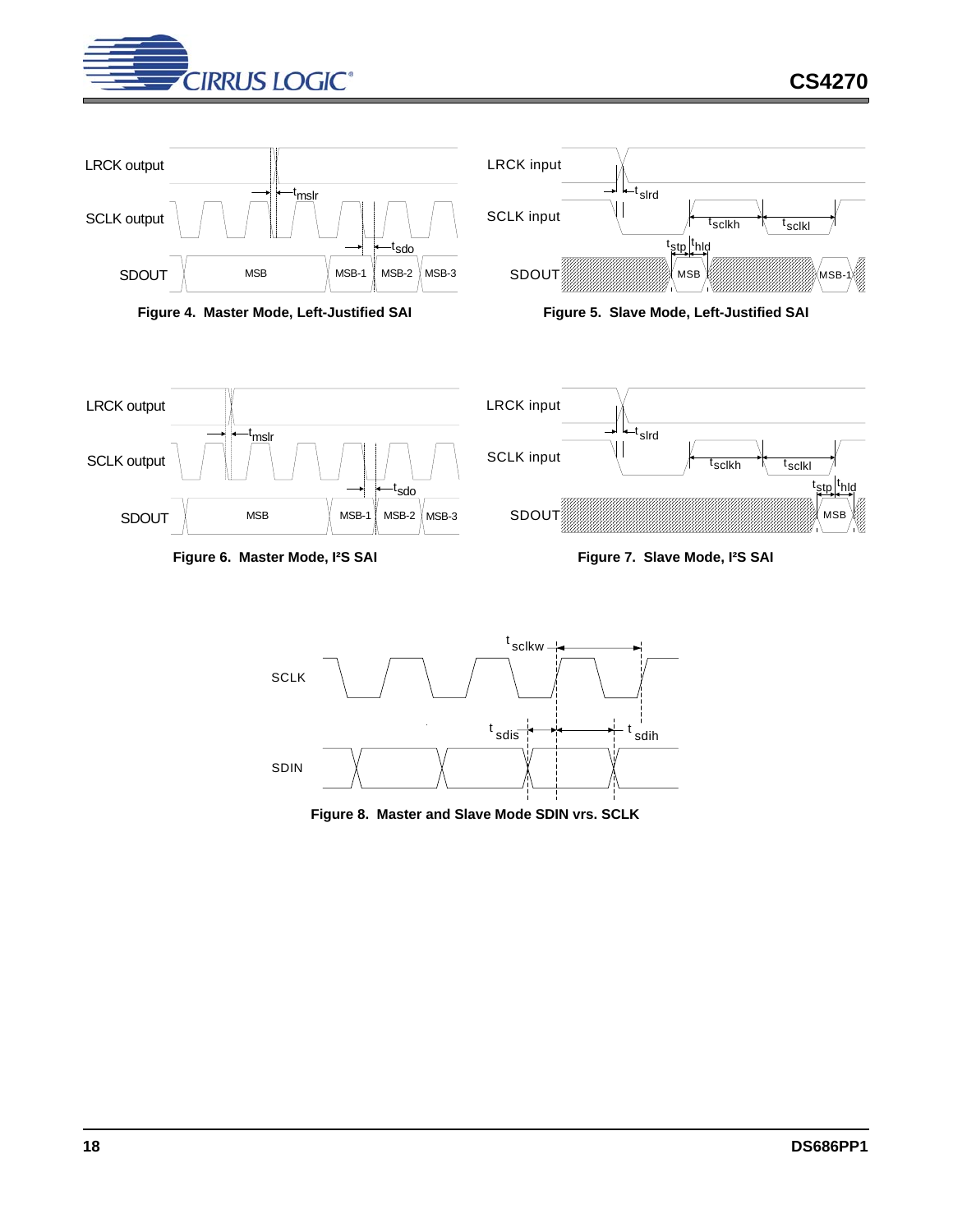





<span id="page-18-0"></span>

**Figure 10. Format 1, I²S up to 24-Bit Data**

<span id="page-18-1"></span>

<span id="page-18-2"></span>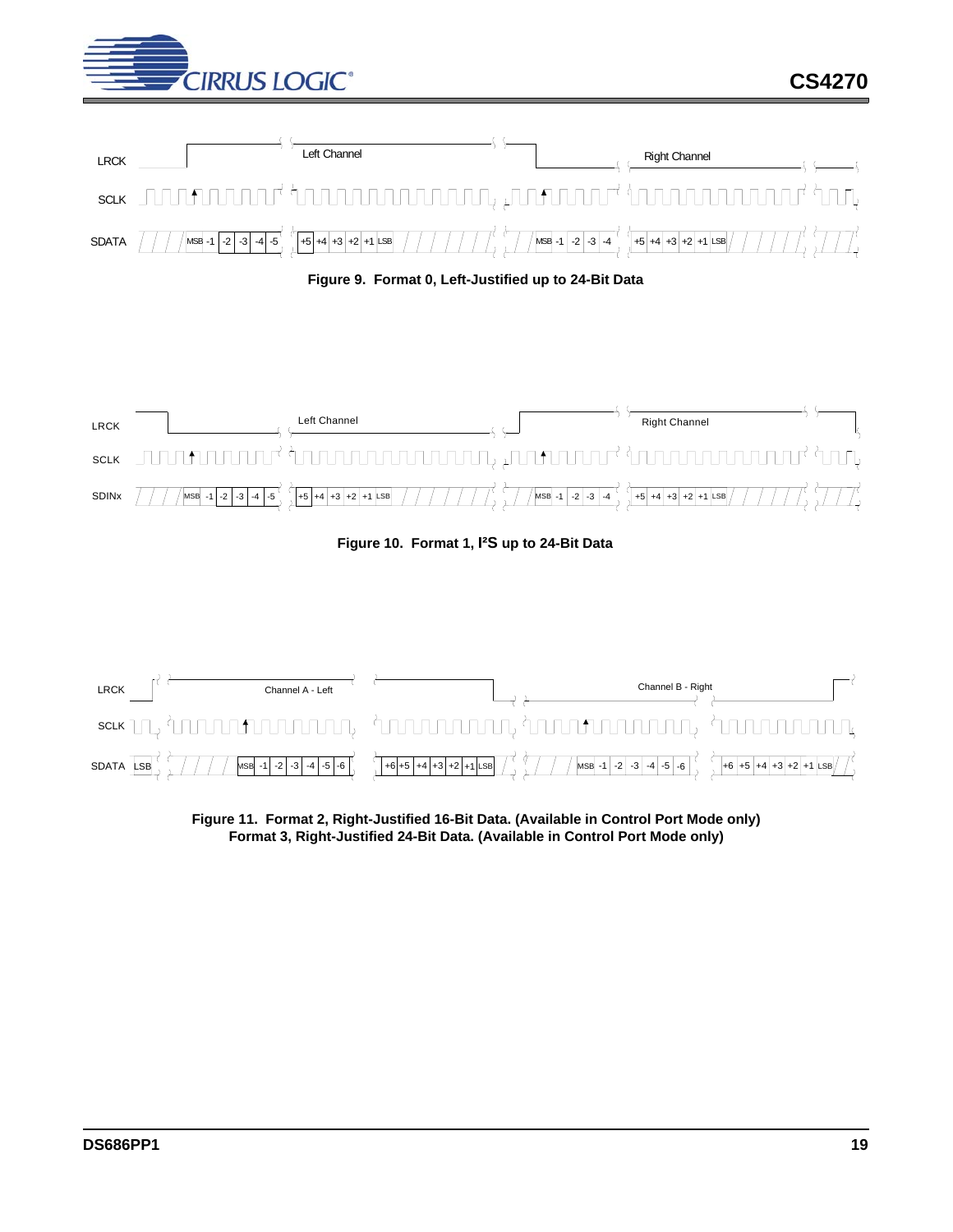

# <span id="page-19-0"></span>**SWITCHING CHARACTERISTICS - I²C MODE CONTROL PORT**

(Inputs: logic  $0 = DGND$ , logic  $1 = VLC$ )

| <b>Parameter</b>                                       | <b>Symbol</b>               | Min | Max | Unit |
|--------------------------------------------------------|-----------------------------|-----|-----|------|
| <sup>2</sup> C Mode                                    |                             |     |     |      |
| <b>SCL Clock Frequency</b>                             | $\mathsf{t}_{\mathsf{scl}}$ |     | 100 | kHz  |
| RST Rising Edge to Start                               | t <sub>irs</sub>            | 500 |     | ns   |
| <b>Bus Free Time Between Transmissions</b>             | t <sub>buf</sub>            | 4.7 |     | μs   |
| Start Condition Hold Time (prior to first clock pulse) | t <sub>hdst</sub>           | 4.0 |     | μs   |
| Clock Low time                                         | t <sub>low</sub>            | 4.7 |     | μs   |
| Clock High Time                                        | t <sub>high</sub>           | 4.0 |     | μs   |
| Setup Time for Repeated Start Condition                | t <sub>sust</sub>           | 4.7 |     | μs   |
| (Note 19)<br>SDA Hold Time from SCL Falling            | t <sub>hdd</sub>            | 0   |     | μs   |
| SDA Setup time to SCL Rising                           | t <sub>sud</sub>            | 250 |     | ns   |
| Rise Time of Both SDA and SCL Lines                    | t,                          |     |     | μs   |
| Fall Time of Both SDA and SCL Lines                    | t <sub>f</sub>              |     | 300 | ns   |
| Setup Time for Stop Condition                          | t <sub>susp</sub>           | 4.7 |     | μs   |

<span id="page-19-2"></span>19. Data must be held for sufficient time to bridge the 300 ns transition time of SCL.



<span id="page-19-1"></span>**Figure 12. I²C Mode Control Port Timing**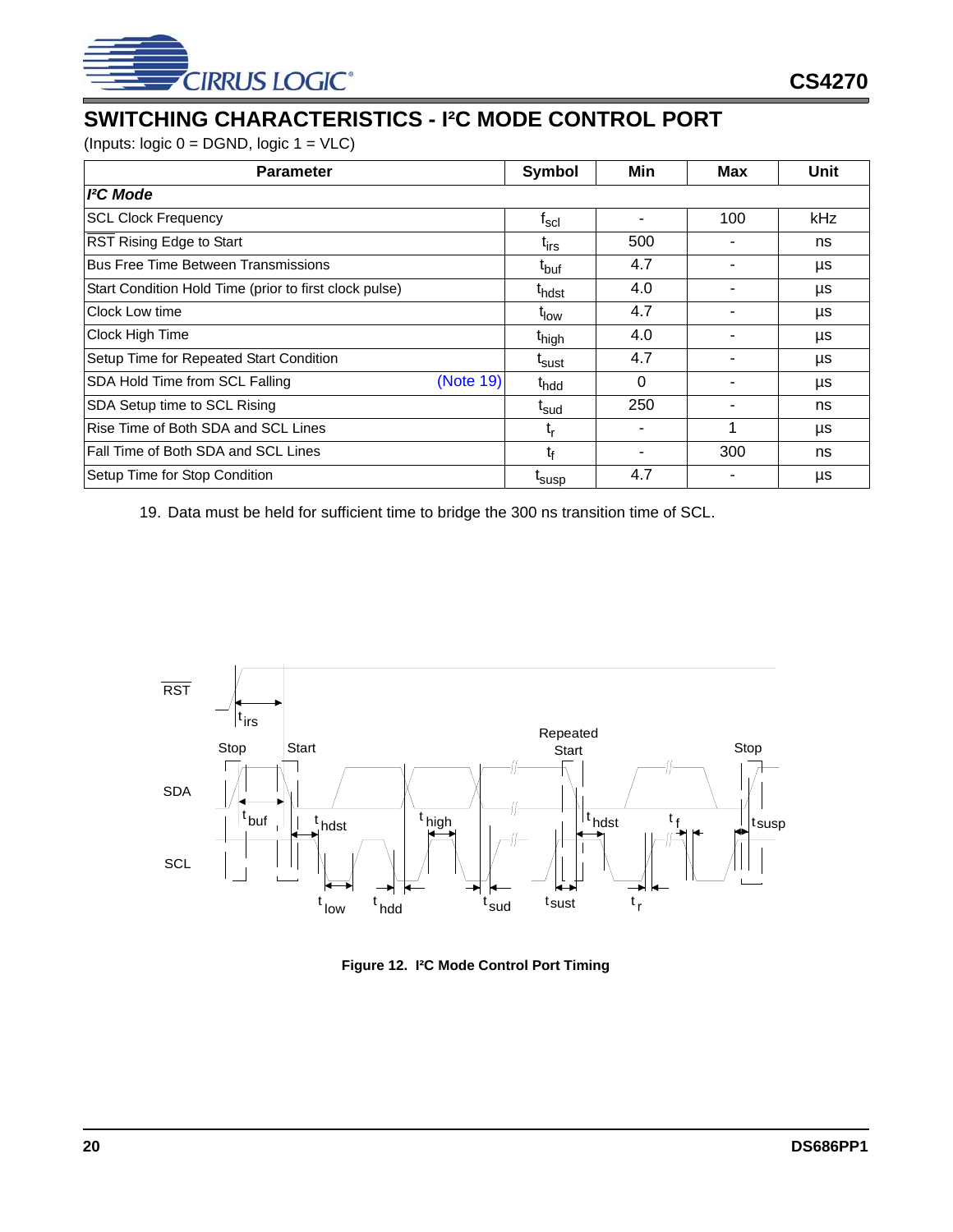

# <span id="page-20-0"></span>**SWITCHING CHARACTERISTICS - SPITM CONTROL PORT**

(Inputs: logic 0 = DGND, logic 1 = VLC)

| <b>Parameter</b>                           | Symbol                        | Min | <b>Max</b> | <b>Unit</b> |
|--------------------------------------------|-------------------------------|-----|------------|-------------|
| <b>SPI Mode</b>                            |                               |     |            |             |
| <b>CCLK Clock Frequency</b>                | $f_{\sf sclk}$                | ۰   | 6          | <b>MHz</b>  |
| RST Rising Edge to CS Falling              | $t_{\rm srs}$                 | 500 |            | ns          |
| CCLK Edge to CS Falling<br>(Note 20)       | t <sub>spi</sub>              | 500 |            | ns          |
| CS High Time Between Transmissions         | $\mathfrak{r}_{\mathrm{csh}}$ | 1.0 |            | μs          |
| CS Falling to CCLK Edge                    | $\mathfrak{r}_{\text{CSS}}$   | 20  |            | ns          |
| <b>CCLK Low Time</b>                       | $\mathfrak{r}_{\sf scl}$      | 82  |            | ns          |
| <b>CCLK High Time</b>                      | $\mathfrak{r}_{\text{sch}}$   | 82  |            | ns          |
| CDIN to CCLK Rising Setup Time             | t <sub>dsu</sub>              | 40  |            | ns          |
| (Note 21)<br>CCLK Rising to DATA Hold Time | $t_{dh}$                      | 15  |            | ns          |
| Rise Time of CCLK and CDIN<br>(Note 22)    | $t_{r2}$                      |     | 100        | ns          |
| (Note 22)<br>Fall Time of CCLK and CDIN    | $t_{f2}$                      |     | 100        | ns          |

- <span id="page-20-2"></span>20.  $t_{spl}$  only needed before first falling edge of  $\overline{CS}$  after  $\overline{RST}$  rising edge.  $t_{spl} = 0$  at all other times.
- <span id="page-20-3"></span>21. Data must be held for sufficient time to bridge the transition time of CCLK.
- <span id="page-20-4"></span>22. For  $F_{\text{SCK}}$  < 1 MHz



<span id="page-20-1"></span>**Figure 13. SPI Control Port Timing**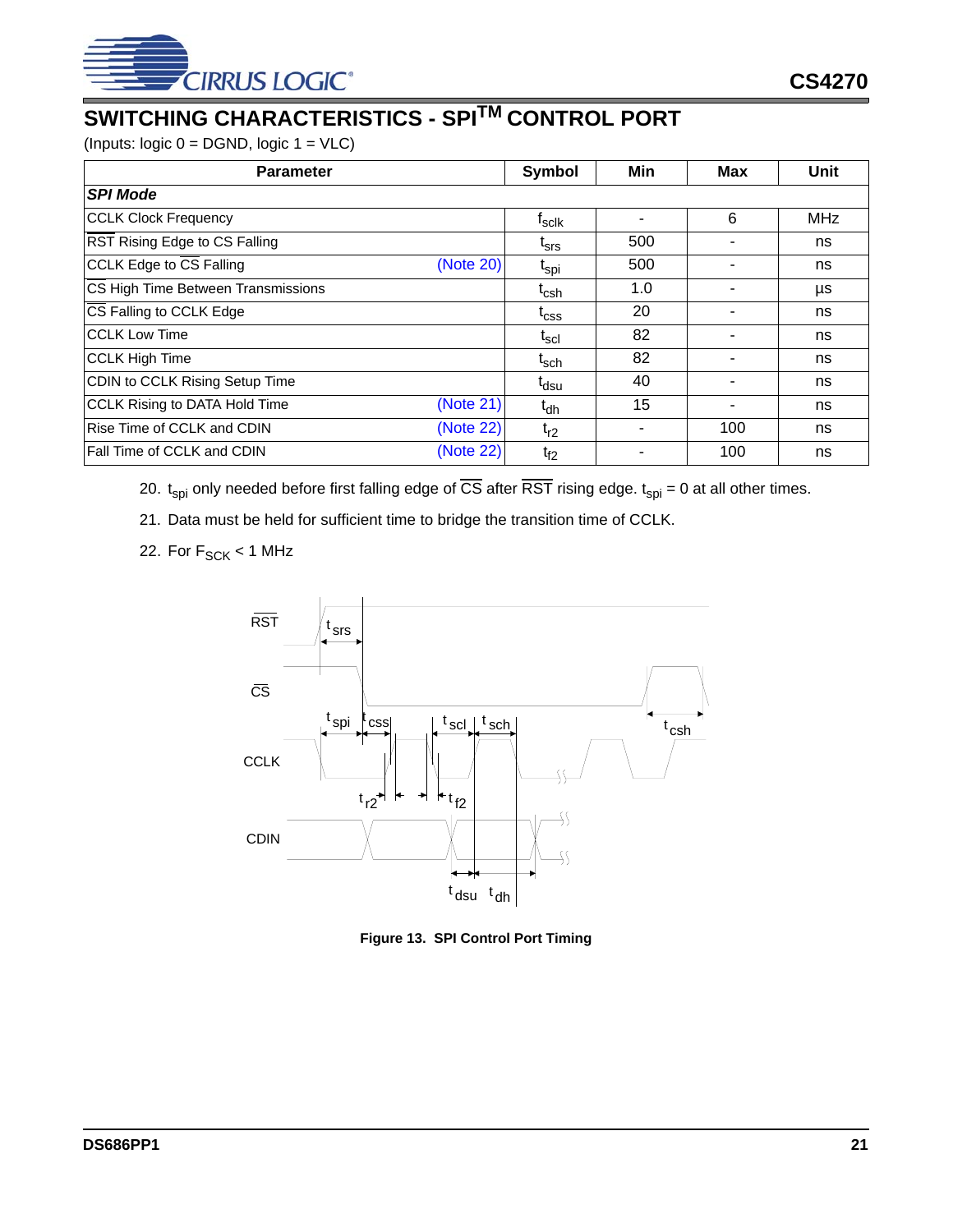

### <span id="page-21-1"></span><span id="page-21-0"></span>**5.1 Stand-Alone Mode**

### <span id="page-21-2"></span>*5.1.1 Recommended Power-Up Sequence*

Reliable power-up can be accomplished by keeping the device in reset until the power supplies, clocks and configuration pins are stable. It is also recommended that reset be enabled if the analog or digital supplies drop below the minimum specified operating voltages to prevent power glitch related issues.

### <span id="page-21-3"></span>*5.1.2 Master/Slave Mode*

The CS4270 supports operation in either Master Mode or Slave Mode.

In Master Mode, LRCK and SCLK are outputs and are synchronously generated on-chip. LRCK is equal to Fs and SCLK is equal to 64x Fs.

In Slave Mode, LRCK and SCLK are inputs, requiring external generation that is synchronous to MCLK. It is recommended that SCLK be 48x or 64x Fs to maximize system performance.

In Stand-Alone Mode, the CS4270 will enter Slave Mode when SDOUT (M/S) is pulled low through a 47 kΩ resistor. Master Mode may be accessed by placing a 47 kΩ pull-up to VD on the SDOUT (M/S) pin.

Configuration of clock ratios in each of these modes is outlined in [Table 2.](#page-22-3)

### <span id="page-21-4"></span>*5.1.3 System Clocking*

<span id="page-21-5"></span>.

The CS4270 will operate at sampling frequencies from 4 kHz to 216 kHz. This range is divided into three speed modes as shown in [Table 1](#page-21-5)

| Mode         | <b>Sampling Frequency</b> |
|--------------|---------------------------|
| Single-Speed | 4-54 kHz                  |
| Double-Speed | $50-108$ kHz              |
| Quad-Speed   | 100-216 kHz               |

**Table 1. Speed Modes**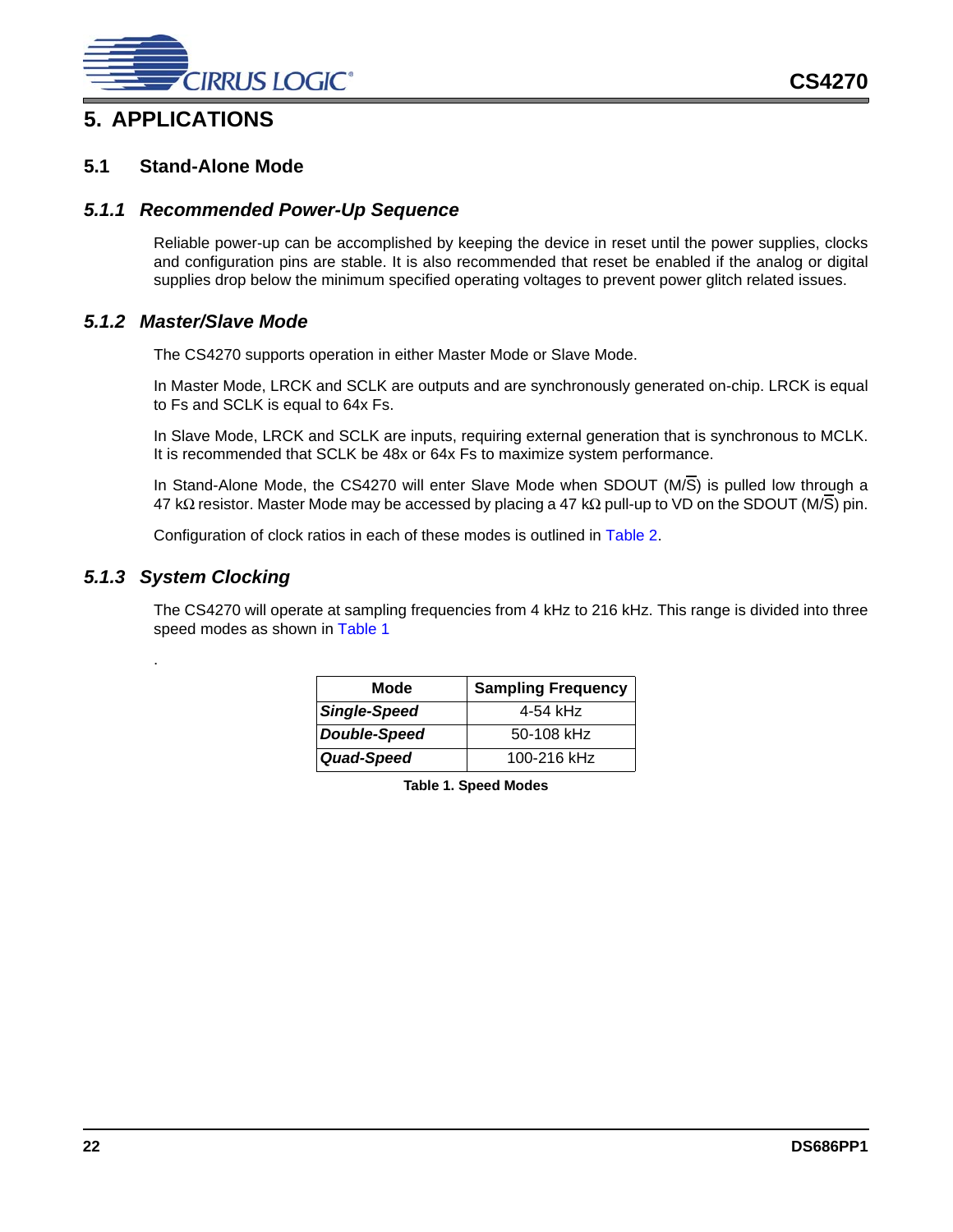

### <span id="page-22-0"></span>*5.1.4 Clock Ratio Selection*

Depending on whether the CS4270 is in Master or Slave Mode, different MCLK/LRCK and SCLK/LRCK ratios may be used. These ratios are shown in the [Table 2.](#page-22-3)

| <b>MCLK/LRCK</b><br><b>SCLK/LRCK</b><br><b>LRCK</b><br>MDIV <sub>2</sub><br>256<br>64<br><b>Fs</b><br>0<br>0<br>$\overline{1}$<br>384<br>64<br>Fs<br>$\mathbf 0$<br><b>Single-Speed</b><br>512<br>64<br>Fs<br>$\mathbf{1}$<br>$\mathbf 0$<br>1024<br><b>Fs</b><br>$\mathbf{1}$<br>1<br>64<br>128<br>64<br>Fs<br>0<br>0<br>192<br>64<br>1<br>Fs<br>0<br><b>Double-Speed</b><br>256<br><b>Fs</b><br>$\mathbf{1}$<br>$\boldsymbol{0}$<br>64<br>$\overline{512}$<br>$\overline{1}$<br>64<br>Fs<br>$\mathbf{1}$<br>64<br>64<br>Fs<br>0<br>0<br>1<br>96<br>64<br>Fs<br>0<br>Quad-Speed<br>128<br>64<br>Fs<br>$\mathbf{1}$<br>0<br>256<br>1<br>64<br>Fs<br>$\mathbf 1$<br><b>Slave Mode</b><br><b>MCLK/LRCK</b><br><b>LRCK</b><br><b>SCLK/LRCK</b><br>MDIV2<br>256<br>32, 48, 64, 128<br><b>Fs</b><br>0<br>0<br>32, 48, 64, 96<br>1<br>384<br>Fs<br>0<br><b>Single-Speed</b><br>512<br>32, 48, 64, 128<br><b>Fs</b><br>$\mathbf{1}$<br>$\boldsymbol{0}$<br>32, 48, 64, 96<br>1024<br>$\mathbf{1}$<br>$\mathbf{1}$<br>Fs<br>32, 48, 64<br>128<br>Fs<br>$\mathbf 0$<br>0<br>32, 48, 64<br>$\mathbf{1}$<br>192<br>Fs<br>0<br><b>Double-Speed</b><br>256<br>32, 48, 64<br>$\mathbf{1}$<br>$\mathbf 0$<br>Fs<br>32, 48, 64<br>512<br><b>Fs</b><br>$\mathbf{1}$<br>1<br>32, 48, 64<br>64<br>Fs<br>$\boldsymbol{0}$<br>0<br>32, 48, 64<br>$\mathbf{1}$<br>96<br><b>Fs</b><br>0<br>Quad-Speed<br>32, 48, 64<br>128<br><b>Fs</b><br>$\mathbf{1}$<br>0<br>32, 48, 64<br>$\mathsf{F}\mathsf{s}$<br>$\mathbf 1$<br>$\mathbf 1$<br>256 | <b>Master Mode</b> |  |  |  |  |       |  |  |  |  |
|--------------------------------------------------------------------------------------------------------------------------------------------------------------------------------------------------------------------------------------------------------------------------------------------------------------------------------------------------------------------------------------------------------------------------------------------------------------------------------------------------------------------------------------------------------------------------------------------------------------------------------------------------------------------------------------------------------------------------------------------------------------------------------------------------------------------------------------------------------------------------------------------------------------------------------------------------------------------------------------------------------------------------------------------------------------------------------------------------------------------------------------------------------------------------------------------------------------------------------------------------------------------------------------------------------------------------------------------------------------------------------------------------------------------------------------------------------------------------------------------------------------------|--------------------|--|--|--|--|-------|--|--|--|--|
|                                                                                                                                                                                                                                                                                                                                                                                                                                                                                                                                                                                                                                                                                                                                                                                                                                                                                                                                                                                                                                                                                                                                                                                                                                                                                                                                                                                                                                                                                                                    |                    |  |  |  |  | MDIV1 |  |  |  |  |
|                                                                                                                                                                                                                                                                                                                                                                                                                                                                                                                                                                                                                                                                                                                                                                                                                                                                                                                                                                                                                                                                                                                                                                                                                                                                                                                                                                                                                                                                                                                    |                    |  |  |  |  |       |  |  |  |  |
|                                                                                                                                                                                                                                                                                                                                                                                                                                                                                                                                                                                                                                                                                                                                                                                                                                                                                                                                                                                                                                                                                                                                                                                                                                                                                                                                                                                                                                                                                                                    |                    |  |  |  |  |       |  |  |  |  |
|                                                                                                                                                                                                                                                                                                                                                                                                                                                                                                                                                                                                                                                                                                                                                                                                                                                                                                                                                                                                                                                                                                                                                                                                                                                                                                                                                                                                                                                                                                                    |                    |  |  |  |  |       |  |  |  |  |
|                                                                                                                                                                                                                                                                                                                                                                                                                                                                                                                                                                                                                                                                                                                                                                                                                                                                                                                                                                                                                                                                                                                                                                                                                                                                                                                                                                                                                                                                                                                    |                    |  |  |  |  |       |  |  |  |  |
|                                                                                                                                                                                                                                                                                                                                                                                                                                                                                                                                                                                                                                                                                                                                                                                                                                                                                                                                                                                                                                                                                                                                                                                                                                                                                                                                                                                                                                                                                                                    |                    |  |  |  |  |       |  |  |  |  |
|                                                                                                                                                                                                                                                                                                                                                                                                                                                                                                                                                                                                                                                                                                                                                                                                                                                                                                                                                                                                                                                                                                                                                                                                                                                                                                                                                                                                                                                                                                                    |                    |  |  |  |  |       |  |  |  |  |
|                                                                                                                                                                                                                                                                                                                                                                                                                                                                                                                                                                                                                                                                                                                                                                                                                                                                                                                                                                                                                                                                                                                                                                                                                                                                                                                                                                                                                                                                                                                    |                    |  |  |  |  |       |  |  |  |  |
|                                                                                                                                                                                                                                                                                                                                                                                                                                                                                                                                                                                                                                                                                                                                                                                                                                                                                                                                                                                                                                                                                                                                                                                                                                                                                                                                                                                                                                                                                                                    |                    |  |  |  |  |       |  |  |  |  |
|                                                                                                                                                                                                                                                                                                                                                                                                                                                                                                                                                                                                                                                                                                                                                                                                                                                                                                                                                                                                                                                                                                                                                                                                                                                                                                                                                                                                                                                                                                                    |                    |  |  |  |  |       |  |  |  |  |
|                                                                                                                                                                                                                                                                                                                                                                                                                                                                                                                                                                                                                                                                                                                                                                                                                                                                                                                                                                                                                                                                                                                                                                                                                                                                                                                                                                                                                                                                                                                    |                    |  |  |  |  |       |  |  |  |  |
|                                                                                                                                                                                                                                                                                                                                                                                                                                                                                                                                                                                                                                                                                                                                                                                                                                                                                                                                                                                                                                                                                                                                                                                                                                                                                                                                                                                                                                                                                                                    |                    |  |  |  |  |       |  |  |  |  |
|                                                                                                                                                                                                                                                                                                                                                                                                                                                                                                                                                                                                                                                                                                                                                                                                                                                                                                                                                                                                                                                                                                                                                                                                                                                                                                                                                                                                                                                                                                                    |                    |  |  |  |  |       |  |  |  |  |
|                                                                                                                                                                                                                                                                                                                                                                                                                                                                                                                                                                                                                                                                                                                                                                                                                                                                                                                                                                                                                                                                                                                                                                                                                                                                                                                                                                                                                                                                                                                    |                    |  |  |  |  |       |  |  |  |  |
|                                                                                                                                                                                                                                                                                                                                                                                                                                                                                                                                                                                                                                                                                                                                                                                                                                                                                                                                                                                                                                                                                                                                                                                                                                                                                                                                                                                                                                                                                                                    |                    |  |  |  |  | MDIV1 |  |  |  |  |
|                                                                                                                                                                                                                                                                                                                                                                                                                                                                                                                                                                                                                                                                                                                                                                                                                                                                                                                                                                                                                                                                                                                                                                                                                                                                                                                                                                                                                                                                                                                    |                    |  |  |  |  |       |  |  |  |  |
|                                                                                                                                                                                                                                                                                                                                                                                                                                                                                                                                                                                                                                                                                                                                                                                                                                                                                                                                                                                                                                                                                                                                                                                                                                                                                                                                                                                                                                                                                                                    |                    |  |  |  |  |       |  |  |  |  |
|                                                                                                                                                                                                                                                                                                                                                                                                                                                                                                                                                                                                                                                                                                                                                                                                                                                                                                                                                                                                                                                                                                                                                                                                                                                                                                                                                                                                                                                                                                                    |                    |  |  |  |  |       |  |  |  |  |
|                                                                                                                                                                                                                                                                                                                                                                                                                                                                                                                                                                                                                                                                                                                                                                                                                                                                                                                                                                                                                                                                                                                                                                                                                                                                                                                                                                                                                                                                                                                    |                    |  |  |  |  |       |  |  |  |  |
|                                                                                                                                                                                                                                                                                                                                                                                                                                                                                                                                                                                                                                                                                                                                                                                                                                                                                                                                                                                                                                                                                                                                                                                                                                                                                                                                                                                                                                                                                                                    |                    |  |  |  |  |       |  |  |  |  |
|                                                                                                                                                                                                                                                                                                                                                                                                                                                                                                                                                                                                                                                                                                                                                                                                                                                                                                                                                                                                                                                                                                                                                                                                                                                                                                                                                                                                                                                                                                                    |                    |  |  |  |  |       |  |  |  |  |
|                                                                                                                                                                                                                                                                                                                                                                                                                                                                                                                                                                                                                                                                                                                                                                                                                                                                                                                                                                                                                                                                                                                                                                                                                                                                                                                                                                                                                                                                                                                    |                    |  |  |  |  |       |  |  |  |  |
|                                                                                                                                                                                                                                                                                                                                                                                                                                                                                                                                                                                                                                                                                                                                                                                                                                                                                                                                                                                                                                                                                                                                                                                                                                                                                                                                                                                                                                                                                                                    |                    |  |  |  |  |       |  |  |  |  |
|                                                                                                                                                                                                                                                                                                                                                                                                                                                                                                                                                                                                                                                                                                                                                                                                                                                                                                                                                                                                                                                                                                                                                                                                                                                                                                                                                                                                                                                                                                                    |                    |  |  |  |  |       |  |  |  |  |
|                                                                                                                                                                                                                                                                                                                                                                                                                                                                                                                                                                                                                                                                                                                                                                                                                                                                                                                                                                                                                                                                                                                                                                                                                                                                                                                                                                                                                                                                                                                    |                    |  |  |  |  |       |  |  |  |  |
|                                                                                                                                                                                                                                                                                                                                                                                                                                                                                                                                                                                                                                                                                                                                                                                                                                                                                                                                                                                                                                                                                                                                                                                                                                                                                                                                                                                                                                                                                                                    |                    |  |  |  |  |       |  |  |  |  |
|                                                                                                                                                                                                                                                                                                                                                                                                                                                                                                                                                                                                                                                                                                                                                                                                                                                                                                                                                                                                                                                                                                                                                                                                                                                                                                                                                                                                                                                                                                                    |                    |  |  |  |  |       |  |  |  |  |

**Table 2. Clock Ratios - Stand-Alone Mode**

### <span id="page-22-3"></span><span id="page-22-1"></span>*5.1.5 Interpolation Filter*

In Stand-Alone Mode, the fast roll-off interpolation filter is used. Filter specifications can be found in [Sec](#page-8-0)[tion 4](#page-8-0). Plots of the data are contained in [Section 9. "Filter Plots" on page 41.](#page-40-0)

### <span id="page-22-2"></span>*5.1.6 High-Pass Filter*

The operational amplifiers in the input circuitry driving the CS4270 may generate a small DC offset into the ADC. The CS4270 includes a high-pass filter after the decimator to remove any DC offset which could result in recording a DC level, possibly yielding "clicks" when switching between devices in a multichannel system. In Stand-Alone Mode, the high-pass filter continuously subtracts a measure of the DC offset from the output of the decimation filter This function cannot be disabled in Stand-Alone Mode.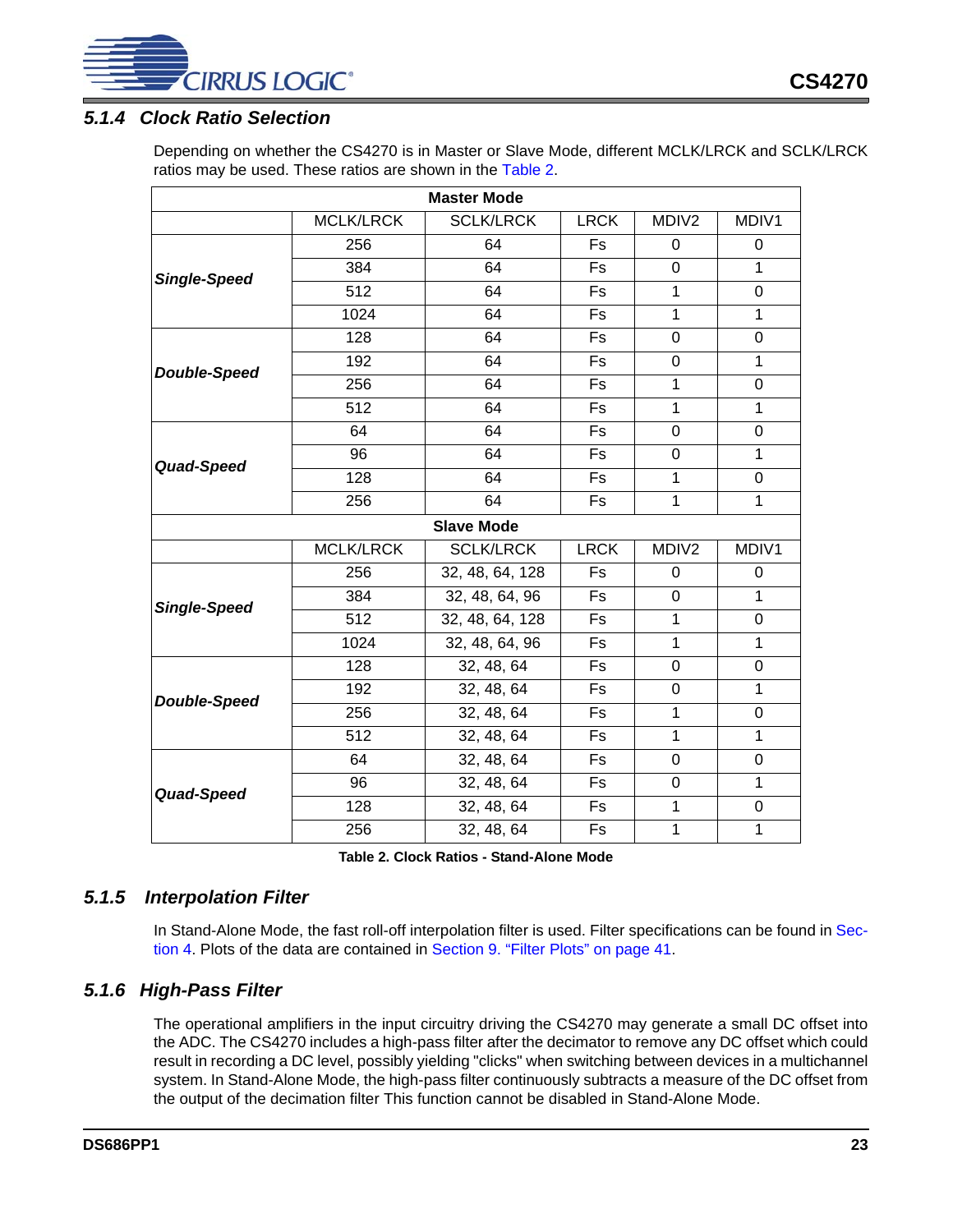

### <span id="page-23-0"></span>*5.1.7 Mode Selection & De-Emphasis*

The sample rate, Fs, can be adjusted from 4 kHz to 216 kHz and De-emphasis, optimized for 44.1 kHz, is available in Single-Speed Mode. In Stand-Alone Master Mode, the CS4270 must be set to the proper mode via the mode pins, M1 and M0. In Slave Mode, the CS4270 auto-detects Speed Mode and the M0 pin becomes De-emphasis select. Stand-alone definitions of the mode pins are shown in [Table 3](#page-23-5).

| Mode 1 | Mode 0 | Mode              | <b>Sample Rate (Fs)</b> | De-Emphasis |
|--------|--------|-------------------|-------------------------|-------------|
|        |        | Single-Speed Mode | 4 kHz - 54 kHz          | Off         |
|        |        | Single-Speed Mode | 4 kHz - 54 kHz          | 44.1 kHz    |
|        |        | Double-Speed Mode | 50 kHz - 108 kHz        | Off         |
|        |        | Quad-Speed Mode   | 100 kHz - 216 kHz       | Off         |

#### **Table 3. CS4270 Stand-Alone Mode Control**

### <span id="page-23-5"></span><span id="page-23-1"></span>*5.1.8 Serial Audio Interface Format Selection*

Either I²S or Left-Justified serial audio data format may be selected in Stand-Alone Mode. The selection will affect both the input and output format. Placing a 10 kΩ pull-up to VD on the I²S/LJ pin will select the I²S format, while placing a 10 kΩ pull-down to DGND on the I²S/LJ pin will select the Left-Justified format.

### <span id="page-23-2"></span>**5.2 Control Port Mode**

### <span id="page-23-3"></span>*5.2.1 Recommended Power-Up Sequence - Access to Control Port Mode*

- 1. Pull RST low until the power supply, MCLK, and LRCK are stable.
- 2. Release  $\overline{\text{RST}}$ . The Control Port will be accessible.
- 3. Set the power down bit (register 0x02h, bit 0) to "1" for 1 ms minimum within 10 ms after releasing RST and then set to "0" prior to reading or writing to other registers.
- 4. Initiate a SPI or I²C transaction as described in [Section 6.1](#page-31-1) or [Section 6.2](#page-32-0), respectively.

### <span id="page-23-4"></span>*5.2.2 Master / Slave Mode Selection*

The CS4270 supports operation in either Master Mode or Slave Mode.

In Master Mode, LRCK and SCLK are outputs and are synchronously generated on-chip. LRCK is equal to Fs and SCLK is equal to 64x Fs.

In Slave Mode, LRCK and SCLK are inputs, requiring external generation that is synchronous to MCLK. It is recommended that SCLK be 48x or 64x Fs to maximize system performance.

Configuration of clock ratios in each of these modes will be outlined in the [Table 10](#page-36-4) and [Table 9](#page-35-7).

In Control Port Mode the CS4270 will default to Slave Mode. The user may change this default setting by changing the status of the M/ $\overline{S}$  bits in the Functional Control Register (03h).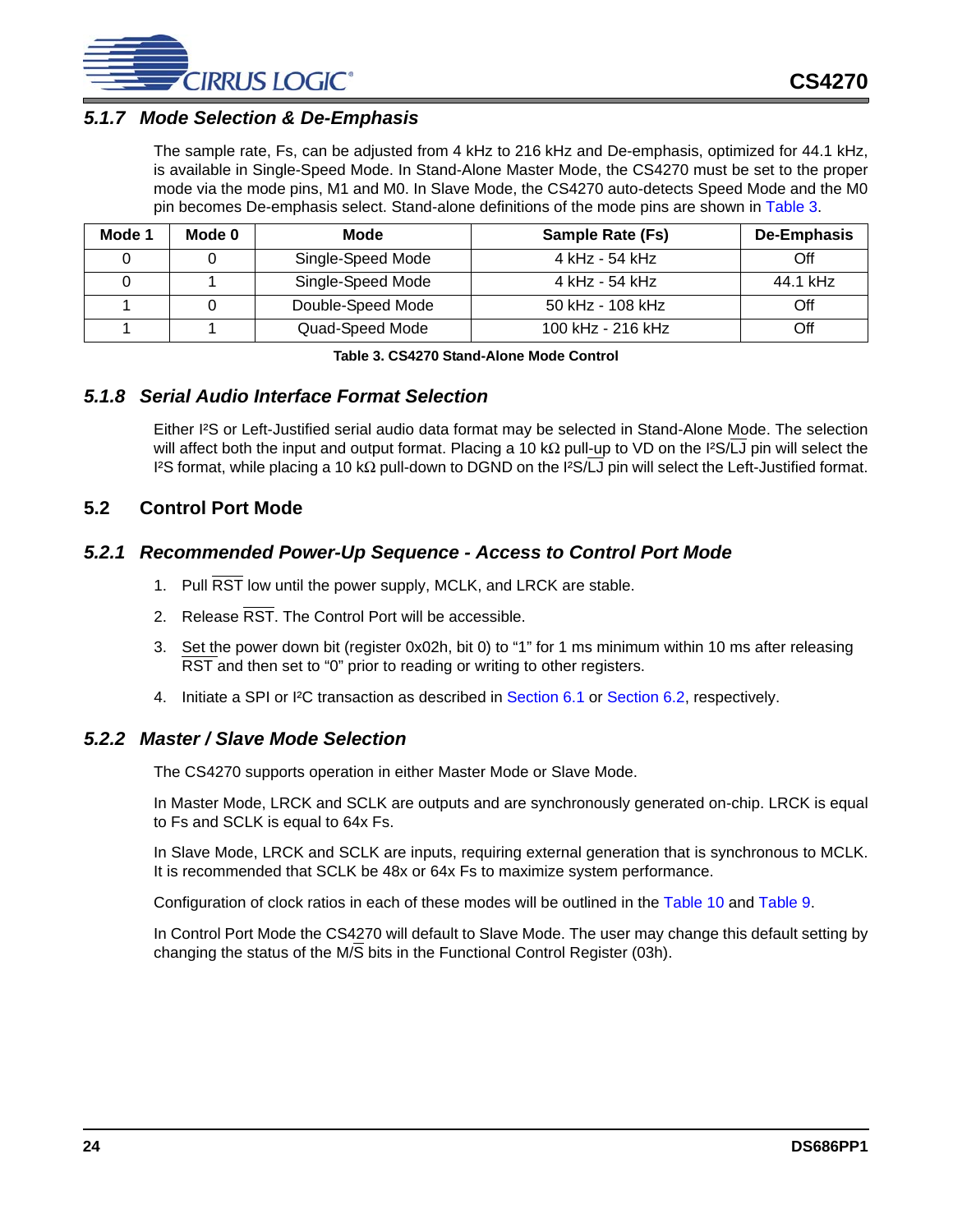

### <span id="page-24-0"></span>*5.2.3 System Clocking*

The CS4270 will operate at sampling frequencies from 4 kHz to 216 kHz. This range is divided into three speed modes as shown in [Table 4](#page-24-2).

| Mode         | <b>Sampling Frequency</b> |
|--------------|---------------------------|
| Single-Speed | 4-54 kHz                  |
| Double-Speed | 50-108 kHz                |
| Quad-Speed   | 100-216 kHz               |

| <b>Table 4. Speed Modes</b> |  |  |
|-----------------------------|--|--|
|-----------------------------|--|--|

### <span id="page-24-2"></span><span id="page-24-1"></span>*5.2.4 Clock Ratio Selection*

In Control Port Master Mode, the user must configure the mode bits (MCLK Freq<2:0>) to set the speed mode and select the appropriate clock ratios. Depending on whether the CS4270 is in Master or Slave Mode, different MCLK/LRCK and SCLK/LRCK ratios may be used. These ratios as well as the Control Port Register Bits are shown in [Table 5](#page-24-3), [Table 9](#page-35-7) and [Section 8.3 on page 36](#page-35-0).

| <b>Master Mode</b>  |                  |                     |             |                        |                        |                        |  |  |  |
|---------------------|------------------|---------------------|-------------|------------------------|------------------------|------------------------|--|--|--|
|                     | <b>MCLK/LRCK</b> | <b>SCLK/LRCK</b>    | <b>LRCK</b> | <b>MCLK</b>            | <b>MCLK</b>            | <b>MCLK</b>            |  |  |  |
|                     |                  |                     |             | Freq<2>                | Freq<1>                | Freq<0>                |  |  |  |
|                     | 256              | 64                  | Fs          | $\Omega$               | $\Omega$               | 0                      |  |  |  |
|                     | 384              | 64                  | Fs          | $\overline{0}$         | $\mathbf 0$            | 1                      |  |  |  |
| <b>Single-Speed</b> | 512              | 64                  | Fs          | $\mathbf 0$            | 1                      | $\pmb{0}$              |  |  |  |
|                     | 768              | 64                  | Fs          | $\mathbf 0$            | 1                      | 1                      |  |  |  |
|                     | 1024             | 64                  | Fs          | 1                      | $\mathbf 0$            | $\mathbf 0$            |  |  |  |
|                     | 128              | 64                  | Fs          | $\mathbf 0$            | $\mathbf 0$            | $\pmb{0}$              |  |  |  |
|                     | 192              | 64                  | Fs          | $\mathbf 0$            | $\mathbf 0$            | 1                      |  |  |  |
| <b>Double-Speed</b> | 256              | 64                  | Fs          | $\overline{0}$         | 1                      | $\mathbf 0$            |  |  |  |
|                     | 384              | 64                  |             | $\mathbf 0$            | 1                      | $\mathbf 1$            |  |  |  |
|                     | 512              | 64                  | Fs          | 1                      | $\mathbf 0$            | $\mathbf 0$            |  |  |  |
|                     | 64               | 64                  | Fs          | $\overline{0}$         | $\mathbf 0$            | $\mathbf 0$            |  |  |  |
| Quad-Speed          | 96               | 64                  | Fs          | $\mathbf 0$            | $\mathbf 0$            | 1                      |  |  |  |
|                     | 128              | 64                  | Fs          | $\mathbf 0$            | 1                      | $\mathbf 0$            |  |  |  |
|                     | 192              | 64                  | Fs          | $\mathbf 0$            | 1                      | 1                      |  |  |  |
|                     | 256              | 64                  | <b>Fs</b>   | 1                      | $\mathbf 0$            | $\pmb{0}$              |  |  |  |
|                     |                  | <b>Slave Mode</b>   |             |                        |                        |                        |  |  |  |
|                     | <b>MCLK/LRCK</b> | <b>SCLK/LRCK</b>    | <b>LRCK</b> | <b>MCLK</b><br>Freq<2> | <b>MCLK</b><br>Freq<1> | <b>MCLK</b><br>Freq<0> |  |  |  |
|                     | 256              | 32, 64, 128         | Fs          | $\Omega$               | 0                      | 0                      |  |  |  |
|                     | 384              | 32, 48, 64, 96, 128 | Fs          | $\mathbf 0$            | $\mathbf 0$            | $\mathbf{1}$           |  |  |  |
| <b>Single-Speed</b> | 512              | 32, 64, 128         | Fs          | $\mathbf 0$            | 1                      | $\pmb{0}$              |  |  |  |
|                     | 768              | 32, 48, 64, 96, 128 | Fs          | 0                      | 1                      | 1                      |  |  |  |
|                     | 1024             | 32, 64, 128         | Fs          | 1                      | $\pmb{0}$              | $\mathbf 0$            |  |  |  |

<span id="page-24-3"></span>**Table 5. Clock Ratios - Control Port Mode**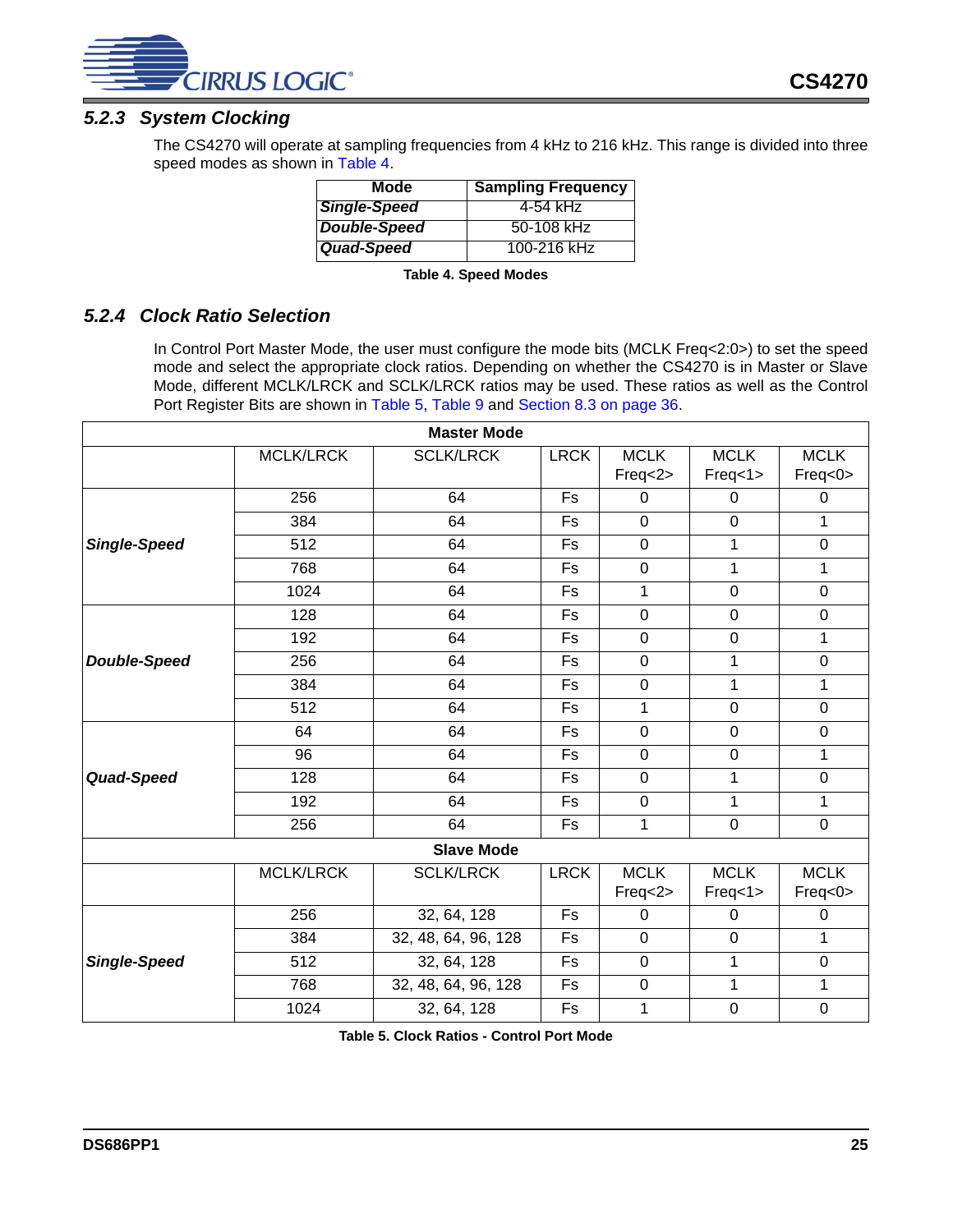

|                     | 128 | 32, 48, 64 | Fs        | O | 0 | O |
|---------------------|-----|------------|-----------|---|---|---|
|                     | 192 | 32, 48, 64 | Fs        |   | υ |   |
| <b>Double-Speed</b> | 256 | 32, 48, 64 | Fs        |   |   |   |
|                     | 384 | 32, 48, 64 | Fs        | 0 |   |   |
|                     | 512 | 32, 64     | Fs        |   | 0 | 0 |
|                     | 64  | 32         | Fs        | 0 | 0 | 0 |
|                     | 96  | 48, 64     | <b>Fs</b> | 0 | 0 |   |
| Quad-Speed          | 128 | 32, 64     | Fs        | 0 |   | 0 |
|                     | 192 | 48, 64     | Fs        | 0 |   |   |
|                     | 256 | 32, 64     | Fs        |   | 0 | 0 |

**Table 5. Clock Ratios - Control Port Mode (Continued)**

### <span id="page-25-0"></span>*5.2.5 Internal Digital Loopback*

In Control Port Mode, the CS4270 supports an internal digital loopback mode in which the output of the ADC is routed to the input of the DAC. This mode may be activated by setting the Digital Loopback bit in the ADC & DAC Ctrl register (04h).

When this bit is set, the status of the DAC\_DIF(4:3) bits in register 04h will be disregarded by the CS4270. Any changes made to the DAC\_DIF(4:3) bits while the Digital Loopback bit is set will have no impact on operation until the Digital Loopback bit is released, at which time the Digital Interface Format of the DAC will operate according to the format selected in the DAC\_DIF(4:3) bits. While the Digital Loopback bit is set, data will be present on the SDOUT pin in the format selected in the ADC\_DIF(0) bit in register 04h.

### <span id="page-25-1"></span>*5.2.6 Auto-Mute*

The Auto-Mute function is controlled by the status of the Auto Mute bit in the Mute register. When set, the DAC output will mute following the reception of 8192 consecutive audio samples of static 0 or -1. A single sample of non-static data will release the mute. Detection and muting are done independently for each channel. The common mode on the output will be retained and the Mute Control pin for that channel will become active during the mute period. The muting function is affected, similar to volume control changes, by the Soft and ZeroCross bits in the Transition and Control register. The Auto Mute bit is set by default.

### <span id="page-25-2"></span>*5.2.7 High-Pass Filter and DC Offset Calibration*

The input circuitry driving the CS4270 may generate a small DC offset into the A/D converter. The CS4270 includes a high-pass filter after the decimator to remove any DC offset which could result in recording a DC level, possibly yielding "clicks" when switching between devices in a multichannel system.

The high-pass filter continuously subtracts a measure of the DC offset from the output of the decimation filter. The high-pass filter can be enabled if the hpf freeze bit is set during normal operation, the current value of the DC offset for the corresponding channel is frozen and this DC offset will continue to be subtracted from the conversion result. This feature makes it possible to perform a system DC offset calibration by:

- 1. Running the CS4270 with the high-pass filter enabled until the filter settles. See the Digital Filter Characteristics for filter settling time.
- 2. Disabling the high-pass filter and freezing the stored DC offset.

A system calibration performed in this way will eliminate offsets anywhere in the signal path between the calibration point and the CS4270.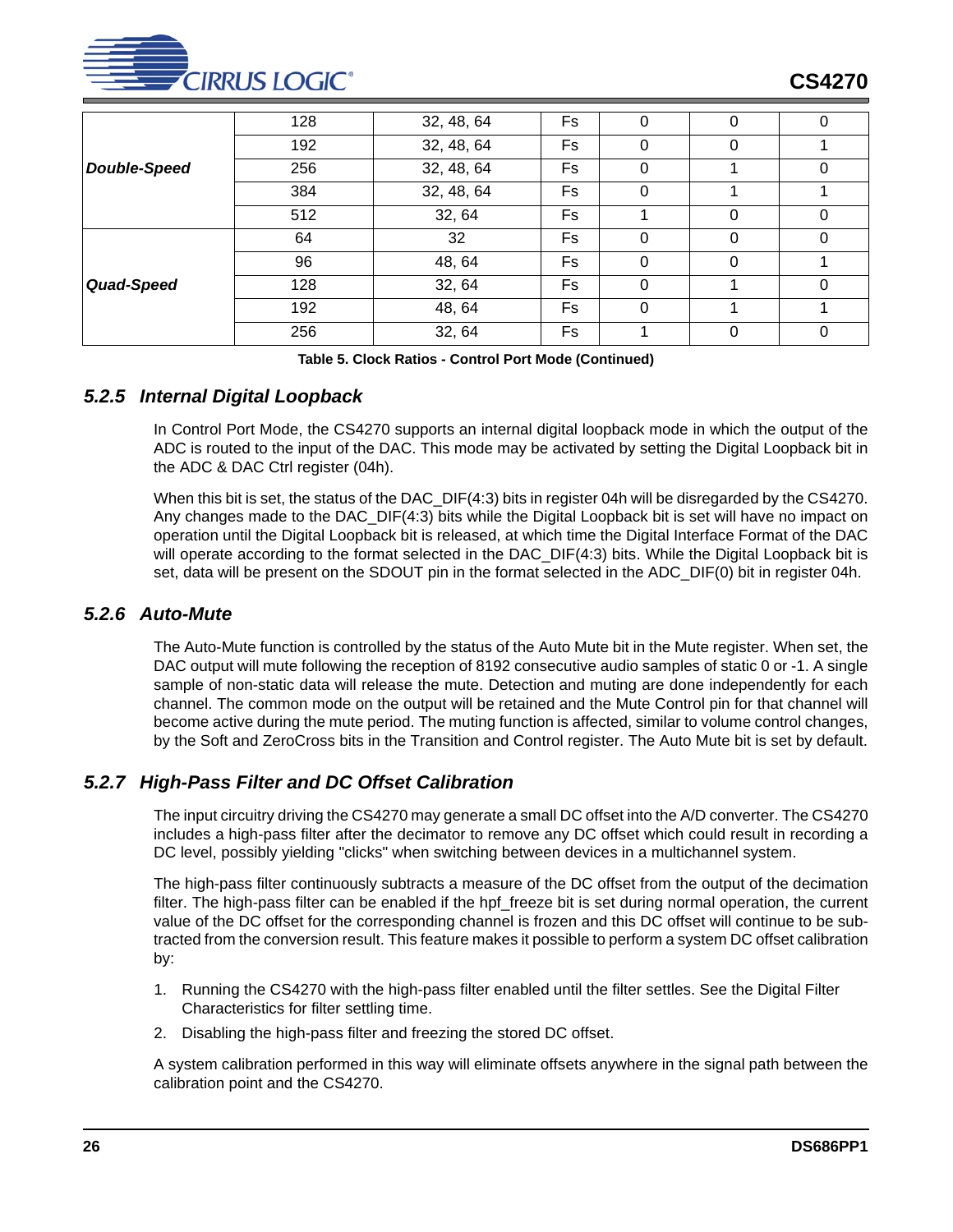

### <span id="page-26-0"></span>*5.2.8 De-Emphasis*

One de-emphasis mode is available via the Control Port and is optimized for 44.1 kHz sampling rate.

### <span id="page-26-1"></span>*5.2.9 Oversampling Modes*

The CS4270 operates in one of three oversampling modes based on the input sample rate. Mode selection is determined by the FM\_&\_M/S\_Mode[1:0] bits in the Functional Mode register (03h). Single-Speed Mode supports input sample rates up to 54 kHz and uses a 128x oversampling ratio. Double-Speed Mode supports input sample rates up to 108 kHz and uses an oversampling ratio of 64x. Quad-Speed Mode supports input sample rates up to 216 kHz and uses an oversampling ratio of 32x. See [Table 10](#page-36-4) for Control Port Mode settings.

### <span id="page-26-2"></span>**5.3 De-Emphasis Filter**

The CS4270 includes on-chip digital de-emphasis. [Figure 14](#page-26-3) shows the de-emphasis curve for Fs equal to 44.1 kHz. The frequency response of the de-emphasis curve will scale proportionally with changes in sample rate, Fs. Please see [Section 5.1.7](#page-23-0) for the desired de-emphasis control for Stand-Alone Mode and [Section 5.2.8](#page-26-0) for Control Port Mode.

The de-emphasis feature is included to accommodate audio recordings that utilize 50/15 µs pre-emphasis equalization as a means of noise reduction.

De-emphasis is only available in Single-Speed Mode.



<span id="page-26-3"></span>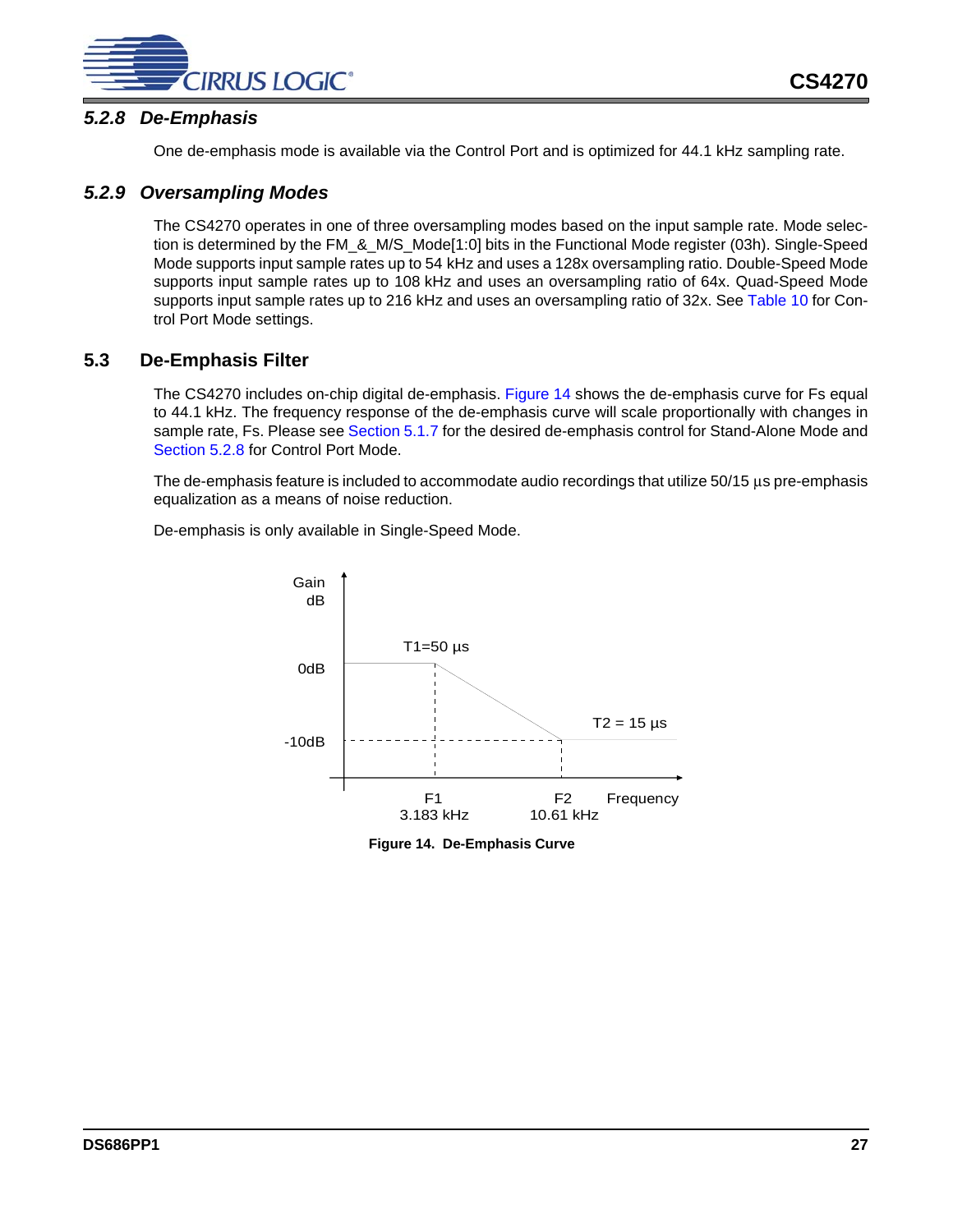

### <span id="page-27-0"></span>**5.4 Analog Connections**

### <span id="page-27-1"></span>*5.4.1 Input Connections*

The analog modulator samples the input at 6.144 MHz.The digital filter will reject signals within the stopband of the filter. However, there is no rejection for input signals which are multiples of the input sampling frequency ( $n \times 6.144$  MHz), where  $n=0,1,2,...$  Refer to [Figure 15](#page-27-2) which shows the recommended topology of the analog input network. The capacitor values chosen not only provide the appropriate filtering of noise at the modulator sampling frequency, but also act as a charge source for the internal sampling circuits. The use of capacitors which have a large voltage coefficient (such as general purpose ceramics) must be avoided since these can degrade signal linearity.



**Figure 15. CS4270 Recommended Analog Input Network**

<span id="page-27-2"></span>Three parameters determine the values of resistors R1 and R2 as shown in [Figure 15](#page-27-2) source impedance, attenuation, and input impedance. [Table 6](#page-28-1) shows the design equation used to determine these values.

*Source Impedance*: Source impedance is defined as the impedance as seen from the ADC looking back into the signal network. The ADC achieves optimal THD+N performance when source impedance is min-imized and THD+N degrades for source impedance greater than 1 kΩ. See [Figure 16](#page-27-3) and [17](#page-28-0) below.



<span id="page-27-3"></span>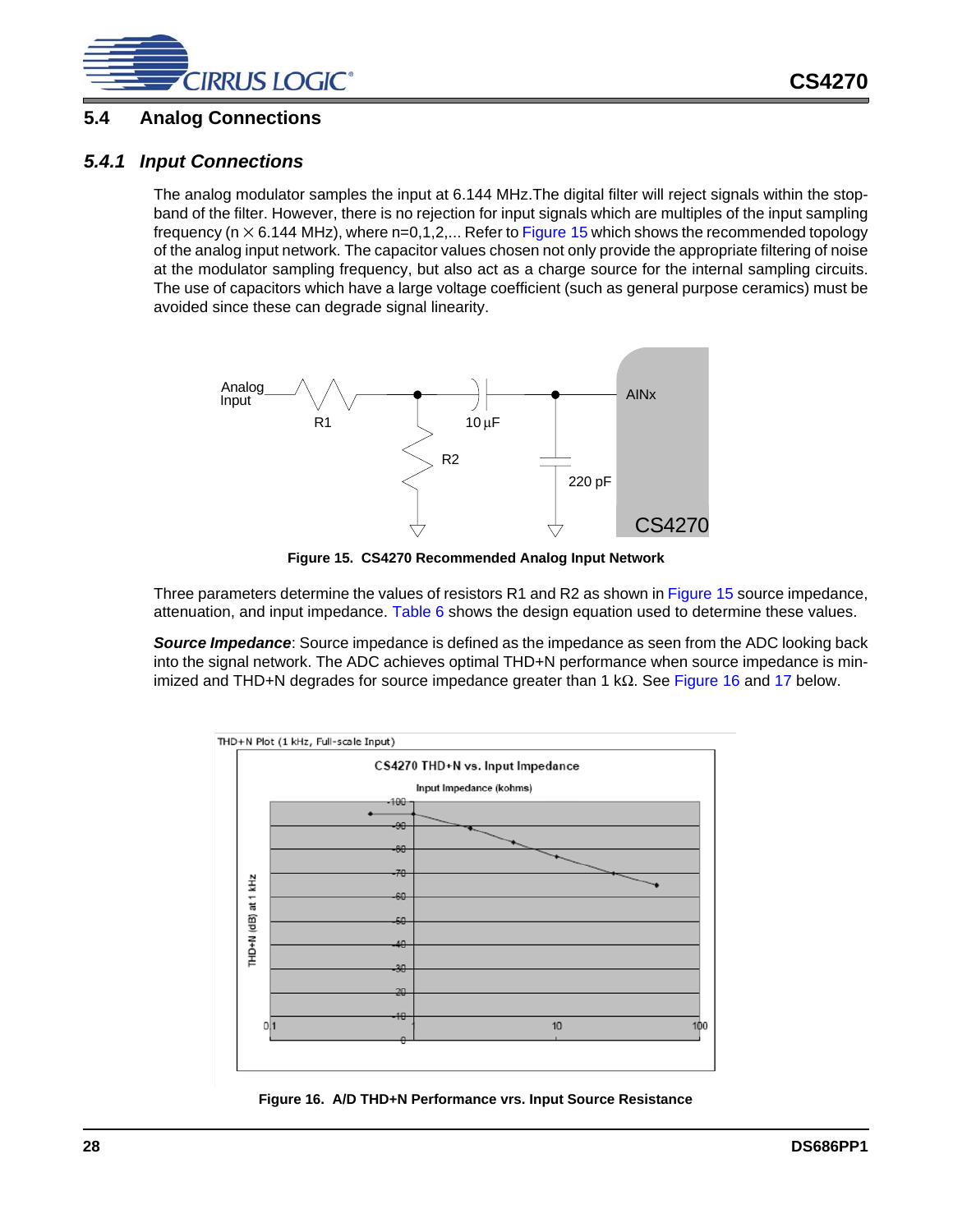



**Figure 17. A/D Dynamic Range vrs. Input Source Resistance**

<span id="page-28-0"></span>*Attenuation*: The required attenuation factor depends on the magnitude of the input signal. For  $VA = 5$  V, the full-scale input voltage equals 1 Vrms. The full-scale input voltage scales with VA as indicated on pages [13](#page-12-0) and [14](#page-13-0). The user should select values for R1 and R2 such that the magnitude of the incoming signal multiplied by the attenuation factor is less than or equal to the full-scale input voltage of the device.

*Input Impedance*: Input impedance is the impedance from the signal source to the ADC analog input pins. [Table 6](#page-28-1) shows the input parameters and the associated design equations.

| Source Impedance   | $(R1 \times R2)$<br>$R1 + R2$ |
|--------------------|-------------------------------|
| Attenuation Factor | (R2)<br>$(R1 + R2)$           |
| Input Impedance    | $(R1 + R2)$                   |

<span id="page-28-1"></span>[Figure 18](#page-29-2) illustrates an example configuration using two 2 kΩ resistors in place of R1 and R2. This circuit will attenuate a typical line level voltage, 2 Vrms, to the full-scale input of the ADC, 1 Vrms when VA = 5 V and is the maximum source impedance for the ADC specifications listed in this Data Sheet.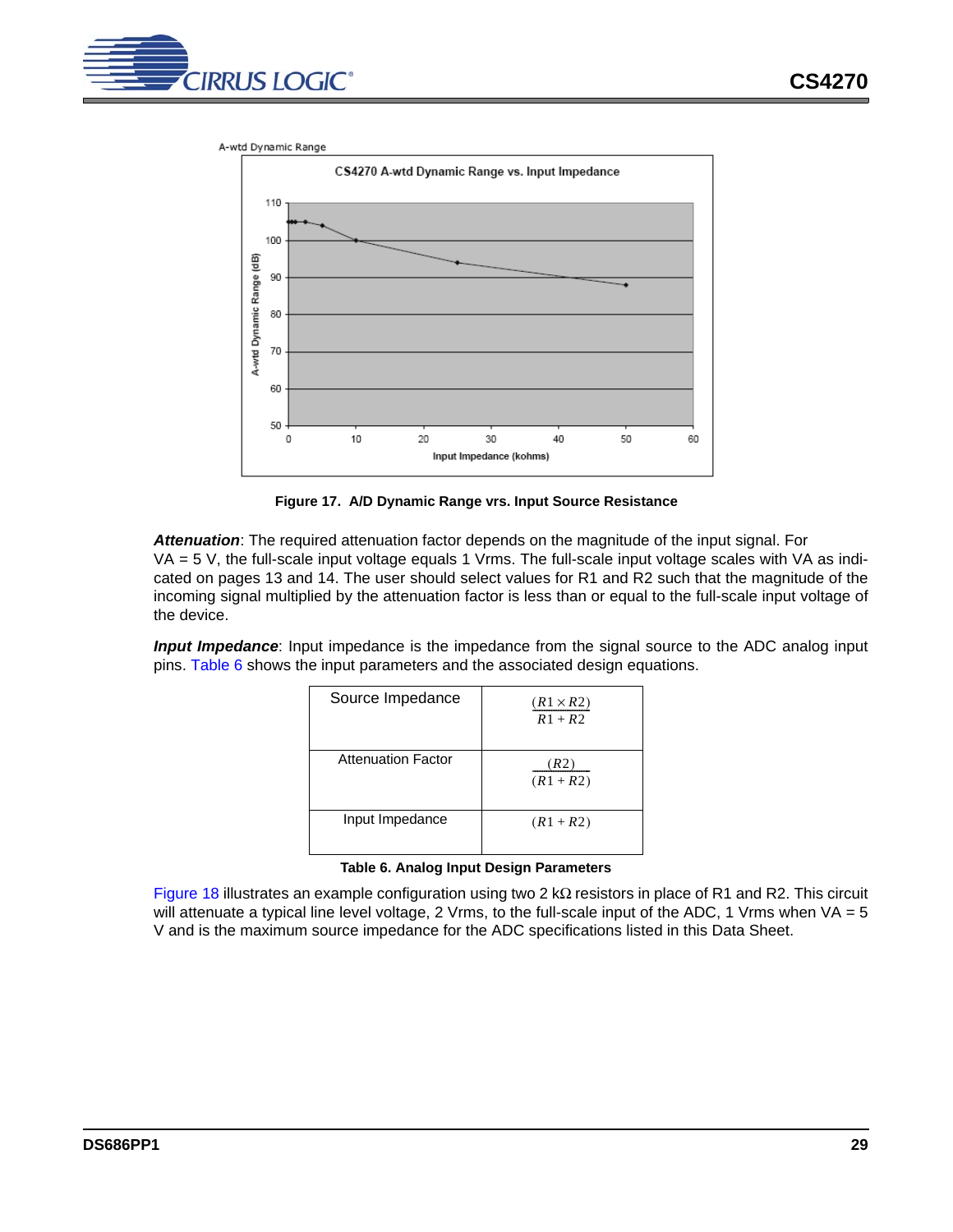



**Figure 18. CS4270 Example Analog Input Network**

### <span id="page-29-2"></span><span id="page-29-0"></span>*5.4.2 Output Connections*

The analog output filter present in the CS4270 is a switched-capacitor filter followed by a continuous time low pass filter. Its response, combined with that of the digital interpolator, is given in [Figures 24](#page-40-1) - [47](#page-43-5). The recommended external analog circuitry is shown in [Figure 19](#page-29-3).



**Figure 19. CS4270 Recommended Analog Output Filter**

### <span id="page-29-3"></span><span id="page-29-1"></span>**5.5 Mute Control**

The Mute Control pins become active during power-up initialization, reset, muting, when the MCLK to LRCK ratio is incorrect, and during power-down. The MUTE pins are intended to be used as control for an external mute circuit in order to add off-chip mute capability.

The CS4270 also features Auto-Mute, which is enabled by default. The Auto-Mute function causes the MUTE pin corresponding to an individual channel to activate following the reception of 8192 consecutive static-level audio samples on the respective channel. A single transition of data on the channel will cause the corresponding MUTE pin to deactivate.

Use of the Mute Control function is not mandatory but recommended for designs requiring the absolute minimum in extraneous clicks and pops. Also, use of the Mute Control function can enable the system designer to achieve idle channel noise/signal-to-noise ratios which are only limited by the external mute circuit. The MUTE pins are active-low. See [Figure 20](#page-30-2) for a suggested active-low mute circuit.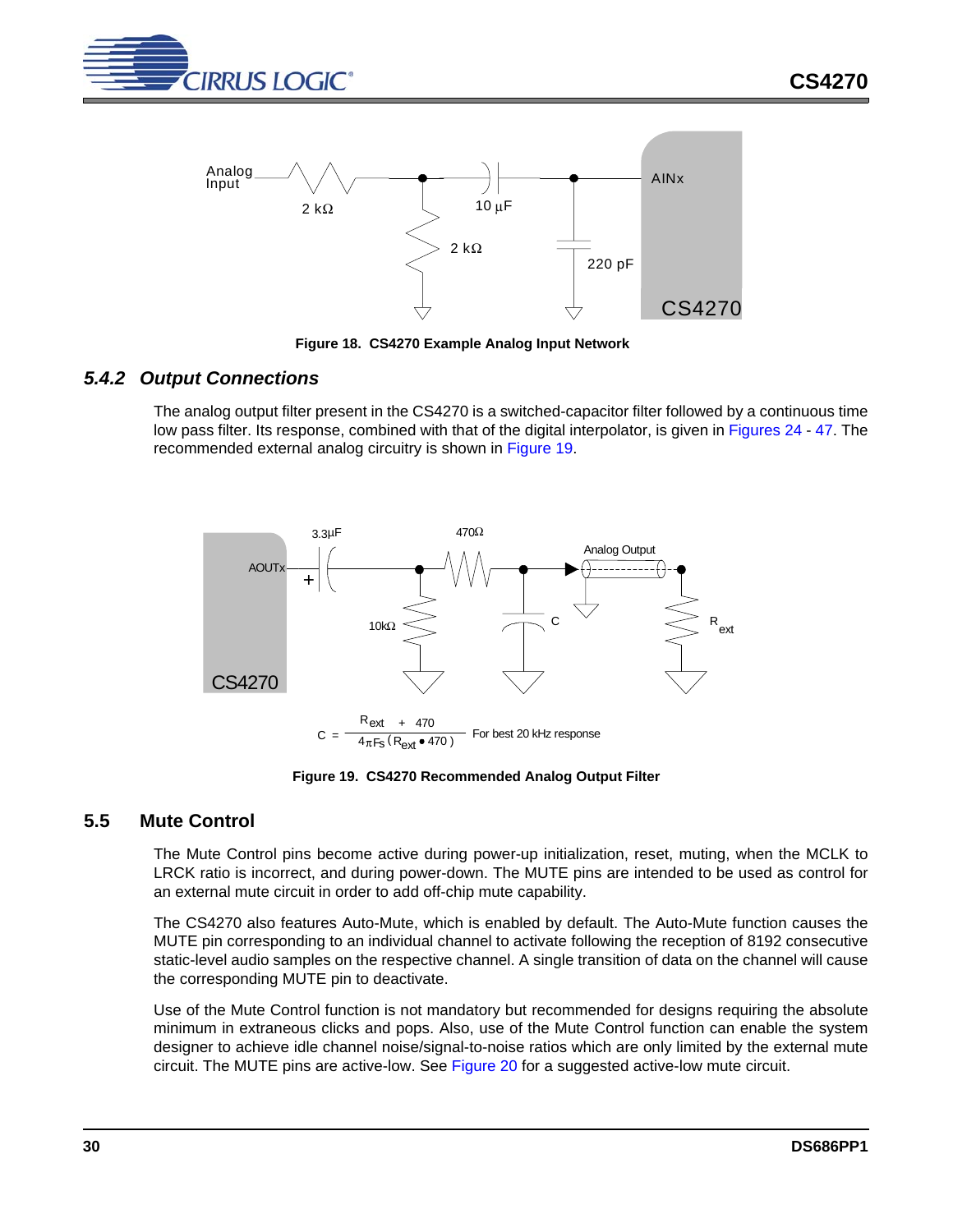



**Figure 20. Suggested Active-Low Mute Circuit**

### <span id="page-30-2"></span><span id="page-30-0"></span>**5.6 Synchronization of Multiple Devices**

In systems where multiple ADCs are required, care must be taken to achieve simultaneous sampling. To ensure synchronous sampling, the MCLK and LRCK must be the same for all of the CS4270's in the system. If only one MCLK source is needed, one solution is to place one CS4270 in Master Mode, and slave all of the other CS4270's to the one master. If multiple MCLK sources are needed, a possible solution would be to supply all clocks from the same external source and time the CS4270 reset with the inactive edge of MCLK. This will ensure that all converters begin sampling on the same clock edge.

### <span id="page-30-1"></span>**5.7 Grounding and Power Supply Decoupling**

As with any high resolution converter, the CS4270 requires careful attention to power supply and ground-ing arrangements if its potential performance is to be realized. [Figure 1](#page-7-1) shows the recommended power arrangements, with VA and VD connected to clean supplies. VD, which powers the digital filter, may be run from the system digital supply (VD) or may be powered from the analog supply (VA) via a resistor. In this case, no additional devices should be powered from VD. Power supply decoupling capacitors should be as near to the CS4270 as possible, with the low value ceramic capacitor being the nearest. All signals, especially clocks, should be kept away from the VREF and VCOM pins in order to avoid unwanted coupling into the modulators. The VREF and VCOM decoupling capacitors, particularly the 0.1 µF, must be positioned to minimize the electrical path from VREF and AGND. The CDB4270 evaluation board demonstrates the optimum layout and power supply arrangements. To minimize digital noise, connect the CS4270 digital outputs only to CMOS inputs.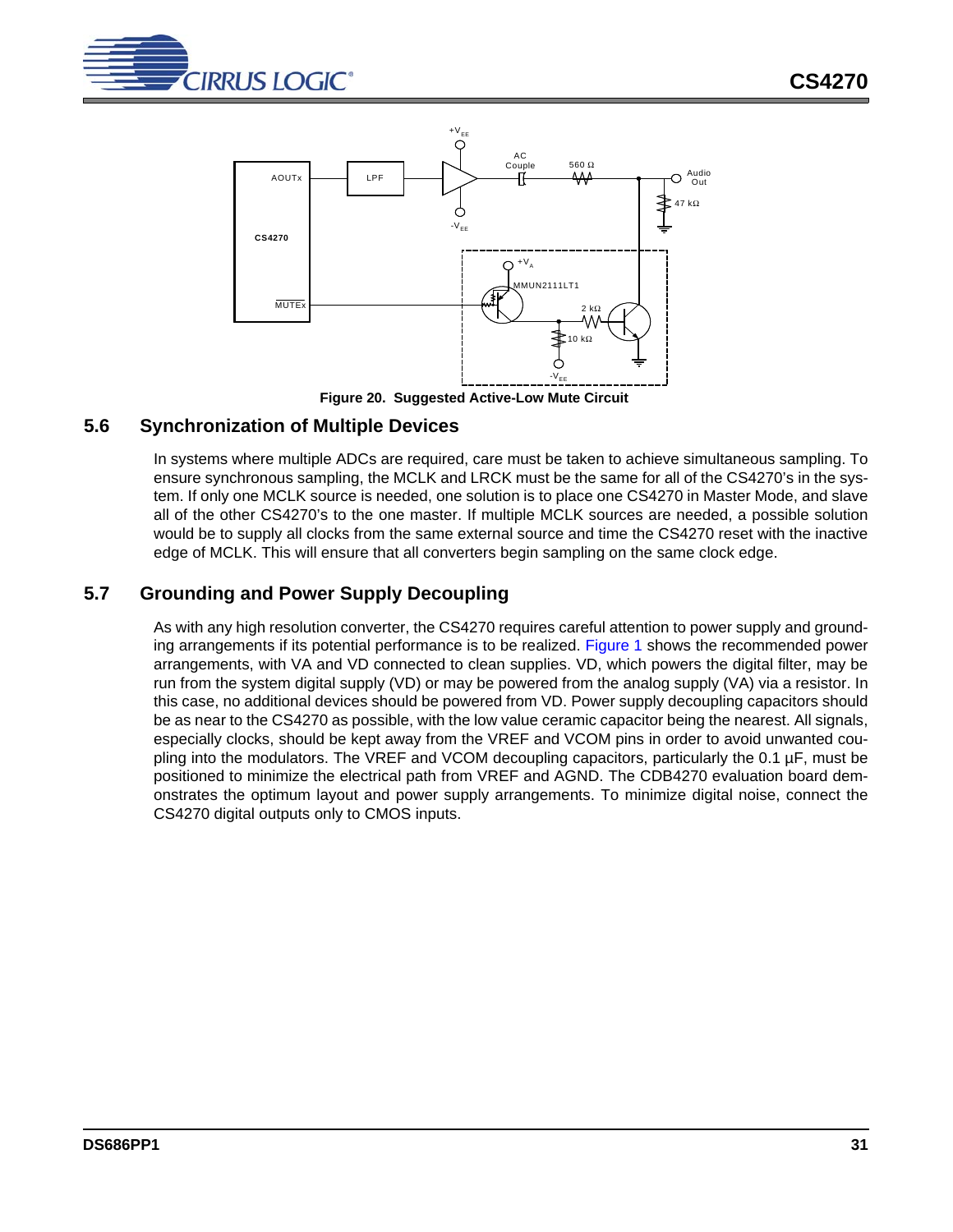

# <span id="page-31-0"></span>**6. CONTROL PORT INTERFACE**

The Control Port is used to load all the internal settings of the CS4270. The operation of the Control Port may be completely asynchronous to the audio sample rate. However, to avoid potential interference problems, the Control Port pins should remain static if no operation is required.

The Control Port has 2 modes: SPI and I²C, with the CS4270 operating as a slave to control messages in both modes. If I²C operation is desired, AD0/CS should be tied to VLC or DGND. If the CS4270 ever detects a high to low transition on AD0/CS after power-up, SPI Mode will be selected.

Upon release of the RST pin, the CS4270 will wait approximately 10 ms before it begins its start-up sequence. The part defaults to Stand-Alone Mode, in which all operational modes are controlled as described in [Section 5.1 on](#page-21-1)  [page 22.](#page-21-1) If the user initiates communication to the part through the SPI or I²C interface, the part enters Control-Port Mode and all operational modes are controlled by the Control Port registers. If system requirements do not allow writing to the Control Port immediately following the release of RST, the SDIN line should be held at logic "0" until the proper serial mode can be selected.

### <span id="page-31-1"></span>**6.1 SPI**™ **Mode**

In SPI Mode,  $\overline{\text{CS}}$  is the CS4270 chip select signal, CCLK is the Control Port bit clock, CDIN is the input data line from the microcontroller and the chip address is 1001111. All control signals are inputs and data is clocked in on the rising edge of CCLK.

[Figure 21](#page-31-2) shows the operation of the Control Port in SPI Mode. To write to a register, bring CS low. The first 7 bits on CDIN form the chip address, and must be 1001111. The eighth bit is a read/write indicator (R/W), which must be low to write. The next 8 bits form the Memory Address Pointer (MAP), which is set to the address of the register that is to be updated. The next 8 bits are the data which will be placed into the register designated by the MAP. See [Table 9 on page 36](#page-35-7).





**Figure 21. Control Port Timing, SPI Mode**

<span id="page-31-2"></span>The CS4270 has MAP auto increment capability, enabled by the INCR bit in the MAP. If INCR is 0, then the MAP will stay constant for successive writes. If INCR is set, then MAP will auto increment after each byte is written, allowing block writes to successive registers.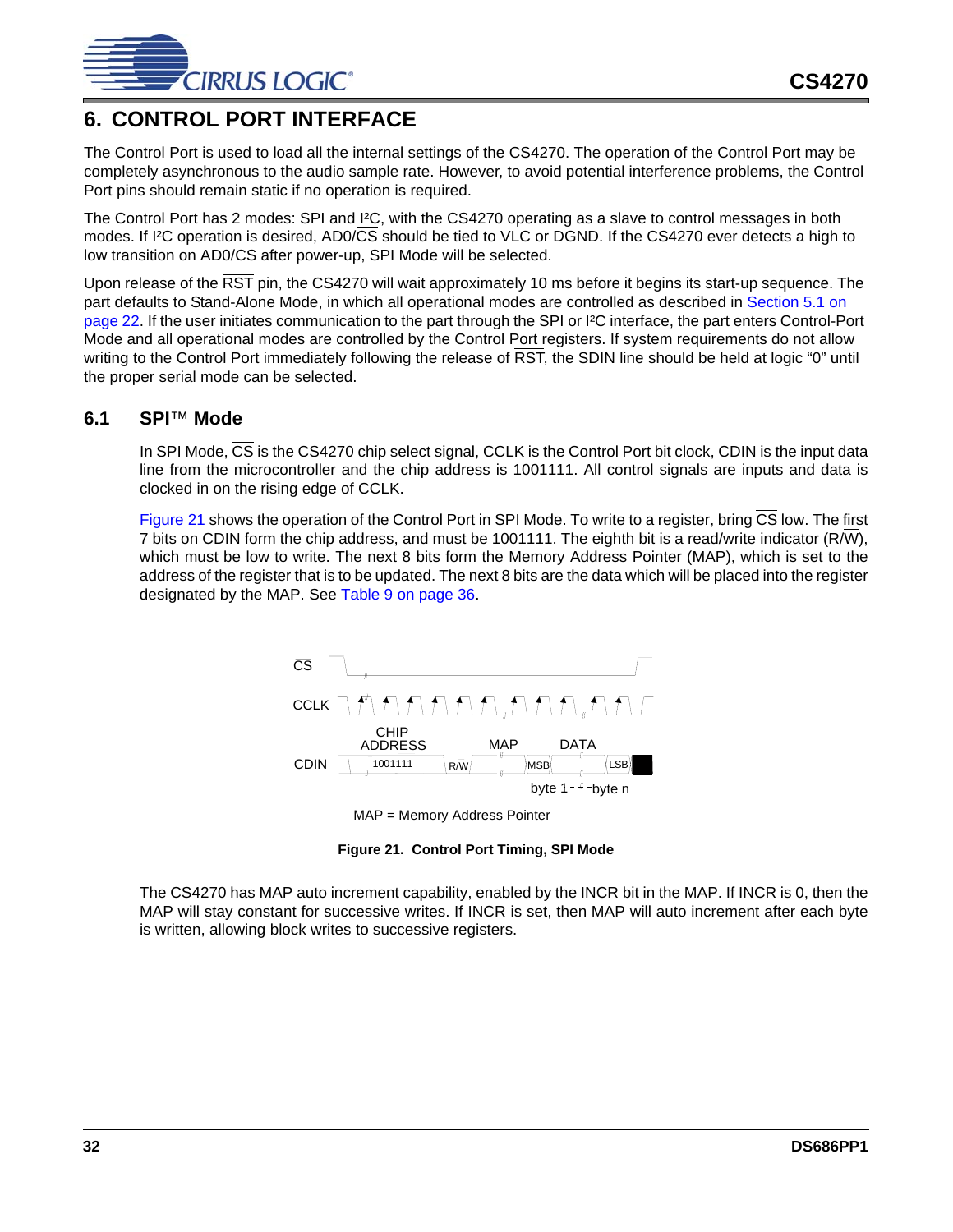

# <span id="page-32-0"></span>**6.2 I²C® Mode**

In I²C Mode, SDA is a bi-directional data line. Data is clocked into and out of the part by the clock, SCL, with the clock to data relationship as shown in [Figure 22.](#page-32-2) There is no CS pin. Pins AD0, AD1, and AD2 form the partial chip address and should be tied to VLC or DGND as required. The upper 4 bits of the 7-bit address field must be 1001. To communicate with the CS4270, the three lower bits of the chip address field should match the setting on the AD0, AD1, and AD2 pins. The eighth bit of the address byte is the R/W bit (high for a read, low for a write). The next byte is the Memory Address Pointer, MAP, which selects the register to be read or written. If the operation is a write, the MAP is then followed by the data to be written. If the operation is a read, then the contents of the register pointed to by the MAP will be output after the chip address.

The CS4270 has MAP auto increment capability, enabled by the INCR bit in the MAP. If INCR is 0, then the MAP will stay constant for successive writes. If INCR is set, then MAP will auto increment after each byte is written, allowing block reads or writes of successive registers.



Note: If operation is a write, this byte contains the Memory Address Pointer, MAP.

**Figure 22. Control Port Timing, I²C Mode**

<span id="page-32-2"></span><span id="page-32-1"></span>

**Table 7. Memory Address Pointer**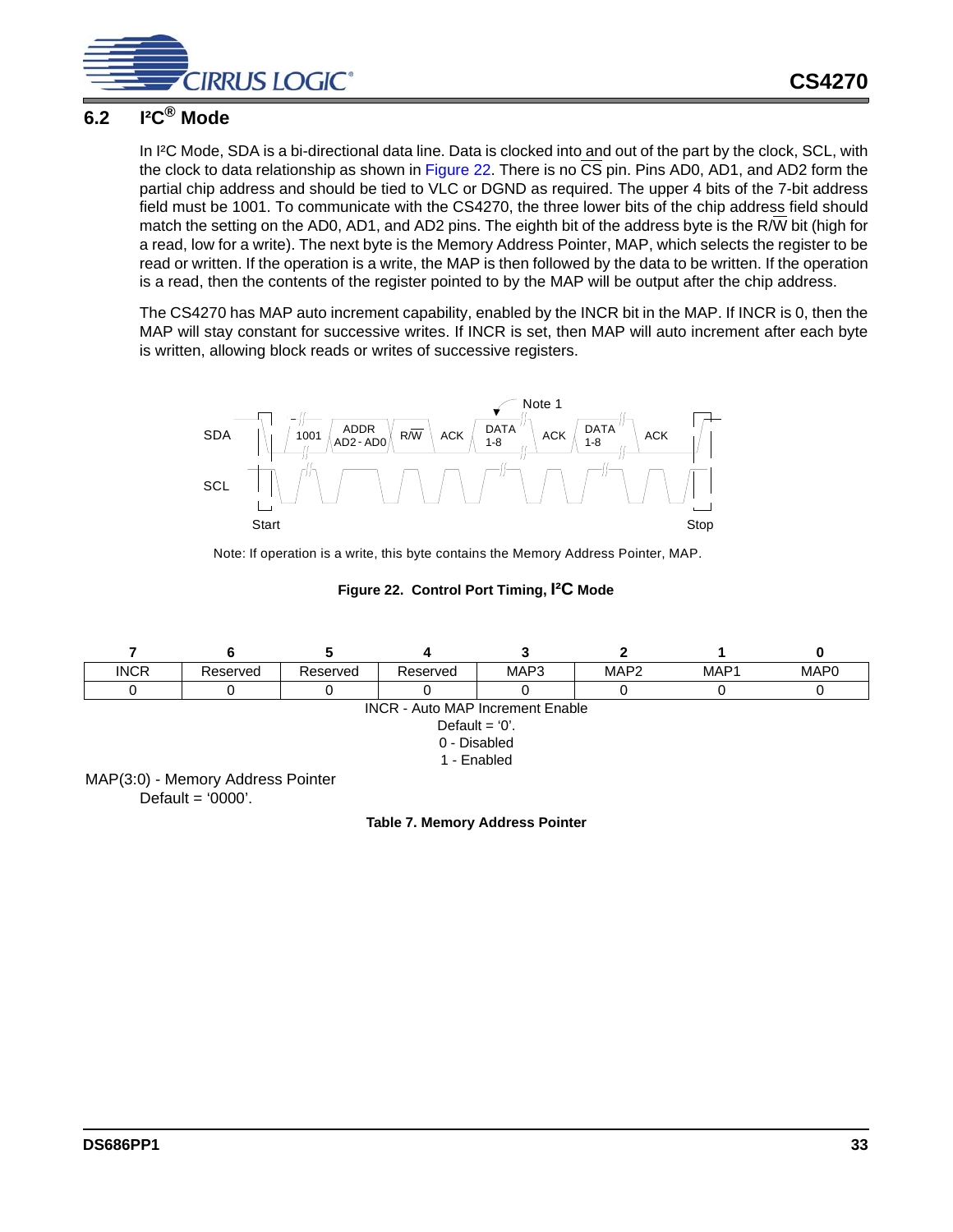

# <span id="page-33-0"></span>**7. REGISTER QUICK REFERENCE**

This table shows the register names and their associated default values.

| Addr | <b>Function</b>          | $\overline{7}$           | 6                    | 5                            | 4                         | 3                             | $\overline{2}$           | 1                             | $\bf{0}$                   |
|------|--------------------------|--------------------------|----------------------|------------------------------|---------------------------|-------------------------------|--------------------------|-------------------------------|----------------------------|
| 01h  | ID                       | id < 3                   | id < 2>              | id < 1>                      | id < 0>                   | rev < 3                       | rev < 2                  | rev<1>                        | rev < 0                    |
|      |                          | 1                        | 1                    | $\Omega$                     | $\Omega$                  | $\Omega$                      | $\Omega$                 | 0                             |                            |
| 02h  | Power<br>Control         | Freeze                   | Reserved             | PDN ADC                      | Reserved                  | Reserved                      | Reserved                 | PDN_DAC                       | <b>PDN</b>                 |
|      |                          | $\Omega$                 | $\Omega$             | $\Omega$                     | $\Omega$                  | $\Omega$                      | 0                        | $\Omega$                      | $\Omega$                   |
| 03h  | <b>Funct Mode</b>        | Reserved                 | Reserved             | <b>FM &amp; M/S</b><br>Mode1 | FM_&_M/S_<br>Mode0        | <b>MCLK</b><br>freq $<$ 2 $>$ | <b>MCLK</b><br>freq < 1> | <b>MCLK</b><br>freq $<$ 0 $>$ | PopGuard<br><b>Disable</b> |
|      |                          | $\Omega$                 | $\Omega$             | 1                            | 1                         | $\Omega$                      | $\Omega$                 | $\mathbf{0}$                  | $\Omega$                   |
| 04h  | Serial Format            | ADC HPF<br>Freeze A      | ADC HPF<br>Freeze B  | Digital<br>Loopback          | DAC_DIF1                  | DAC_DIF0                      | Reserved                 | Reserved                      | ADC_DIF0                   |
|      |                          | $\Omega$                 | $\Omega$             | $\Omega$                     | $\Omega$                  | $\Omega$                      | $\Omega$                 | $\Omega$                      | $\Omega$                   |
| 05h  | Transition<br>Control    | <b>DAC</b><br>Single Vol | soft dac             | zc dac                       | <b>Invert ADC</b><br>ch B | <b>Invert ADC</b><br>ch A     | Invert DAC<br>ch B       | <b>Invert DAC</b><br>ch A     | De-Emph                    |
|      |                          | 0                        | 1                    | 1                            | $\Omega$                  | $\Omega$                      | $\Omega$                 | 0                             | $\Omega$                   |
| 06h  | Mute                     | Reserved                 | Reserved             | Auto Mute                    | Mute ADC<br>SP ch B       | Mute ADC<br>SP ch A           | Mute<br>Polarity         | Mute DAC<br>ch B              | Mute DAC<br>ch A           |
|      |                          | $\Omega$                 | $\Omega$             | 1                            | 0                         | $\Omega$                      | $\Omega$                 | $\Omega$                      | 0                          |
| 07h  | Vol Ctrl<br><b>AOUTA</b> | dacA<br>vol < 7          | dacA<br>vol<6>       | dacA<br>vol < 5              | dacA<br>vol<4>            | dacA<br>vol < 3>              | dacA<br>vol < 2>         | dacA<br>vol<1>                | dacA<br>vol<0>             |
|      |                          | 0                        | $\Omega$             | $\Omega$                     | $\Omega$                  | $\Omega$                      | $\Omega$                 | $\Omega$                      | $\Omega$                   |
| 08h  | Vol Ctrl<br><b>AOUTB</b> | $d$ ac $B$<br>vol < 7    | $d$ ac $B$<br>vol<6> | $d$ ac $B$<br>vol < 5        | $d$ ac $B$<br>vol<4>      | $d$ ac $B$<br>vol < 3>        | $d$ ac $B$<br>vol < 2>   | $d$ ac $B$<br>vol<1>          | $d$ ac $B$<br>vol<0>       |
|      |                          | $\Omega$                 | $\Omega$             | $\Omega$                     | $\Omega$                  | $\Omega$                      | $\Omega$                 | $\Omega$                      | $\Omega$                   |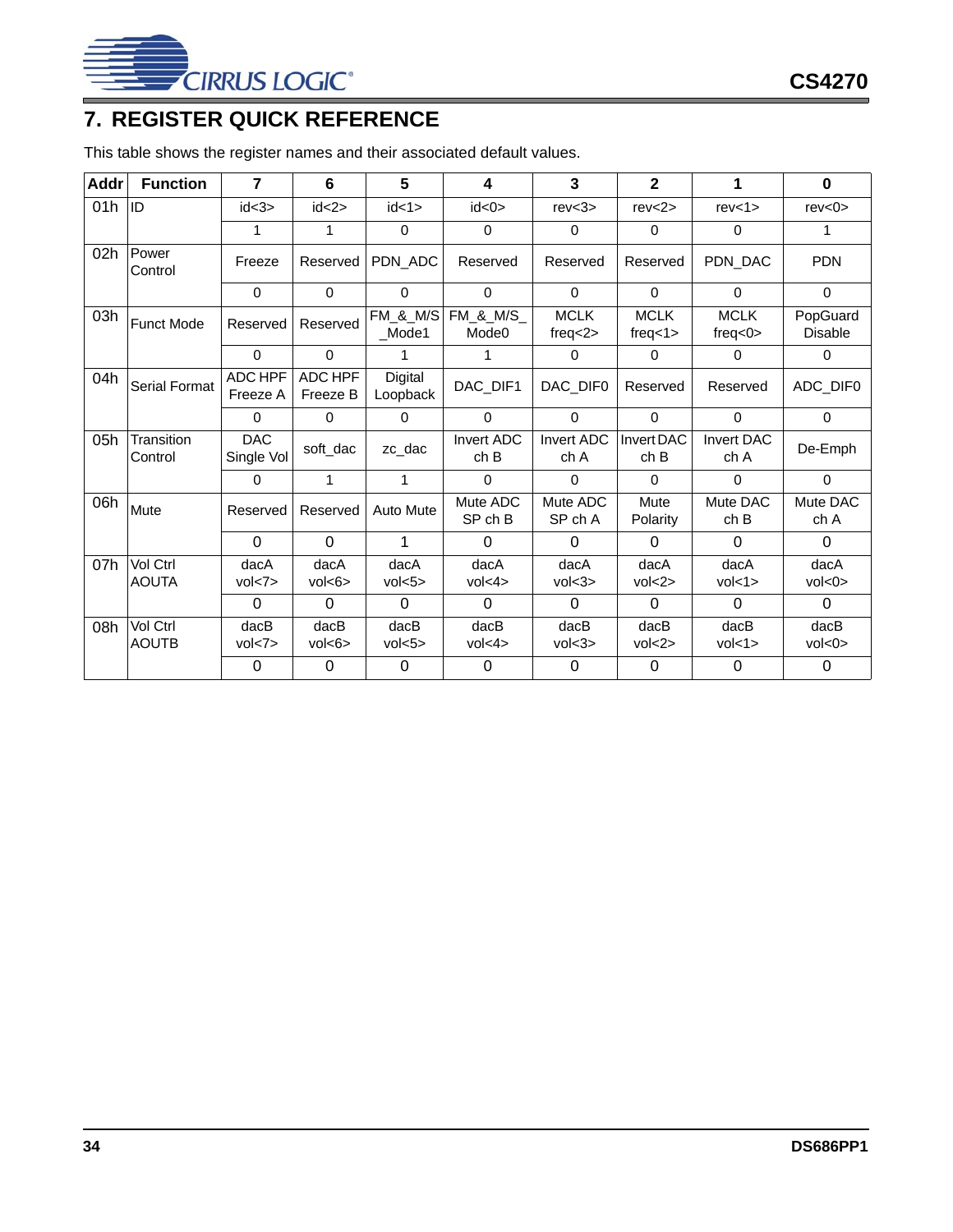

### <span id="page-34-0"></span>**8. REGISTER DESCRIPTION**

\*\* All registers are read/write in I<sup>2</sup>C Mode and SPI Mode, unless otherwise noted\*\*

### <span id="page-34-1"></span>**8.1 Chip ID - Address 01h**

| - 22<br>1d < 3 | iusza | ıd< | -^<br>∽י<br>iu <u< td=""><td>rev &lt; 3</td><td><math>r = \sqrt{2}</math></td><td><math>r = \sqrt{1}</math></td><td>rev&lt;0</td></u<> | rev < 3 | $r = \sqrt{2}$ | $r = \sqrt{1}$ | rev<0 |
|----------------|-------|-----|----------------------------------------------------------------------------------------------------------------------------------------|---------|----------------|----------------|-------|

Function:

This register is Read-Only. Bits 7 through 4 are the part number ID which is 1100b (01h) and the remaining bits (b3:b0) are for the chip revision.

### <span id="page-34-2"></span>**8.2 Power Control - Address 02h**

| reeze | 'eserved<br>15551 | ADC<br>PDN | Reserved | Reserved | Reserved | <b>DAC</b><br><b>PDN</b><br>– | <b>PDN</b> |
|-------|-------------------|------------|----------|----------|----------|-------------------------------|------------|

### <span id="page-34-3"></span>*8.2.1 Freeze (Bit 7)*

Function:

This function allows modifications to be made to certain Control Port bits without the changes taking effect until the Freeze bit is disabled. To make multiple changes to these bits take effect simultaneously, set the Freeze bit, make all changes, then clear the Freeze bit. The bits affected by the Freeze function are listed below:

- Register 05h (Bits 7:0)
- Register 06h (Bits 7:0)
- Register 07h (Bits 7:0)
- Register 08h (Bits 7:0)

### <span id="page-34-4"></span>*8.2.2 PDN\_ADC (Bit 5)*

Function:

The ADC portion of the device will enter a low-power state whenever this bit is set.

### <span id="page-34-5"></span>*8.2.3 PDN\_DAC (Bit 1)*

Function:

The DAC portion of the device will enter a low-power state whenever this bit is set.

### <span id="page-34-6"></span>*8.2.4 Power Down (Bit 0)*

Function:

The device will enter a low-power state whenever this bit is set. The contents of the control registers are retained when the device is in power-down.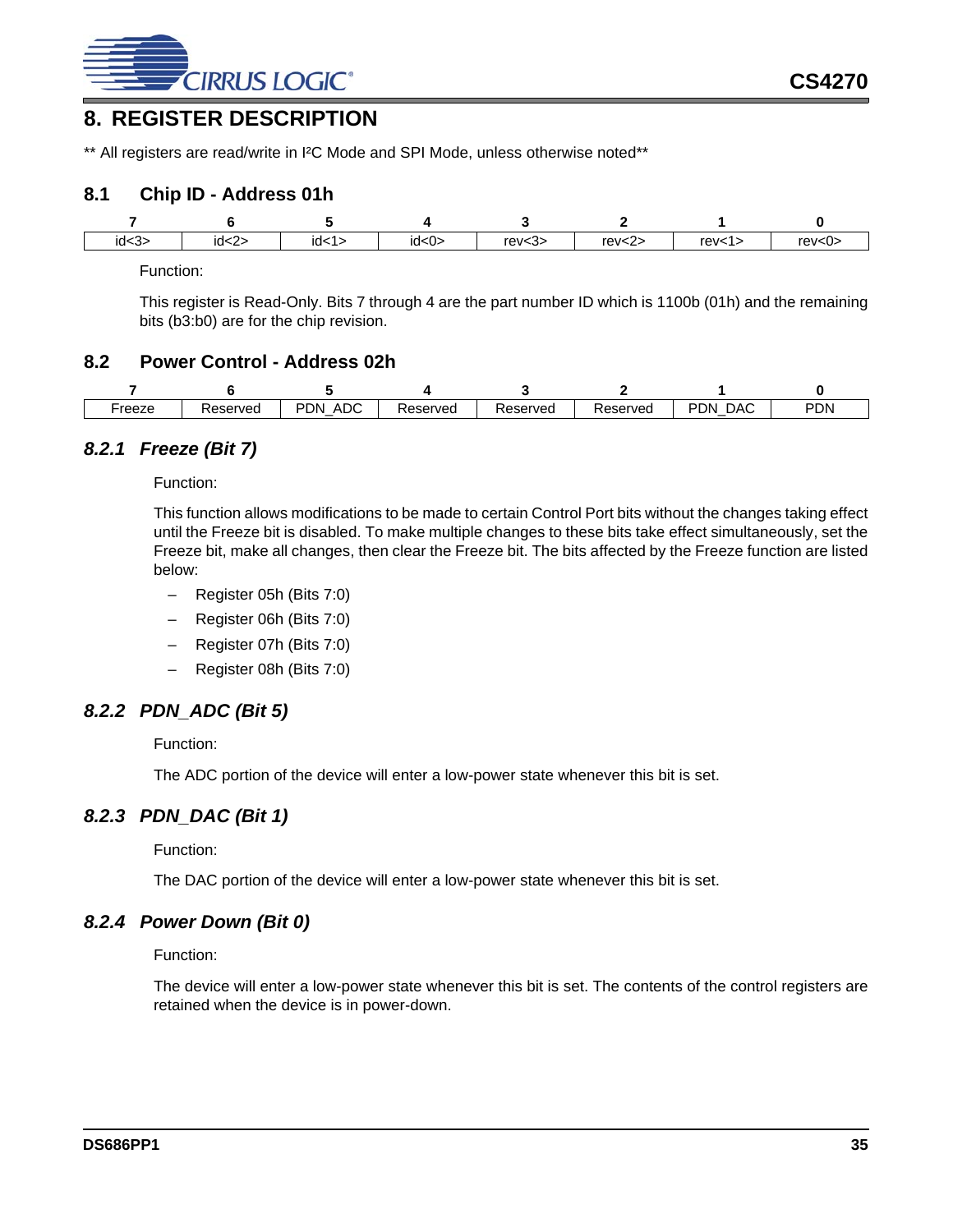

### <span id="page-35-0"></span>**8.3 Mode Control - Address 03h**

| Reserved | Reserved | M/S<br>чΜ<br>Οx<br>Mode1 | M/S<br>FM<br>&<br>Mode0 | MCLK freq<2> MCLK freq<1> MCLK freq<0> |  | Popquard<br><b>Disable</b> |
|----------|----------|--------------------------|-------------------------|----------------------------------------|--|----------------------------|

### <span id="page-35-1"></span>*8.3.1 ADC Functional Mode & Master / Slave Mode (Bits 5:4)*

Function:

In Control Port Master Mode, the user must configure the CS4270 Speed Mode with these bits. In Control Port Slave Mode, the CS4270 auto-detects speed mode.

| FM & M/S FM & M/S<br>Mode1 | Mode0 | Mode                                          |
|----------------------------|-------|-----------------------------------------------|
|                            |       | Single-Speed Mode: 4 to 54 kHz sample rates   |
|                            |       | Double-Speed Mode: 50 to 108 kHz sample rates |
|                            |       | Quad-Speed Mode: 100 to 216 kHz sample rates  |
|                            |       | Slave Mode (default)                          |

**Table 8. Functional Mode Selection**

### <span id="page-35-6"></span><span id="page-35-2"></span>*8.3.2 Ratio Select (Bits 3:1)*

Function:

These bits are used to select the clocking ratios.

| MCLK freq<2> | MCLK freq<1> | MCLK freq<0> | Mode                  |
|--------------|--------------|--------------|-----------------------|
|              |              |              | Divide by 1 (default) |
|              |              |              | Divide by 1.5         |
|              |              |              | Divide by 2           |
|              |              |              | Divide by 3           |
|              |              |              | Divide by 4           |

**Table 9. MCLK Divider Configuration**

### <span id="page-35-7"></span><span id="page-35-3"></span>*8.3.3 Popguard Disable (Bit 0)*

Function:

Disables Popguard when set. Popguard is enabled by default.

### <span id="page-35-4"></span>**8.4 ADC and DAC Control - Address 04h**

| ADC HPF<br>Freeze A | <b>HPF</b><br>ADC<br>Freeze B | Digital<br>Loopback | DAC DIF1 | DIF <sub>0</sub><br><b>DAC</b> | Reserved | Reserved | <b>DIFC</b><br>ADC |
|---------------------|-------------------------------|---------------------|----------|--------------------------------|----------|----------|--------------------|

### <span id="page-35-5"></span>*8.4.1 ADC HPF Freeze A (Bit 7)*

Function:

When this bit is set, the internal high-pass filter for the selected channel will be disabled.The current DC offset value will be frozen and continuously subtracted from the conversion result. [Section 5.2.7 "High-](#page-25-2)[Pass Filter and DC Offset Calibration" on page 26.](#page-25-2)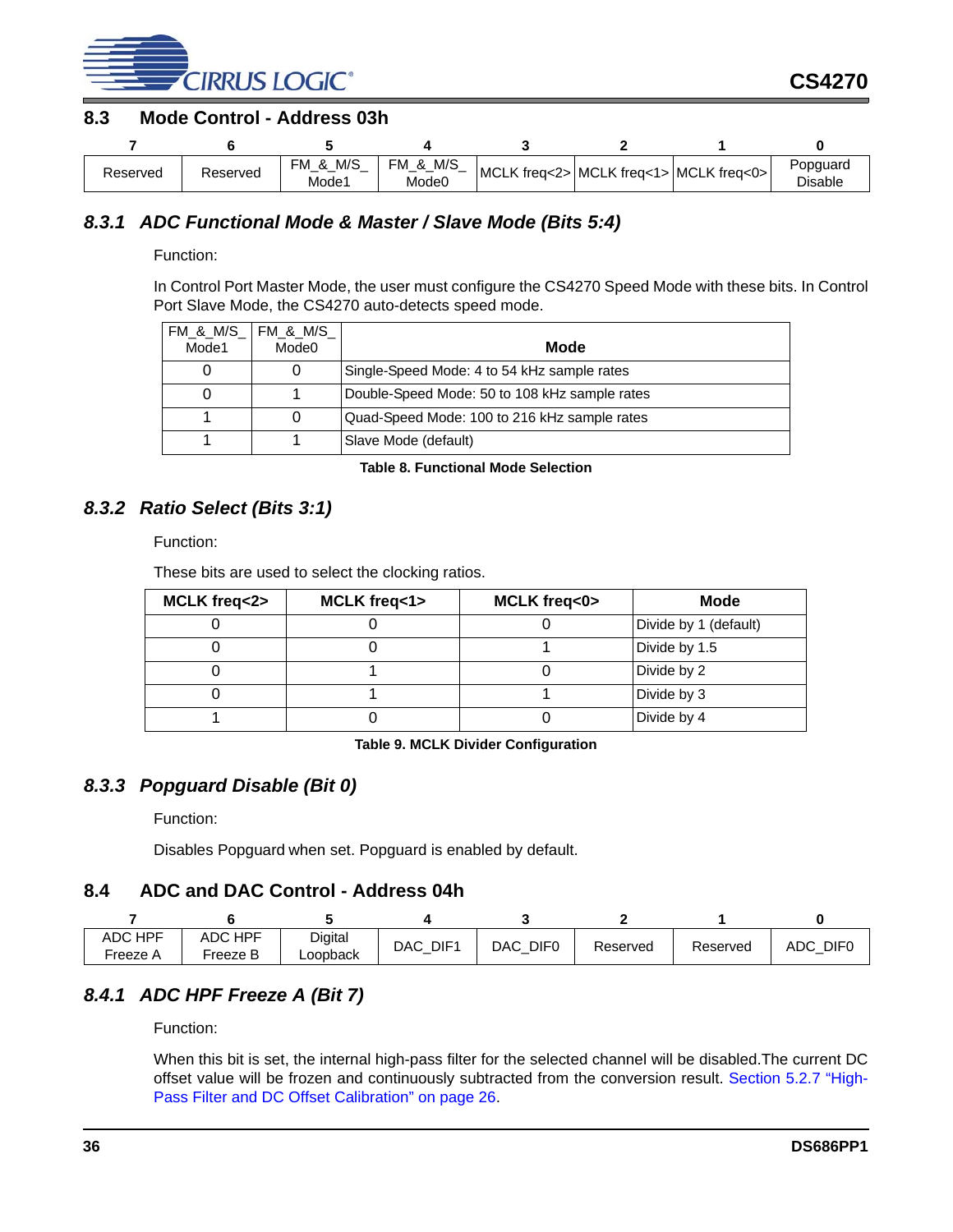

### <span id="page-36-0"></span>*8.4.2 ADC HPF Freeze B (Bit 6)*

### Function:

When this bit is set, the internal high-pass filter for the selected channel will be disabled.The current DC offset value will be frozen and continuously subtracted from the conversion result. [Section 5.2.7 "High-](#page-25-2)[Pass Filter and DC Offset Calibration" on page 26.](#page-25-2)

### <span id="page-36-1"></span>*8.4.3 Digital Loopback (Bit 5)*

### Function:

When this bit is set, an internal digital loopback from the ADC to the DAC will be enabled. Please refer to [Section 5.2.5 "Internal Digital Loopback" on page 26](#page-25-0).

### <span id="page-36-2"></span>*8.4.4 DAC Digital Interface Format (Bits 4:3)*

Function:

The DAC Digital Interface Format and the options are detailed in [Table 10](#page-36-4) and Figures [9](#page-18-0) through [11](#page-18-2).

| DAC DIF1   DAC DIF0 | <b>Description</b>                          | Format | <b>Figure</b> |
|---------------------|---------------------------------------------|--------|---------------|
|                     | Left-Justified, up to 24-bit data (default) |        |               |
|                     | 1 <sup>2</sup> S, up to 24-bit data         |        |               |
|                     | Right-Justified, 16-bit Data                |        |               |
|                     | Right-Justified, 24-bit Data                |        |               |

**Table 10. DAC Digital Interface Formats**

### <span id="page-36-4"></span><span id="page-36-3"></span>*8.4.5 ADC Digital Interface Format (Bit 0)*

Function:

The required relationship between LRCK, SCLK and SDOUT for the ADC is defined by the ADC Digital Interface Format. The options are detailed in [Table 11](#page-36-5) and may be seen in [Figures 9](#page-18-0) and [10.](#page-18-1)

<span id="page-36-5"></span>

| ADC DIF | <b>Description</b>                          | Format | <b>Figure</b> |
|---------|---------------------------------------------|--------|---------------|
|         | Left-Justified, up to 24-bit data (default) |        |               |
|         | I <sup>2</sup> S, up to 24-bit data         |        |               |

**Table 11. ADC Digital Interface Formats**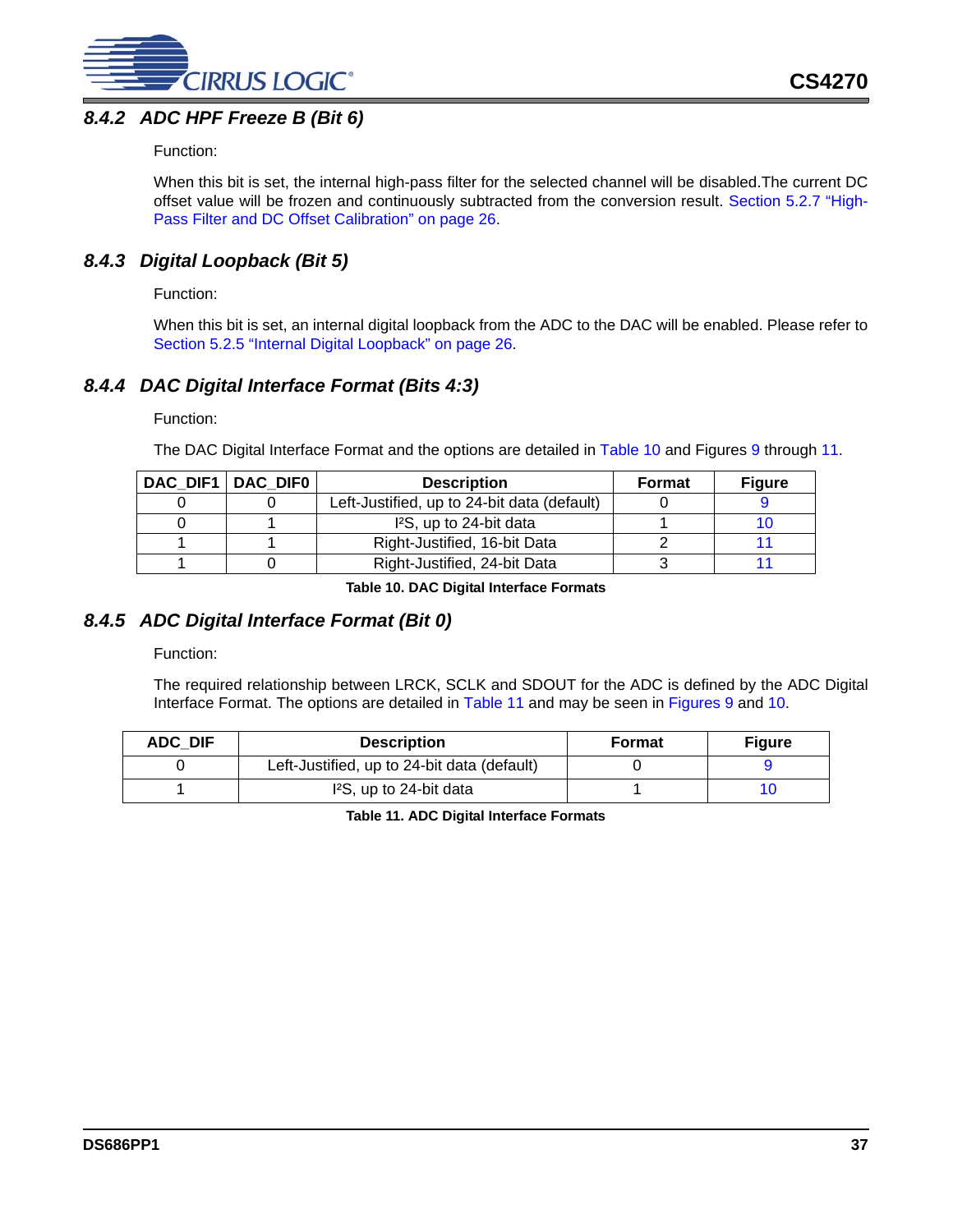

### <span id="page-37-0"></span>**8.5 Transition Control - Address 05h**

| DAC Single | soft_ | dac | invert   | invert   | invert   | invert   | De-emph |
|------------|-------|-----|----------|----------|----------|----------|---------|
| Volume     | dac   | ZC  | ADC ch B | ADC ch A | DAC ch B | DAC ch A |         |

### <span id="page-37-1"></span>*8.5.1 DAC Single Volume (Bit 7)*

Function:

The AOUTA and AOUTB volume levels are independently controlled by the A and the B Channel Volume Control Bytes when this function is disabled. The volume on both AOUTA and AOUTB are determined by the A Channel Volume Control Byte (07h) and the B Channel Byte (08h) is ignored when this function is enabled. Volume and muting functions are affected by the Soft Ramp and ZeroCross functions below.

### <span id="page-37-2"></span>*8.5.2 Soft Ramp or Zero Cross Enable (Bits 6:5)*

Function:

### *Soft Ramp Enable*

Soft Ramp allows level changes, both muting and attenuation, to be implemented by incrementally ramping, in 1/8 dB steps, from the current level to the new level at a rate of 1 dB per 8 left/right clock periods. See [Table 12 on page 38](#page-37-4).

### *Zero Cross Enable*

Zero Cross Enable dictates that signal level changes, either by attenuation changes or muting, will occur on a signal zero crossing to minimize audible artifacts. The requested level change will occur after a timeout period between 512 and 1024 sample periods (10.7 ms to 21.3 ms at 48 kHz sample rate) if the signal does not encounter a zero crossing. The zero cross function is independently monitored and implemented for each channel. See [Table 9 on page 36.](#page-35-7)

### *Soft Ramp and Zero Cross Enable*

Soft Ramp and Zero Cross Enable dictate that signal level changes, either by attenuation changes or muting, will occur in 1/8 dB steps and be implemented on a signal zero crossing. The 1/8 dB level change will occur after a time-out period between 512 and 1024 sample periods (10.7 ms to 21.3 ms at 48 kHz sample rate) if the signal does not encounter a zero crossing. The zero cross function is independently monitored and implemented for each channel. See [Table 9 on page 36](#page-35-7).

| Soft | <b>ZeroCross</b> | Mode                             |
|------|------------------|----------------------------------|
|      |                  | Changes to affect immediately    |
|      |                  | IZero Cross enabled              |
|      |                  | Soft Ramp enabled                |
|      |                  | Soft Ramp and Zero Cross enabled |
|      |                  | (default)                        |

**Table 12. Soft Cross or Zero Cross Mode Selection**

### <span id="page-37-4"></span><span id="page-37-3"></span>*8.5.3 Invert Signal Polarity (Bits 4:1)*

Function:

When set, this bit activates an inversion of the signal polarity for the appropriate channel. This is useful if a board layout error has occurred or in other situations where a 180 degree phase shift is desirable.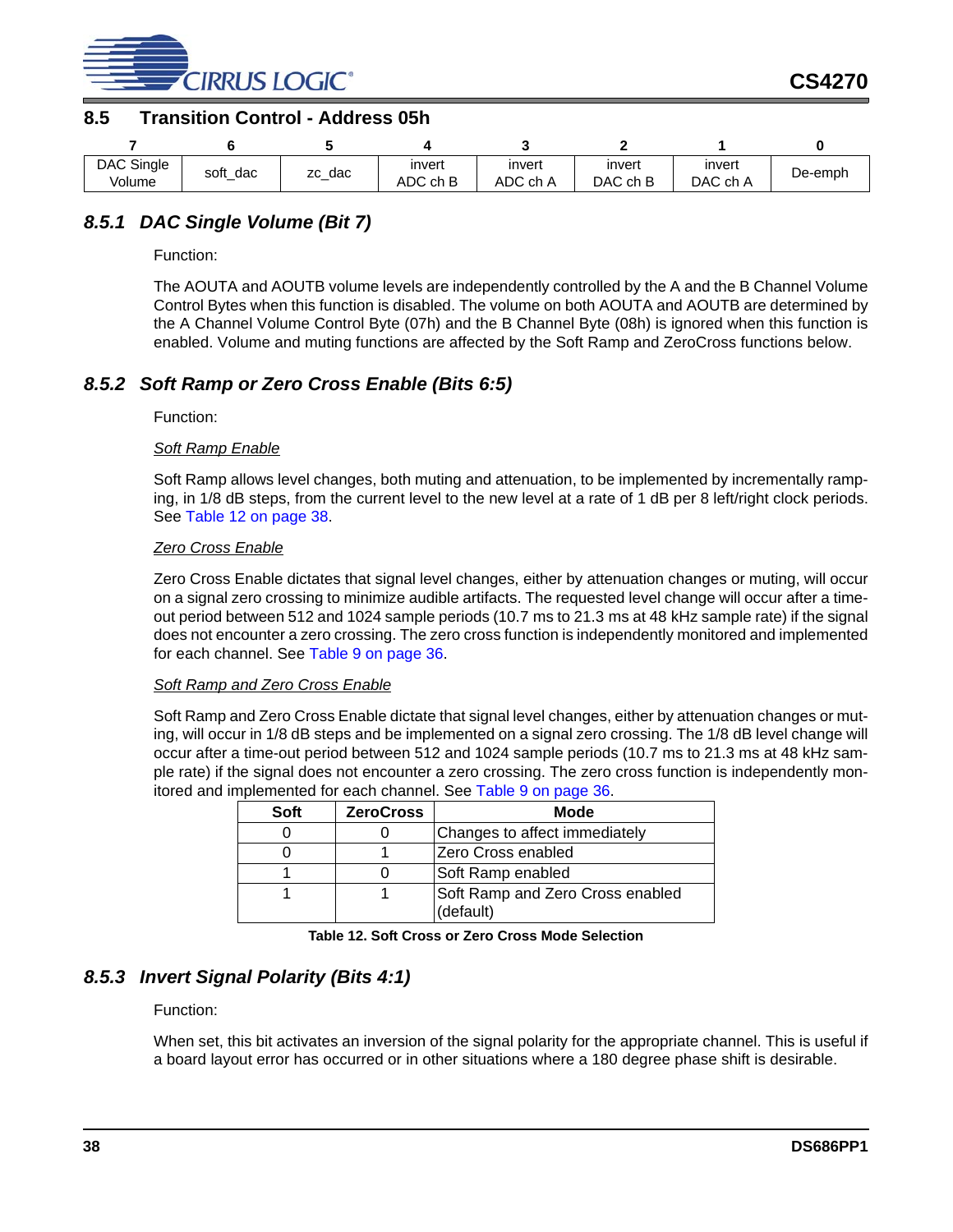

### <span id="page-38-0"></span>*8.5.4 De-Emphasis Control (Bit 0)*

### Function:

Implementation of the standard 50/15 µs digital de-emphasis filter on the DAC output requires reconfiguration of the digital filter to maintain the proper filter response for 44.1 kHz sample rate. [Figure 23](#page-38-6) shows the filter response. **NOTE:** De-emphasis is available only in Single-Speed Mode.



**Figure 23. De-Emphasis Curve** 

### <span id="page-38-6"></span><span id="page-38-1"></span>**8.6 Mute Control - Address 06h**

|          |          | Auto Mute | Mute ADC SP | Mute ADC SP |               | Mute DAC SP | Mute DAC SP |
|----------|----------|-----------|-------------|-------------|---------------|-------------|-------------|
| Reserved | Reserved |           | ch B        | ch A        | mute polarity | ch B        | ch B        |

### <span id="page-38-2"></span>*8.6.1 Auto-Mute (Bit 5)*

Function:

When set, enables the Auto-Mute function. [Section 5.2.6 "Auto-Mute" on page 26](#page-25-1).

### <span id="page-38-3"></span>*8.6.2 ADC Channel A & B Mute (Bits 4:3)*

Function:

When this bit is set, the output of the ADC for the selected channel will be muted.

### <span id="page-38-4"></span>*8.6.3 Mute Polarity (Bit 2)*

Function:

The MUTEA and MUTEB pins (pins 24 and 21) are active low by default. When this bit is set, these pins are active high.

### <span id="page-38-5"></span>*8.6.4 DAC Channel A & B Mute (Bits 1:0)*

Function:

When this bit is set, the output of the DAC for the selected channel will be muted.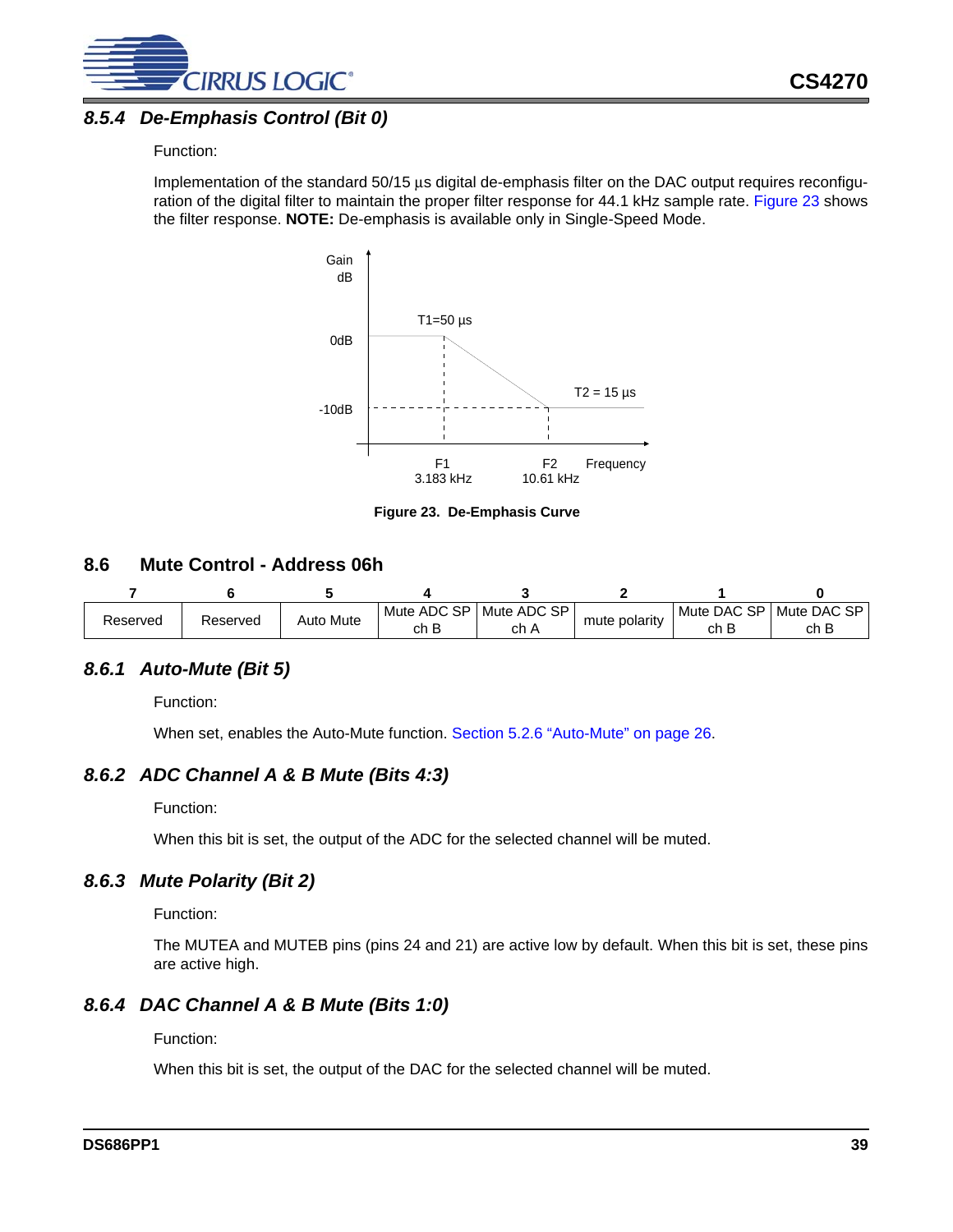

### <span id="page-39-0"></span>**8.7 DAC Channel A Volume Control - Address 07h**

| dacA    | dacA   | dacA    | dacA   | dacA   | dacA   | dacA   | dacA   |
|---------|--------|---------|--------|--------|--------|--------|--------|
| vol < 7 | vol<6> | vol < 5 | vol<4> | vol<3> | vol<2> | vol<1> | vol<0> |

Function:

See [Section 8.8 DAC Channel B Volume Control - Address 08h](#page-39-1).

### <span id="page-39-1"></span>**8.8 DAC Channel B Volume Control - Address 08h**

| dacB    | dacB   | dacB   | dacB   | dacB   | dacB    | dacB   | dacB   |
|---------|--------|--------|--------|--------|---------|--------|--------|
| vol < 7 | vol<6> | vol<5> | vol<4> | vol<3> | vol < 2 | vol<1> | vol<0> |

Function:

The digital volume control allows the user to attenuate the signal in 0.5 dB increments from 0 to -127 dB. The vol<0> bit activates a 0.5 dB attenuation when set, and no attenuation when cleared. The Vol[7:1] bits activate attenuation equal to their decimal value (in dB). Example volume settings are decoded as shown in [Table 13.](#page-39-2) The volume changes are implemented as dictated by the DACSoft and DACZero-Cross bits in the Transition Control register (see [Section 8.5.2\)](#page-37-2).

<span id="page-39-2"></span>

| <b>Binary Code</b> | <b>Volume Setting</b> |
|--------------------|-----------------------|
| 00000000           | 0 <sub>d</sub> B      |
| 00000001           | $-0.5$ dB             |
| 00101000           | $-20$ dB              |
| 00101001           | $-20.5$ dB            |
| 11111110           | $-127$ dB             |
| 11111111           | $-127.5$ dB           |

**Table 13. Digital Volume Control**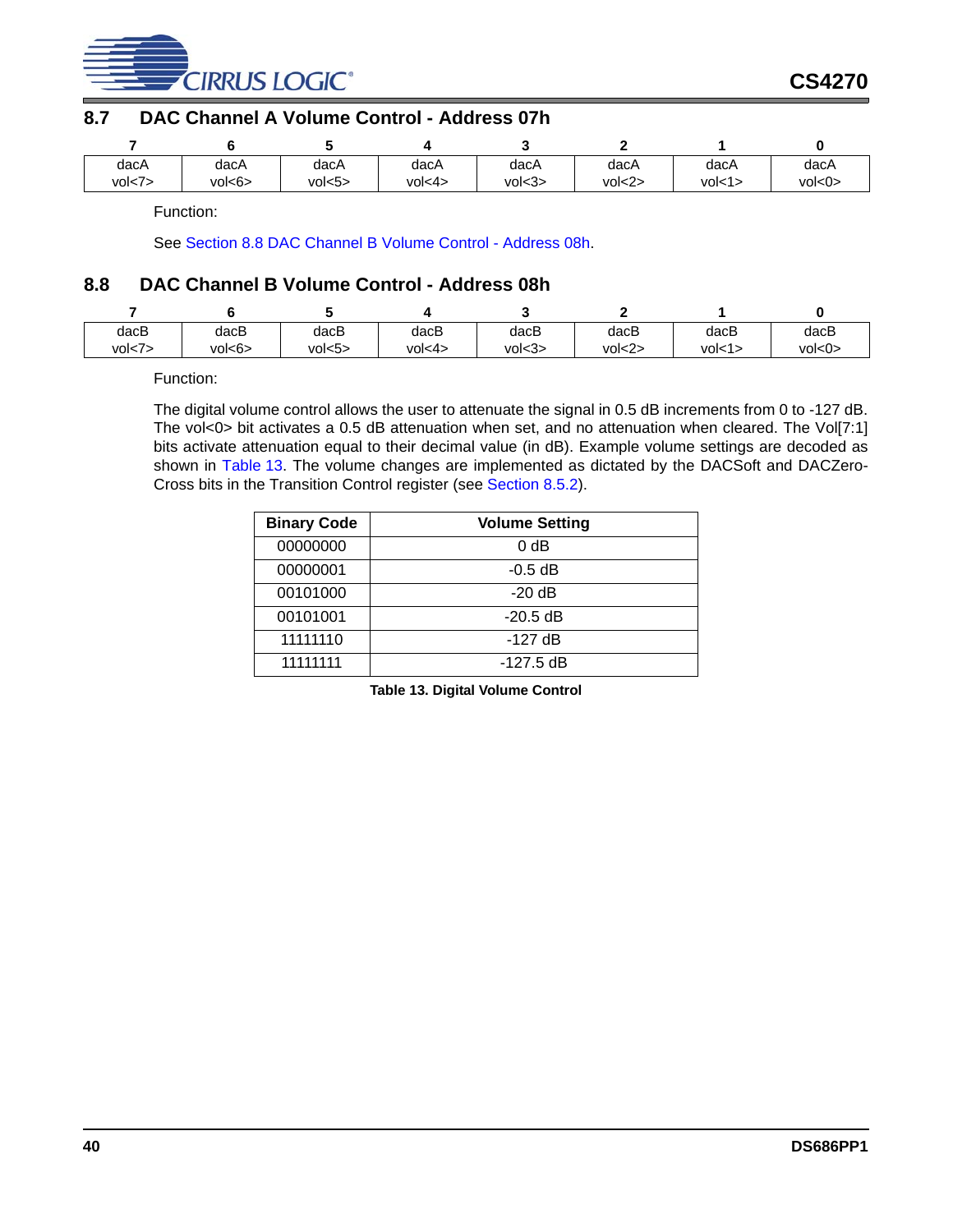

**CS4270**

# <span id="page-40-0"></span>**9. FILTER PLOTS**



<span id="page-40-1"></span>Figure 24. DAC Single-Speed Stopband Rejection Figure 25. DAC Single-Speed Transition Band



<span id="page-40-3"></span>**Figure 26. DAC Single-Speed Transition Band (detail) Figure 27. DAC Single-Speed Passband Ripple**





<span id="page-40-2"></span>

<span id="page-40-6"></span><span id="page-40-4"></span>

<span id="page-40-5"></span>Figure 28. DAC Double-Speed Stopband Rejection Figure 29. DAC Double-Speed Transition Band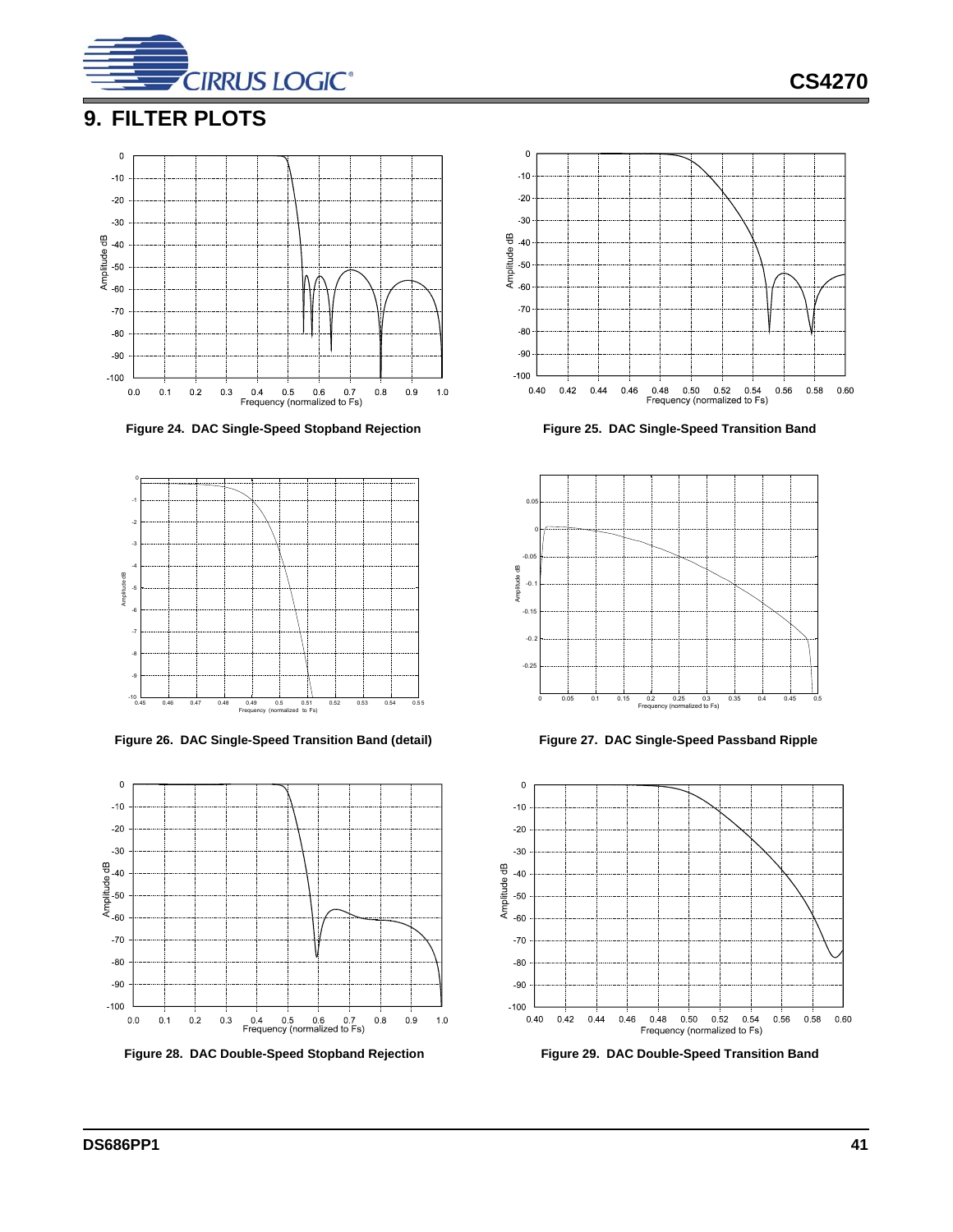



<span id="page-41-0"></span>**Figure 30. DAC Double-Speed Transition Band (detail) Figure 31. DAC Double-Speed Passband Ripple**



<span id="page-41-2"></span>Figure 32. DAC Quad-Speed Stopband Rejection Figure 33. DAC Quad-Speed Transition Band



<span id="page-41-4"></span>**Figure 34. DAC Quad-Speed Transition Band (detail) Figure 35. DAC Quad-Speed Passband Ripple**



<span id="page-41-1"></span>

<span id="page-41-3"></span>

<span id="page-41-5"></span>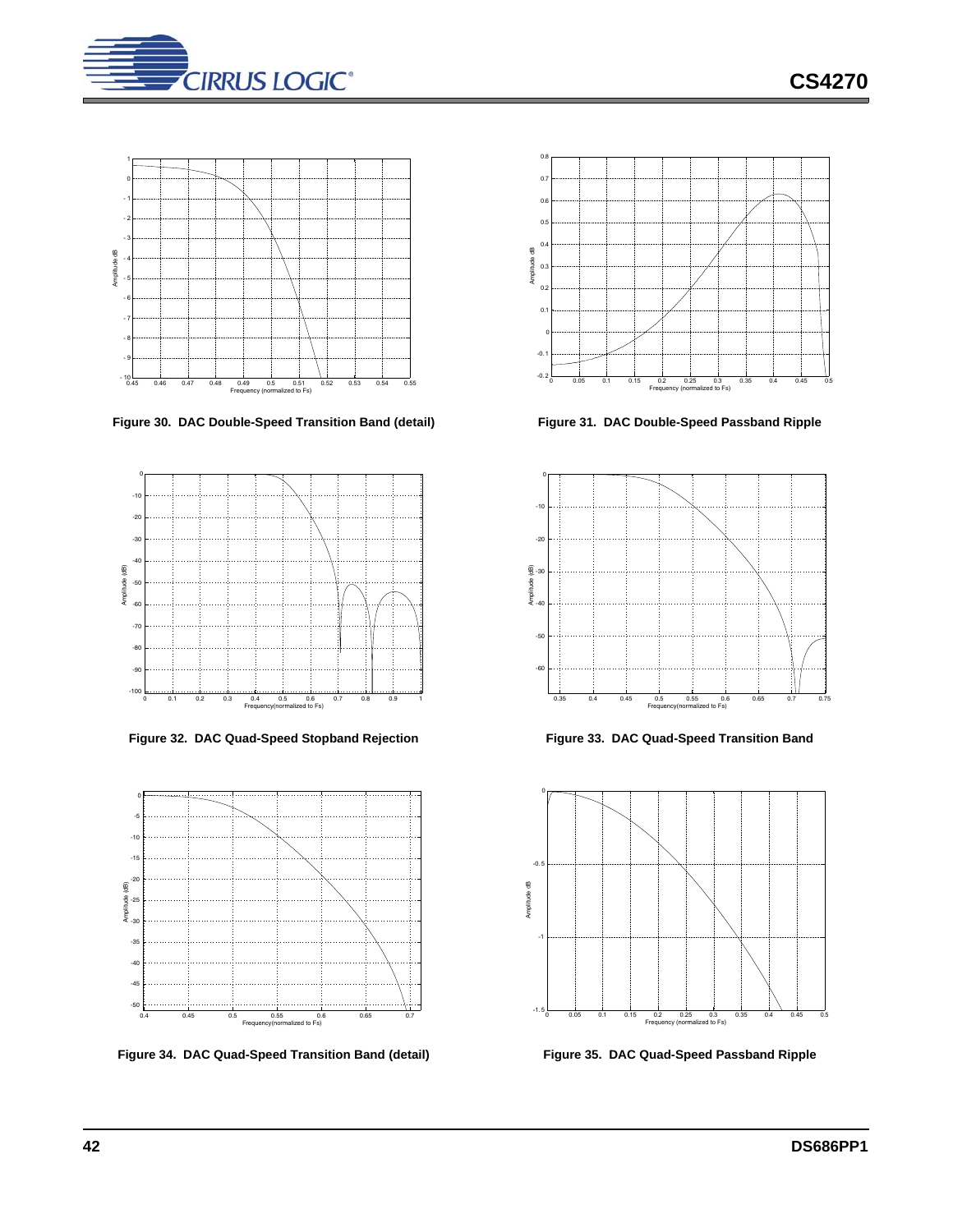



<span id="page-42-0"></span>**Figure 36. ADC Single-Speed Stopband Rejection Figure 37. ADC Single-Speed Stopband (detail)**



<span id="page-42-2"></span>**Figure 38. ADC Single-Speed Transition Band (detail) Figure 39. ADC Single-Speed Passband Ripple**





<span id="page-42-1"></span>



<span id="page-42-3"></span>

<span id="page-42-5"></span>

<span id="page-42-4"></span>Figure 40. ADC Double-Speed Stopband Rejection Figure 41. ADC Double-Speed Stopband (detail)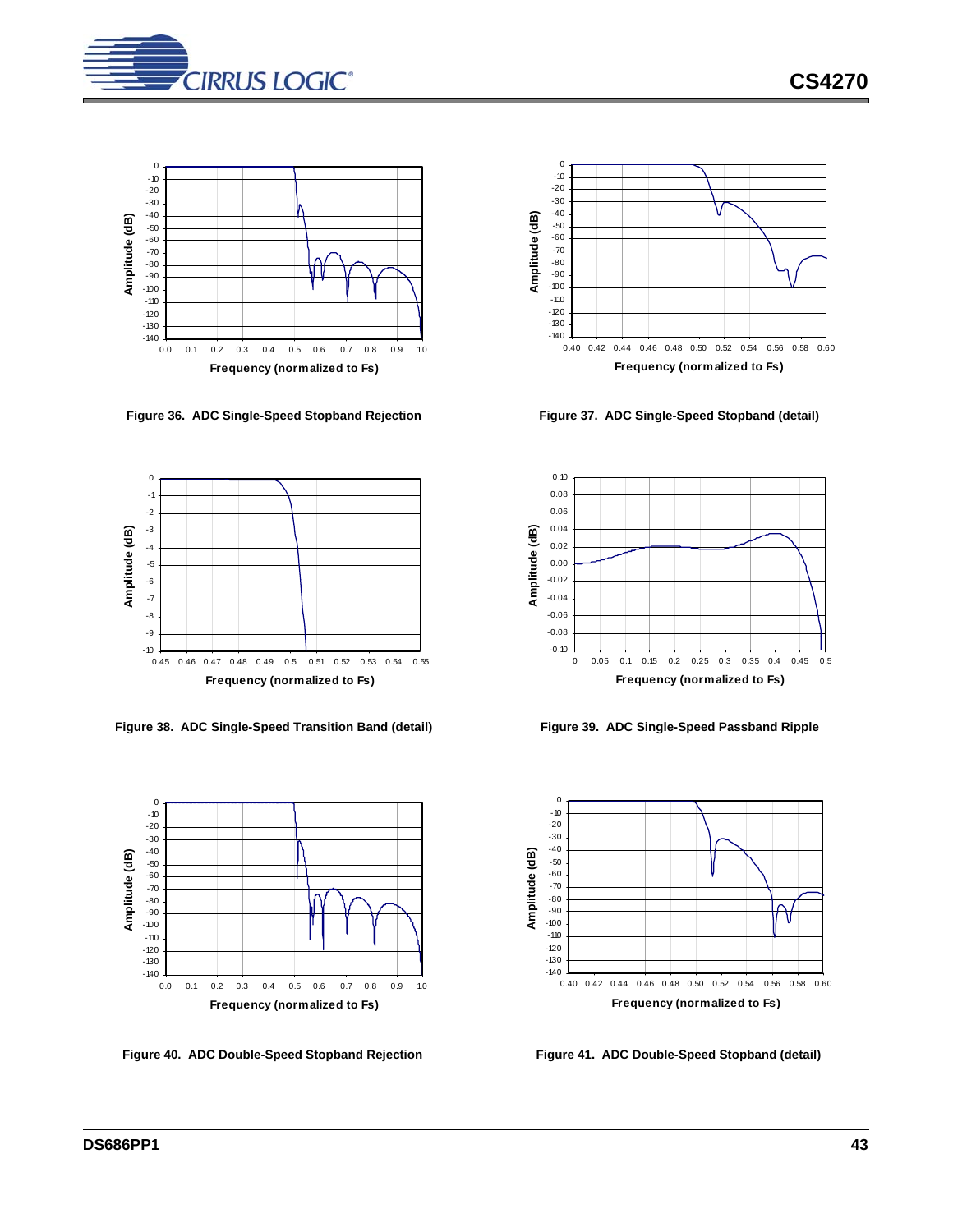

0 -1 -2 -3 Amplitude (dB) **Amplitude (dB)** -4 -5 -6 -7 -8 -9  $-10$ <br>0.46 0.46 0.47 0.48 0.49 0.50 0.51 0.52 **Frequency (normalized to Fs)**

<span id="page-43-0"></span>**Figure 42. ADC Double-Speed Transition Band (detail) Figure 43. ADC Double-Speed Passband Ripple**



<span id="page-43-2"></span>**Figure 44. ADC Quad-Speed Stopband Rejection Figure 45. ADC Quad-Speed Stopband (detail)**



<span id="page-43-4"></span>**Figure 46. ADC Quad-Speed Transition Band (detail) Figure 47. ADC Quad-Speed Passband Ripple**



<span id="page-43-1"></span>



<span id="page-43-3"></span>



<span id="page-43-5"></span>

**CS4270**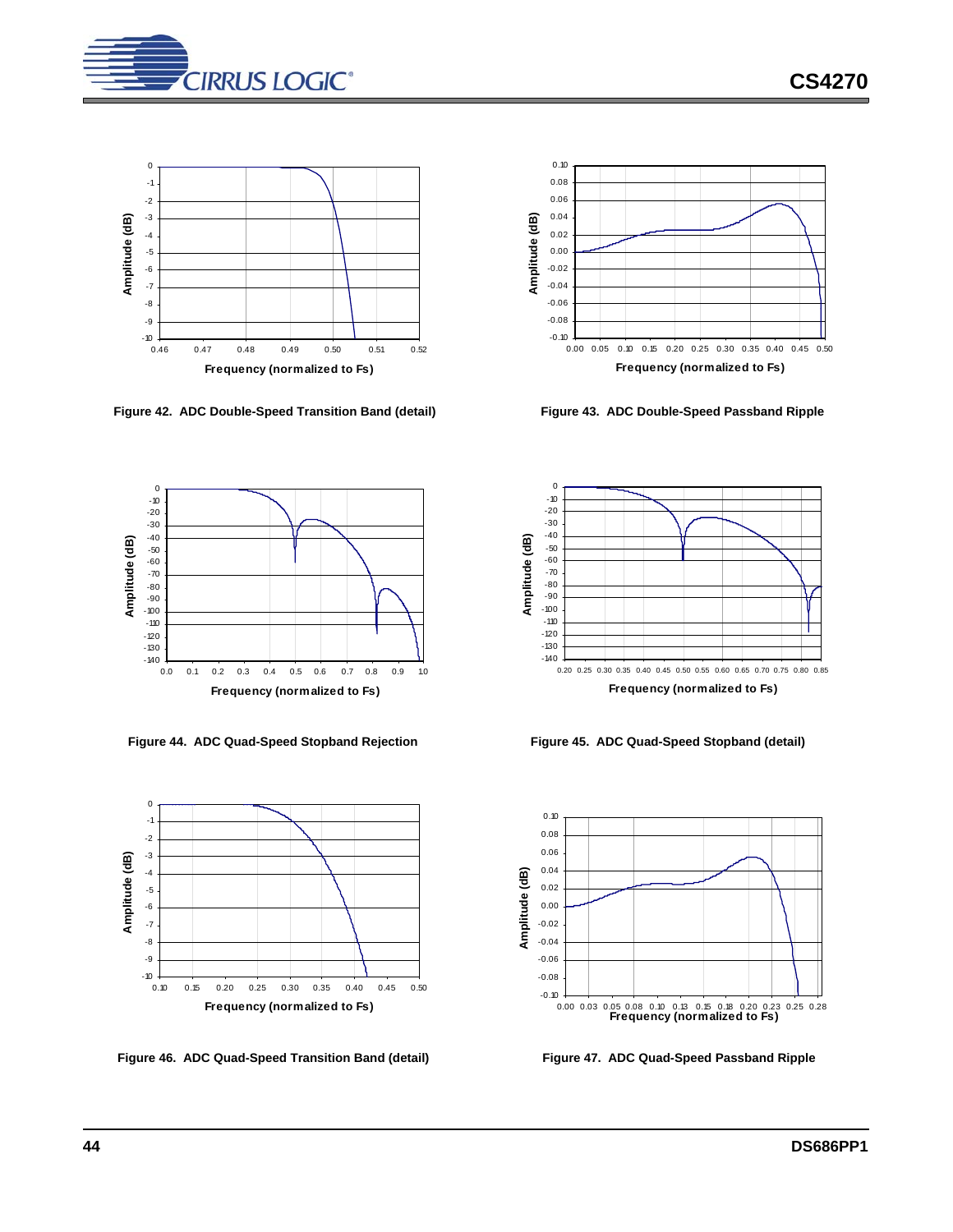

# <span id="page-44-0"></span>**10.PARAMETER DEFINITIONS**

### **Dynamic Range**

The ratio of the rms value of the signal to the rms sum of all other spectral components over the specified bandwidth. Dynamic Range is a signal-to-noise ratio measurement over the specified bandwidth made with a -60 dBFS signal. 60 dB is added to resulting measurement to refer the measurement to full-scale. This technique ensures that the distortion components are below the noise level and do not affect the measurement. This measurement technique has been accepted by the Audio Engineering Society, AES17-1991, and the Electronic Industries Association of Japan, EIAJ CP-307. Expressed in decibels.

### **Total Harmonic Distortion + Noise**

The ratio of the rms value of the signal to the rms sum of all other spectral components over the specified bandwidth (typically 10 Hz to 20 kHz), including distortion components. Expressed in decibels. Measured at -1 and -20 dBFS as suggested in AES17-1991 Annex A.

### **Frequency Response**

A measure of the amplitude response variation from 10 Hz to 20 kHz relative to the amplitude response at 1 kHz. Units in decibels.

### **Interchannel Isolation**

A measure of crosstalk between the left and right channels. Measured for each channel at the converter's output with no signal to the input under test and a full-scale signal applied to the other channel. Units in decibels.

### **Interchannel Gain Mismatch**

The gain difference between left and right channels. Units in decibels.

### **Gain Error**

The deviation from the nominal full-scale analog output for a full-scale digital input.

### **Gain Drift**

The change in gain value with temperature. Units in ppm/°C.

### **Offset Error**

The deviation of the mid-scale transition (111...111 to 000...000) from the ideal. Units in mV.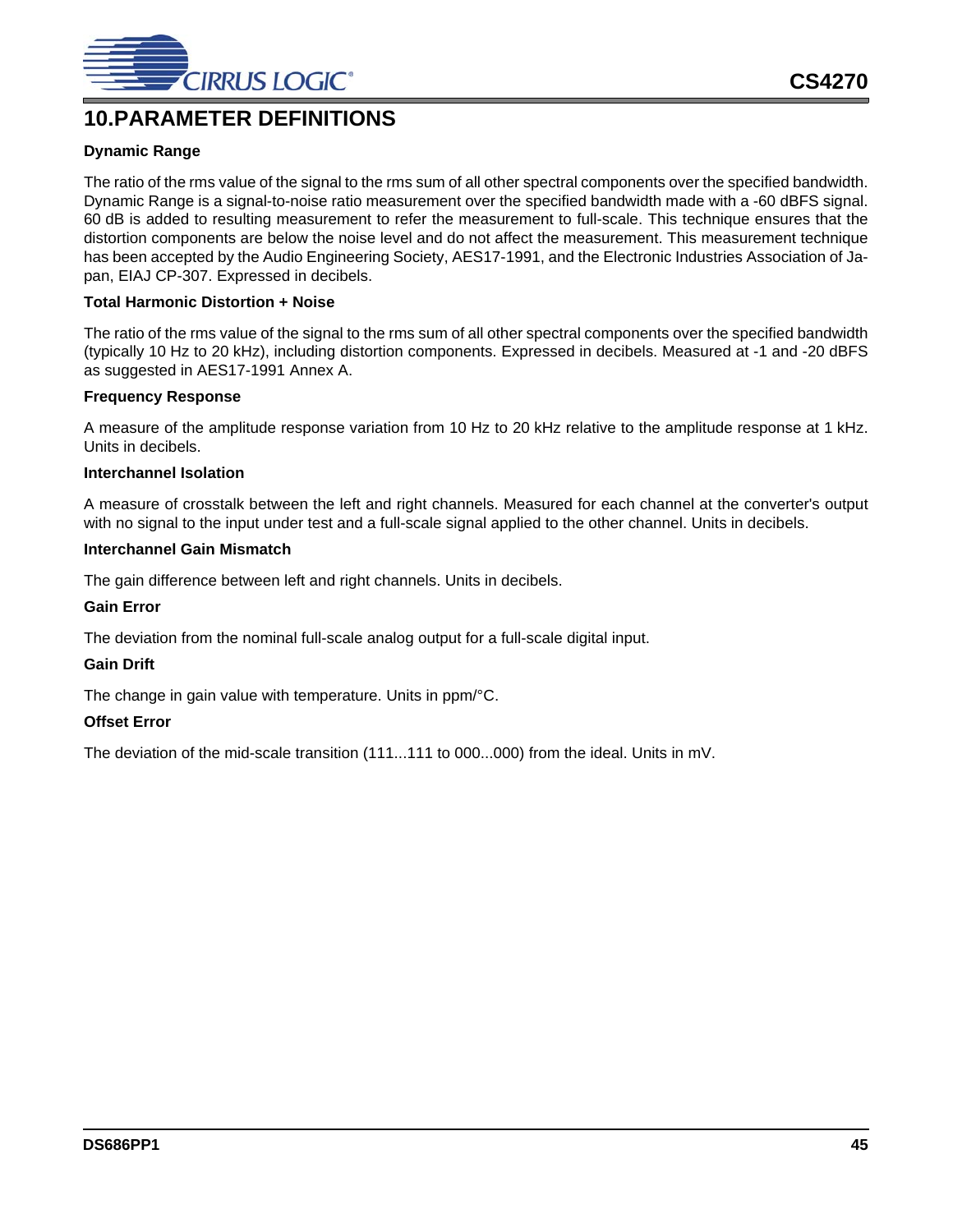

# <span id="page-45-0"></span>**11.PACKAGE DIMENSIONS**







|            | <b>INCHES</b> |             |             | <b>MILLIMETERS</b>       |            |             |     |
|------------|---------------|-------------|-------------|--------------------------|------------|-------------|-----|
| <b>DIM</b> | <b>MIN</b>    | <b>NOM</b>  | <b>MAX</b>  | <b>MIN</b>               | <b>NOM</b> | <b>MAX</b>  |     |
| Α          | --            | $- -$       | 0.47        | $\overline{\phantom{m}}$ | $-$        | 1.20        |     |
| A1         | 0.00197       | 0.00394     | 0.00591     | 0.05                     | 0.10       | 0.15        |     |
| A2         | 0.03150       | 0.0394      | 0.04137     | 0.80                     | 1.00       | 1.05        |     |
| b          | 0.00748       | 0.00965     | 0.01182     | 0.19                     | 0.245      | 0.30        | 2,3 |
| D          | 0.30338 BSC   | 0.30732 BSC | 0.31126 BSC | 7.70 BSC                 | 7.80 BSC   | 7.90 BSC    |     |
| E.         | 0.24822       | 0.25216     | 0.25610     | 6.30                     | 6.40       | 6.50        |     |
| E1         | 0.16942       | 0.17336     | 0.17730     | 4.30                     | 4.40       | 4.50        |     |
| e          | $- -$         | 0.026 BSC   | --          | $\overline{\phantom{a}}$ | 0.65 BSC   | $- -$       |     |
|            | 0.01970       | 0.02364     | 0.02955     | 0.50                     | 0.60       | 0.75        |     |
| μ          | 0°            | $4^{\circ}$ | 8°          | $0^{\circ}$              | $4^\circ$  | $8^{\circ}$ |     |

### *JEDEC #: MO-153*

*Controlling Dimension is Millimeters.*

### <span id="page-45-3"></span>**Notes:**

- 1. "D" and "E1" are reference datums and do not included mold flash or protrusions, but do include mold mismatch and are measured at the parting line, mold flash or protrusions shall not exceed 0.20 mm per side.
- <span id="page-45-1"></span>2. Dimension "b" does not include dambar protrusion/intrusion. Allowable dambar protrusion shall be 0.13 mm total in excess of "b" dimension at maximum material condition. Dambar intrusion shall not reduce dimension "b" by more than 0.07 mm at least material condition.
- <span id="page-45-2"></span>3. These dimensions apply to the flat section of the lead between 0.10 and 0.25 mm from lead tips.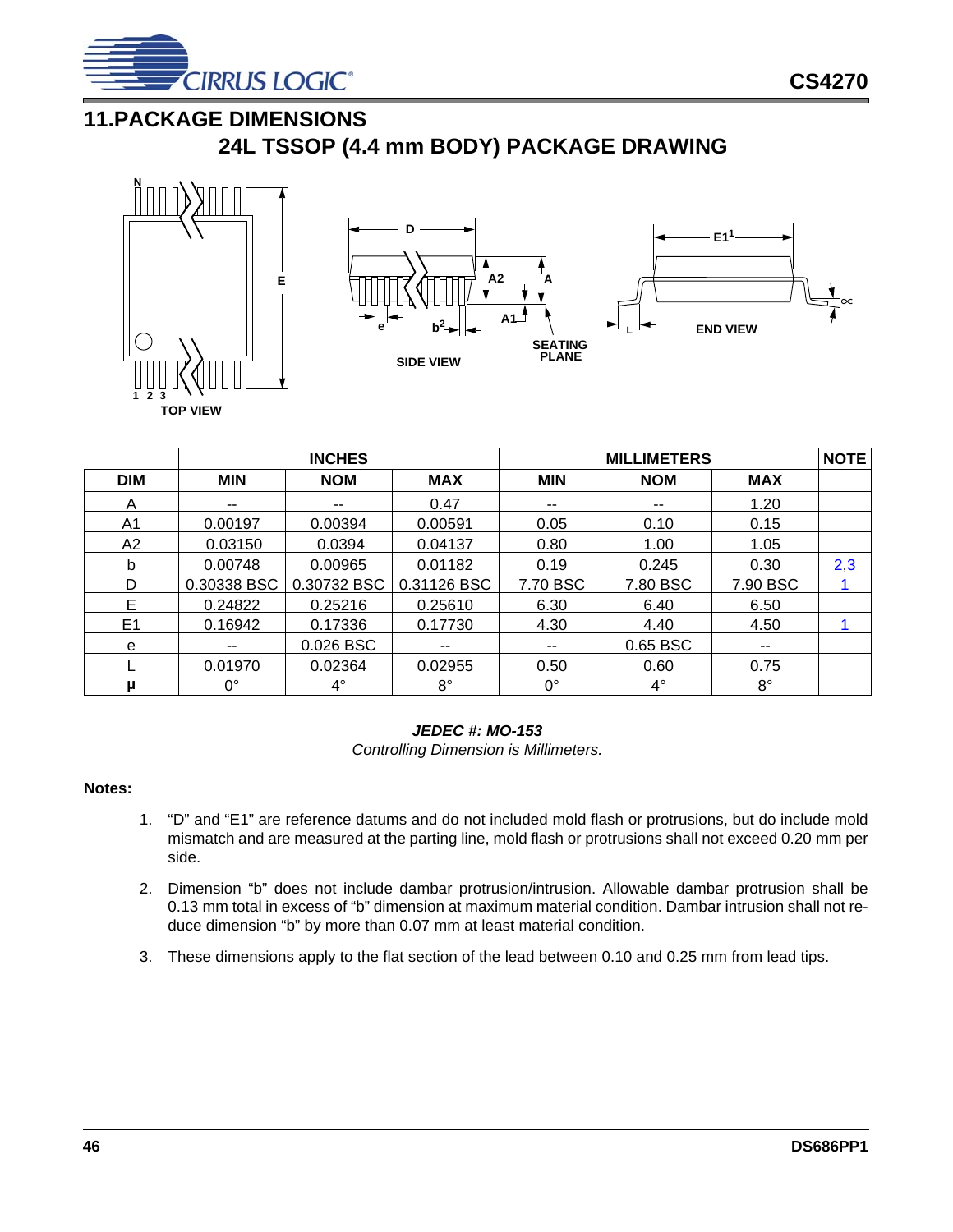

# <span id="page-46-0"></span>**12.ORDERING INFORMATION**

| <b>Product</b> | <b>Description</b>             | Package  | <b>Pb-Free</b> | Grade          | <b>Temp Range</b>                | <b>Container</b> | Order#      |
|----------------|--------------------------------|----------|----------------|----------------|----------------------------------|------------------|-------------|
| CS4270         | 24-Bit 192 kHz Stereo          | 24-TSSOP | <b>YES</b>     | Commercial     | $-10^{\circ}$ to $+70^{\circ}$ C | Rail             | CS4270-CZZ  |
|                | Audio CODEC                    |          |                |                |                                  | Tape & Reel      | CS4270-CZZR |
| CS4270         | 24-Bit 192 kHz Stereo          | 24-TSSOP | <b>YES</b>     | Automotive     | $-40^\circ$ to $+85^\circ$ C     | Rail             | CS4270-DZZ  |
|                | Audio CODEC                    |          |                |                |                                  | Tape & Reel      | CS4270-DZZR |
| CDB4270        | <b>CS4270 Evaluation Board</b> | $\sim$   |                | $\blacksquare$ |                                  |                  | CDB4270     |

# <span id="page-46-1"></span>**13.REVISION HISTORY**

| $-1$ anaa $-$<br>ıэc | <b>Changes</b> |
|----------------------|----------------|
| Λ4                   | Initia         |
| $\sim$ 1             | elease         |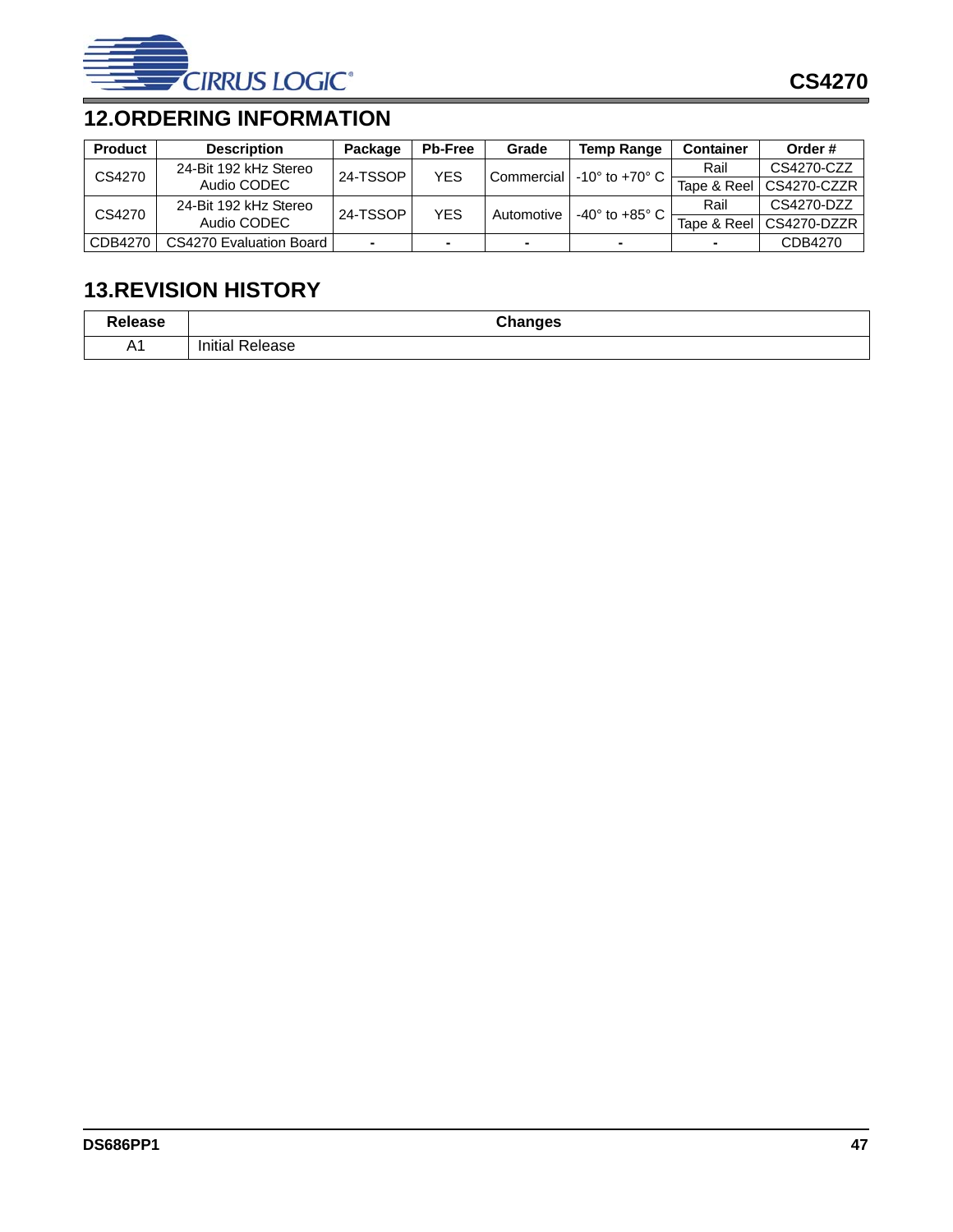

| <b>Release</b>  | <b>Changes</b>                                                                                      |  |  |  |
|-----------------|-----------------------------------------------------------------------------------------------------|--|--|--|
|                 | Update Release after B0 chip validation                                                             |  |  |  |
|                 | Changed value of A/D shunt capacitor from 2200 pF to 220 pF in Figure 18                            |  |  |  |
|                 | Added "single ended input" to "A/D Features" on page 1 and "single ended output" to "D/A            |  |  |  |
|                 | Features" on page 1                                                                                 |  |  |  |
|                 | Added "3.3 V or 5 V core supply" to "System Features" on page 1                                     |  |  |  |
|                 | Added package/grade & ordering info to "General Description" on page 2<br>$\qquad \qquad -$         |  |  |  |
|                 | Changed note 2. in Figure 1<br>$\qquad \qquad -$                                                    |  |  |  |
|                 | Moved ordering info to Section 12<br>$\qquad \qquad -$                                              |  |  |  |
|                 | Moved Typical Connection Diagram to Section 3<br>$\qquad \qquad -$                                  |  |  |  |
|                 | Removed SOIC data from Thermal Characteristics Table on page 9<br>$\qquad \qquad -$                 |  |  |  |
|                 | Changed DAC THD+N specs in "DAC Analog Characteristics - Commercial Grade" on                       |  |  |  |
|                 | page 10 and "DAC Analog Characteristics - Automotive Grade" on page 10                              |  |  |  |
|                 | Changed DAC Full Scale Output Voltage specs in "DAC Analog Characteristics - all Modes"             |  |  |  |
|                 | on page 11                                                                                          |  |  |  |
|                 | Revised specifications in "DAC Combined Interpolation & on-Chip Analog FlIter Response"             |  |  |  |
|                 | on page 12                                                                                          |  |  |  |
|                 | Changed A/D THD+N and Full Scale Input Voltage specs in "ADC Analog Characteristics -               |  |  |  |
|                 | Commercial Grade" on page 13 and "ADC Analog Characteristics - Automotive Grade" on                 |  |  |  |
|                 | page 14<br>Specified A/D input circuit for performance specs in "ADC Analog Characteristics -       |  |  |  |
| PP <sub>1</sub> | Commercial Grade" on page 13 and "ADC Analog Characteristics - Automotive Grade" on                 |  |  |  |
|                 | page 14                                                                                             |  |  |  |
|                 | Revised specifications in "ADC Digital Filter CharacteristicS" on page 15                           |  |  |  |
|                 | Changed PSRR spec in "DC Electrical Characteristics" on page 16                                     |  |  |  |
|                 | Revised Serial Audio Port specifications and acronyms in "Switching Characteristics - Serial        |  |  |  |
|                 | Audio Port" on page 17                                                                              |  |  |  |
|                 | Replaced serial port timing diagrams with Figure 4, Figure 5, Figure 6, Figure 7 and                |  |  |  |
|                 | Figure 8, revised Note 17 and Note 18.                                                              |  |  |  |
|                 | Revised power up sequence text in "Recommended Power-Up Sequence - Access to                        |  |  |  |
|                 | Control Port Mode" on page 24                                                                       |  |  |  |
|                 | Changed text in "Input Connections" on page 28 to specify maximum source impedance for              |  |  |  |
|                 | A/D performance specifications in the A/D Specification Tables                                      |  |  |  |
|                 | Added "A/D THD+N Performance vrs. Input Source Resistance" on page 28 and "A/D<br>$\qquad \qquad -$ |  |  |  |
|                 | Dynamic Range vrs. Input Source Resistance" on page 29                                              |  |  |  |
|                 | Revised text in "Input Connections" on page 28 that describes A/D input attenuator (resistor        |  |  |  |
|                 | divider) circuit                                                                                    |  |  |  |
|                 | Replaced Figure 18 on page 30<br>$\qquad \qquad -$                                                  |  |  |  |
|                 | Moved Parameter Definitions to Section 10<br>$-$                                                    |  |  |  |
|                 | Moved "Filter Plots" to Section 9 and updated all plots                                             |  |  |  |
|                 | Moved "Package Dimensions" to Section 11 and updated dimensions data                                |  |  |  |